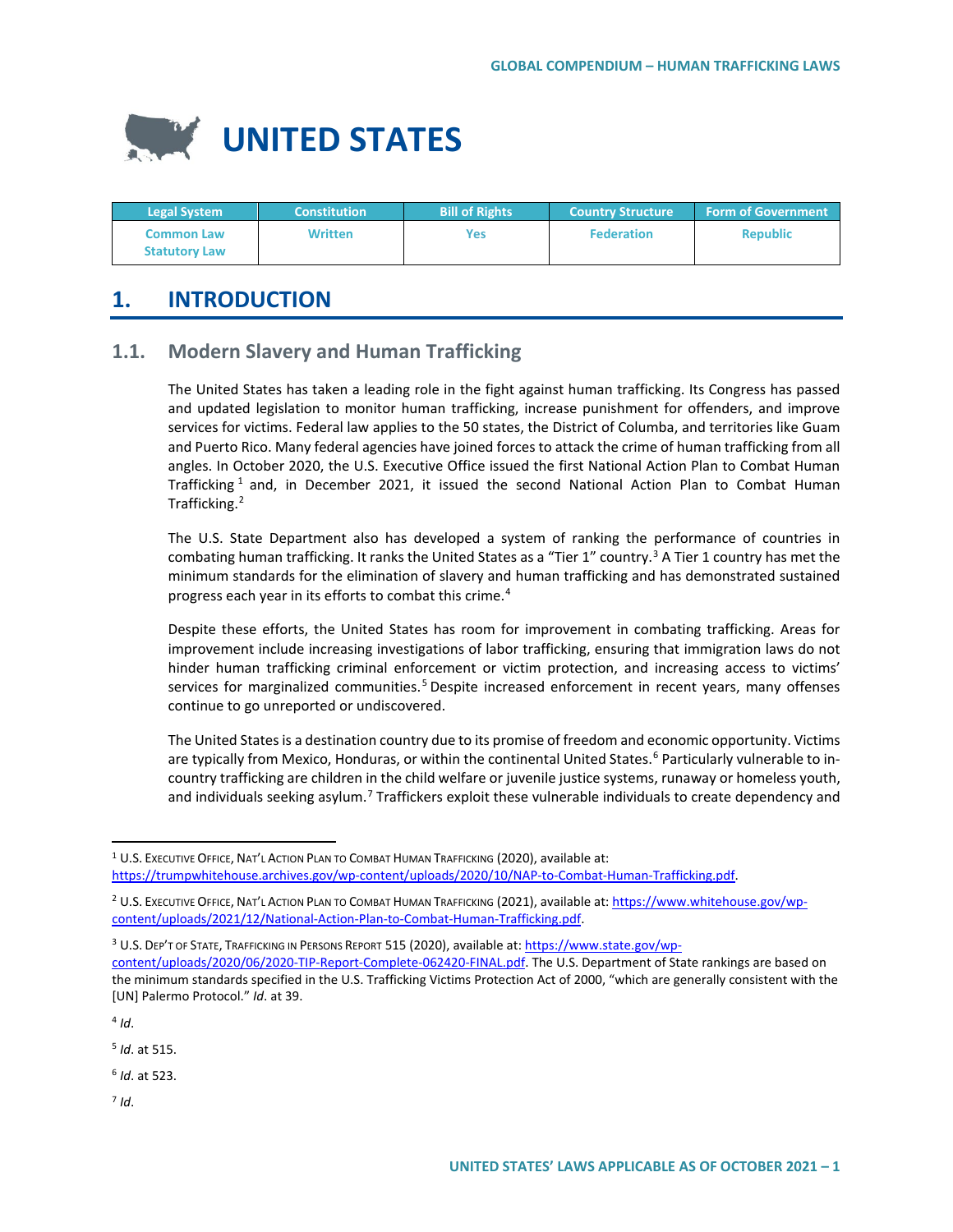control. Women and girls are more likely to be trafficked for sexual exploitation. However, boys and young men (especially from the LGBTQIA community) are also particularly vulnerable to trafficking.<sup>[8](#page-1-0)</sup>

The Department of Justice is one of the main federal agencies that investigates and prosecutes human trafficking offenses.<sup>[9](#page-1-1)</sup> In 2007, the Department of Justice established a special prosecution unit, the Human Trafficking Prosecution Unit (**HTPU**), which focuses exclusively on this crime.[10](#page-1-2) The Department of State also monitors and reports human trafficking domestically and across the globe. The Department of Homeland Security and its components have coordinated efforts to combat human trafficking, including increased use of Withhold Release Orders to prevent goods made with forced labor from entering the United States.<sup>[11](#page-1-3)</sup> The Department of Labor combats human trafficking primarily through its Wage and Hour Division, which partners with federal law enforcement agencies to identify and refer potential instances of trafficking based on labor law violations.

### **1.2. United States' Policy and Legal Position**

Like many other countries, the United States has initiated a serious and sustained response to modern-day slavery and human trafficking. The United States has created the President's Interagency Task Force to Monitor and Combat Trafficking (**PITF**). The PITF, chaired by the Secretary of State, consists of 20 federal agencies all working to combat trafficking.<sup>[12](#page-1-4)</sup> State and local government agencies also assist.

The United States has signed and ratified a number of international treaties relating to slavery, slavery-like conditions, and human trafficking. Its international obligations have been codified in domestic legislation that criminalizes certain conduct relating to slavery, slave-like conditions, and human trafficking. This legislation also imposes civil penalties and mandatory restitution against persons who violate these laws.<sup>[13](#page-1-5)</sup> As awareness of the prevalence of these crimes has grown, Congress and federal agencies have developed numerous instruments to fight human trafficking. Each year the Department of State issues a Trafficking in Persons Report. This report aims to be the "world's most comprehensive resource of governmental anti-trafficking efforts."<sup>[14](#page-1-6)</sup> In addition, the Department of State provides annual recommendations to the United States on ways to increase the number of investigations and prosecutions of trafficking cases, and it provides guidance on how to improve services and treatment for human trafficking victims.<sup>[15](#page-1-7)</sup>

<span id="page-1-0"></span><sup>8</sup> *Myths, Facts, and Statistics*, THE POLARIS PROJECT, available at[: https://polarisproject.org/myths-facts-and-statistics/](https://polarisproject.org/myths-facts-and-statistics/) (last visited Feb. 24, 2021).

<span id="page-1-1"></span><sup>9</sup> *Prosecuting Human Traffickers*, NAT'L CONF. OF STATE LEGISLATURES (Sept. 20, 2018), available at: [https://www.ncsl.org/research/civil-and-criminal-justice/prosecuting-human](https://www.ncsl.org/research/civil-and-criminal-justice/prosecuting-human-traffickers.aspx#:%7E:text=At%20the%20federal%20level%2C%20the,the%20Bureau%20of%20Justice%20Statistics)[traffickers.aspx#:~:text=At%20the%20federal%20level%2C%20the,the%20Bureau%20of%20Justice%20Statistics.](https://www.ncsl.org/research/civil-and-criminal-justice/prosecuting-human-traffickers.aspx#:%7E:text=At%20the%20federal%20level%2C%20the,the%20Bureau%20of%20Justice%20Statistics) 

<span id="page-1-2"></span><sup>10</sup> *Human Trafficking Prosecution Unit (HPTU)*, DEP'T OF JUSTICE, available at[: https://www.justice.gov/crt/human-trafficking](https://www.justice.gov/crt/human-trafficking-prosecution-unit-htpu)[prosecution-unit-htpu](https://www.justice.gov/crt/human-trafficking-prosecution-unit-htpu) (last visited Feb. 15, 2021).

<span id="page-1-3"></span><sup>11</sup> *See* 19 C.F.R. § 12.42 (2017) (granting U.S. Customs and Border Protection authority to withhold goods).

<span id="page-1-4"></span><sup>&</sup>lt;sup>12</sup> Refer to Section 8.2.

<span id="page-1-5"></span><sup>&</sup>lt;sup>13</sup> The words "person" and "whoever" in federal legislation include corporations, companies, associations, firms, partnerships, societies, and joint stock companies, as well as individuals. 1 U.S.C. § 1.

<span id="page-1-6"></span><sup>14</sup> U.S. DEP'T OF STATE TRAFFICKING IN PERSONS REPORT website at[: https://www.state.gov/trafficking-in-persons-report/](https://www.state.gov/trafficking-in-persons-report/) (last visited on November 18, 2021).

<span id="page-1-7"></span><sup>15</sup> U.S. DEP'T OF STATE, TRAFFICKING IN PERSONS REPORT 523 ( 2020), available at[: https://www.state.gov/wp](https://www.state.gov/wp-content/uploads/2020/06/2020-TIP-Report-Complete-062420-FINAL.pdf)[content/uploads/2020/06/2020-TIP-Report-Complete-062420-FINAL.pdf.](https://www.state.gov/wp-content/uploads/2020/06/2020-TIP-Report-Complete-062420-FINAL.pdf)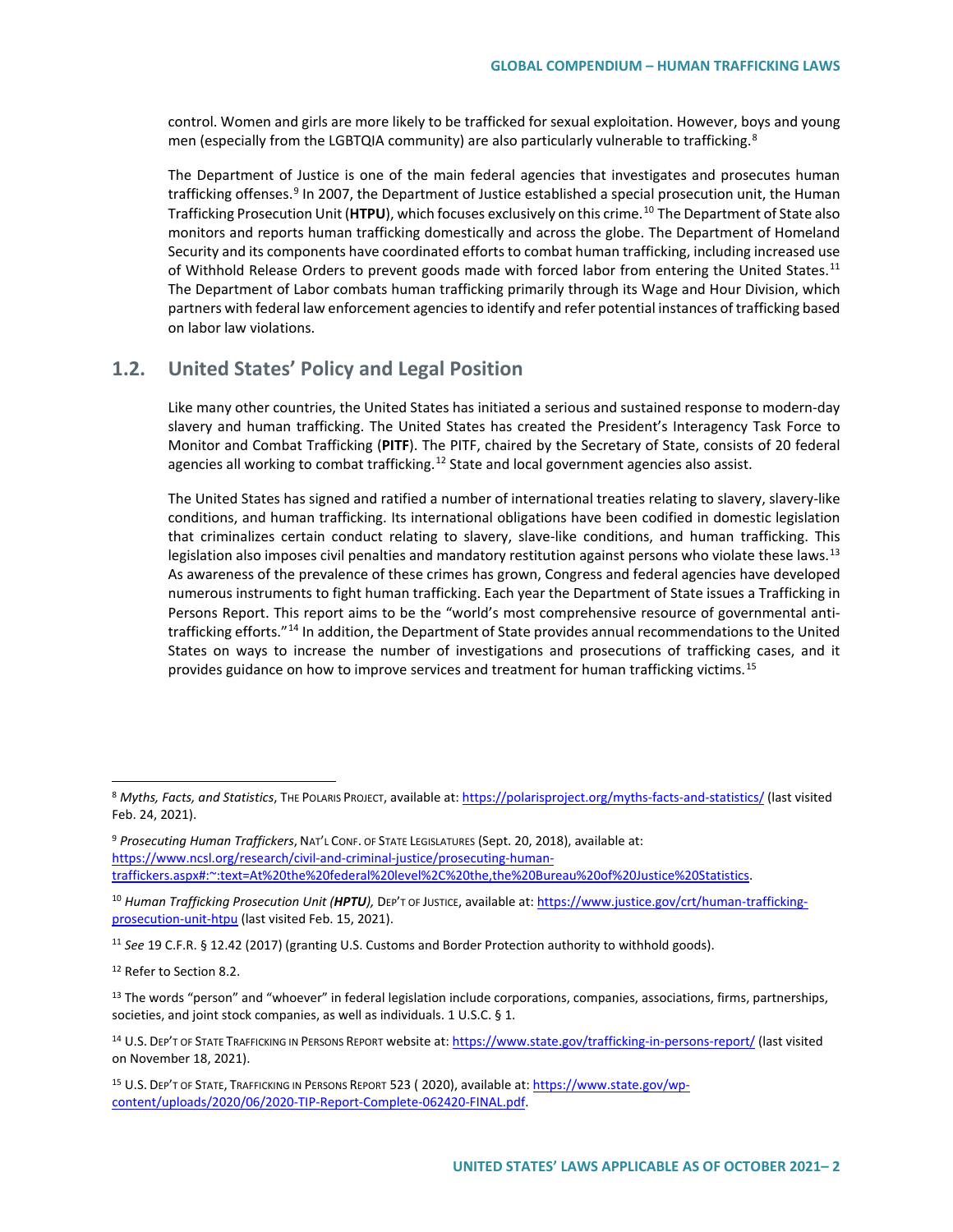# **2. OVERVIEW OF UNITED STATES' LEGAL APPROACH TO COMBATING MODERN SLAVERY AND HUMAN TRAFFICKING**

### **2.1. United States' Regional and International Law Obligations**

#### *2.1.1. Fundamental human rights*

The United States is a signatory and party to a number of international law treaties and optional protocols.<sup>[16](#page-2-0)</sup> In January 1942, President Franklin D. Roosevelt along with 25 other world leaders signed a document that later became the United Nations Declaration, the first declaration of its kind.<sup>[17](#page-2-1)</sup> The United States was also one of 48 countries to vote in favor of the Universal Declaration of Human Rights in 1948.<sup>[18](#page-2-2)</sup>

Since then, of the 18 International Human Rights Treaties, the United States has fully ratified five: (1) the International Covenant on Civil and Political Rights; (2) the Convention against Torture and Other Cruel, Inhuman or Degrading Treatment or Punishment; (3) the International Convention on the Elimination of All Forms of Racial Discrimination; (4) the Optional Protocol to the Convention on the Rights of the Child on the Involvement of Children in Armed Conflict; and (5) the Optional Protocol to the Convention on the Rights of the Child on the Sale of Children, Child Prostitution, and Child Pornography.<sup>[19](#page-2-3)</sup> The United States has signed the International Covenant on Economic, Social and Cultural Rights; the Convention on the Elimination of All Forms of Discrimination against Women; the Convention on the Rights of the Child; and the Convention on the Rights of Persons with Disabilities  $-$  but it has not ratified those treaties.<sup>[20](#page-2-4)</sup>

### *2.1.2. Modern slavery and trafficking*

The United States is a party to several treaties that are relevant to the fight against human trafficking and smuggling. In 2005, it ratified the Protocol to Prevent, Suppress and Punish Trafficking in Persons Especially Women and Children.<sup>[21](#page-2-5)</sup> This treaty supplements existing instruments that address various forms of modern slavery, including the Worst Forms of Child Labour Convention<sup>[22](#page-2-6)</sup> and the Convention against Transnational Organized Crime.<sup>[23](#page-2-7)</sup> Further, in 2005, the United States ratified an additional protocol, the Protocol against

[https://digitallibrary.un.org/record/670964?ln=en&p=Resolution+217%28III%29+A.](https://digitallibrary.un.org/record/670964?ln=en&p=Resolution+217%28III%29+A) 

<span id="page-2-0"></span> $16$  A "signatory" is not legally obligated to follow a treaty immediately after signature, but the signing indicates the signatory intends to take steps to be bound by the treaty at a later date. A "party" not only signs the treaty but ratifies the treaty, which legally binds the State to abide by the treaty. *Chapter Four: Becoming a party to the Convention and the Optional Protocol – Joining the Convention*, available at[: https://www.un.org/development/desa/disabilities/resources/handbook-for](https://www.un.org/development/desa/disabilities/resources/handbook-for-parliamentarians-on-the-convention-on-the-rights-of-persons-with-disabilities/chapter-four-becoming-a-party-to-the-convention-and-the-optional-protocol.html)[parliamentarians-on-the-convention-on-the-rights-of-persons-with-disabilities/chapter-four-becoming-a-party-to-the](https://www.un.org/development/desa/disabilities/resources/handbook-for-parliamentarians-on-the-convention-on-the-rights-of-persons-with-disabilities/chapter-four-becoming-a-party-to-the-convention-and-the-optional-protocol.html)[convention-and-the-optional-protocol.html](https://www.un.org/development/desa/disabilities/resources/handbook-for-parliamentarians-on-the-convention-on-the-rights-of-persons-with-disabilities/chapter-four-becoming-a-party-to-the-convention-and-the-optional-protocol.html) (last visited Aug. 19, 2021).

<span id="page-2-1"></span><sup>17</sup> *Model United Nations*, UNITED NATIONS, available at[: https://www.un.org/en/model-united-nations/history-united-nations](https://www.un.org/en/model-united-nations/history-united-nations) (last visited Mar. 29, 2021).

<span id="page-2-2"></span><sup>&</sup>lt;sup>18</sup> International Bill of Human Rights Universal Declaration of Human Rights: resolution/adopted by the General Assembly, UNITED NATIONS DIGITAL LIBR. (1984), available at:

<span id="page-2-3"></span><sup>19</sup> Status of Ratification Interactive Dashboard*,* UNITED NATIONS HUMAN RIGHTS OFF. OF THE HIGH COMM'R, available at: <https://indicators.ohchr.org/> (last visited Feb. 13, 2021).

<span id="page-2-4"></span><sup>20</sup> Status of Ratification Interactive Dashboard*,* UNITED NATIONS HUMAN RIGHTS OFF. OF THE HIGH COMM'R, available at: <https://indicators.ohchr.org/> (last visited Feb. 13, 2021).

<span id="page-2-5"></span><sup>&</sup>lt;sup>21</sup> Protocol to Prevent, Suppress and Punish Trafficking in Persons Especially Women and Children, Nov. 15, 2000, 2225 U.N.T.S. 375.

<span id="page-2-6"></span><sup>&</sup>lt;sup>22</sup> Worst Forms of Child Labour Convention, June 17, 1999, 2133 U.N.T.S. 161.

<span id="page-2-7"></span><sup>&</sup>lt;sup>23</sup> Convention against Transnational Organized Crime, Dec. 13, 2000, 2225 U.N.T.S. 209.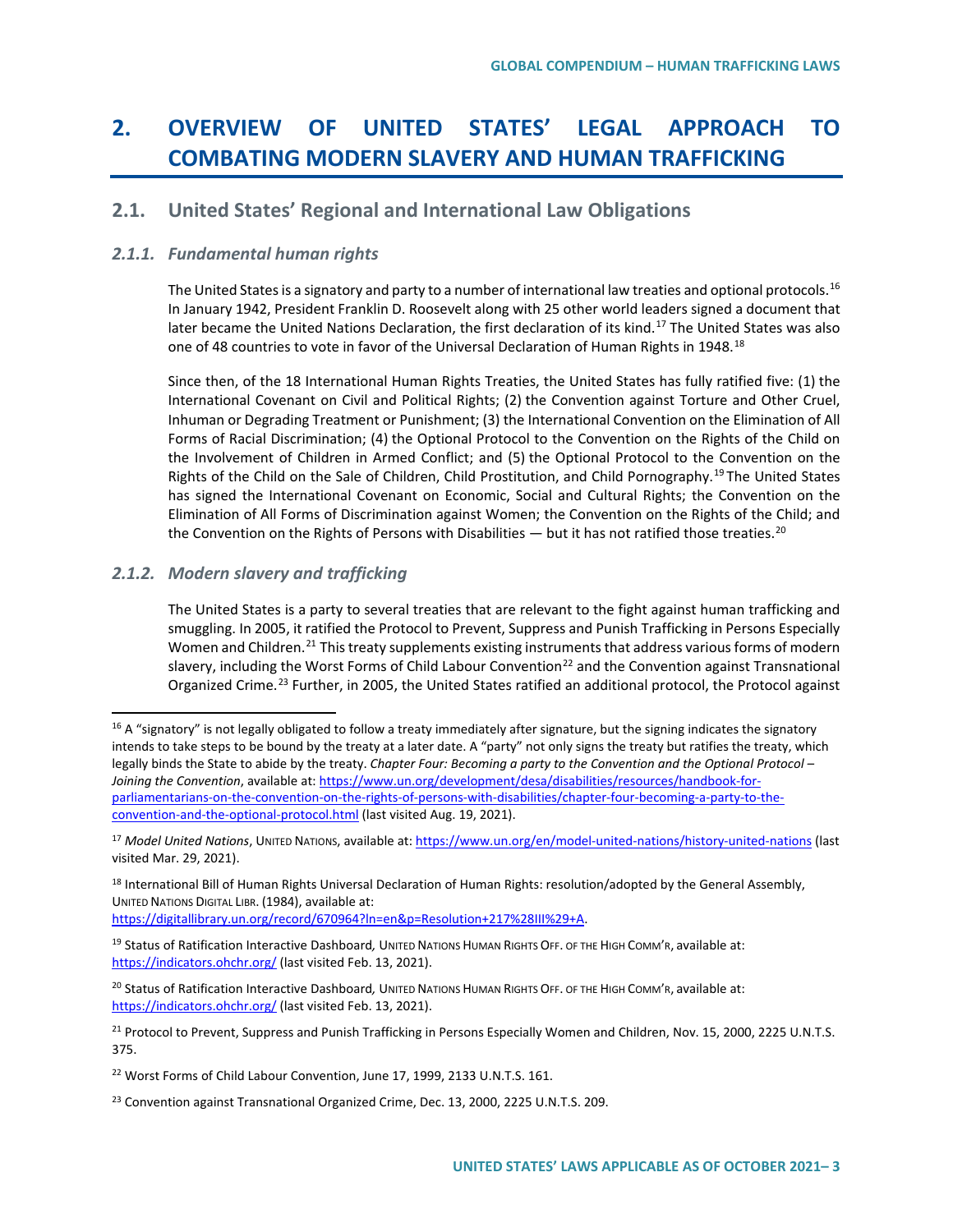the Smuggling of Migrants by Land, Sea and Air, supplementing the United Nations Convention against Transnational Organized Crime.[24](#page-3-0)

#### *2.1.3. Effect under United States' law*

A treaty does not become binding under United States law without the advice and consent of the U.S. Senate.<sup>[25](#page-3-1)</sup> The U.S. Constitution gives the President the "[p]ower, by and with the Advice and Consent of the Senate, to make Treaties, provided two-thirds of the Senators present concur."<sup>[26](#page-3-2)</sup> The Senate itself does not ratify the treaties, but rather, it rejects or approves a resolution of the ratification.<sup>[27](#page-3-3)</sup> If the Senate passes the resolution, the ratification occurs when the President and the other signatory nation(s) formally exchange the ratification instruments.<sup>[28](#page-3-4)</sup> A multilateral treaty is ratified when the parties to the treaty deposit the instruments of ratification at a specified location, such as the United Nations.<sup>[29](#page-3-5)</sup> Once ratification occurs, the treaty enters into force with respect to the United States. [30](#page-3-6) Some treaties are self-executing, meaning they do not require additional congressional action to take on the force of domestic law.<sup>[31](#page-3-7)</sup> A self-executing treaty imposes obligations directly on the judicial branch of the U.S. government.<sup>[32](#page-3-8)</sup> In contrast, a non-self-executing treaty speaks to other branches of government or requires further clarification through legislation.<sup>[33](#page-3-9)</sup> The Senate may also condition its consent to the treaty on reservations, declarations, and understandings with regard to the treaty's implementation.<sup>[34](#page-3-10)</sup> If the President ratifies the treaty, they also accept the Senate's conditions to it.<sup>[35](#page-3-11)</sup> A condition can modify or define the obligations of the United States.<sup>[36](#page-3-12)</sup>

<span id="page-3-1"></span><sup>25</sup> Treaties: A Historical Overview*,* United States Senate, available at: <https://www.senate.gov/artandhistory/history/common/briefing/Treaties.htm> (last visited Feb. 12, 2021).

<span id="page-3-4"></span><sup>28</sup> Treaties: A Historical Overview*,* United States Senate, available at: <https://www.senate.gov/artandhistory/history/common/briefing/Treaties.htm> (last visited Feb. 12, 2021).

<span id="page-3-5"></span><sup>29</sup> Treaties and Other International Agreements: The Role of the United States Senate, CONGRESSIONAL RSCH. SERV. 12 (Jan. 2001), available at: https://www.govinfo.gov/content/pkg/CPRT-106SPRT66922/pdf/CPRT-106SPRT66922.pdf.

<span id="page-3-6"></span><sup>30</sup> Treaties: A Historical Overview*,* United States Senate, available at: <https://www.senate.gov/artandhistory/history/common/briefing/Treaties.htm> (last visited Feb. 12, 2021).

<span id="page-3-7"></span>31 Stephen P. Mulligan, *International Law and Agreements: Their Effect upon U.S. Law*, Congressional Rsch. SERV. 13 (Sept. 19, 2018), available at[: https://fas.org/sgp/crs/misc/RL32528.pdf.](https://fas.org/sgp/crs/misc/RL32528.pdf)

<span id="page-3-8"></span>32 Stephen P. Mulligan, *International Law and Agreements: Their Effect upon U.S. Law*, Congressional Rsch. SERV. 15 (Sept. 19, 2018), available at[: https://fas.org/sgp/crs/misc/RL32528.pdf.](https://fas.org/sgp/crs/misc/RL32528.pdf)

<span id="page-3-9"></span>33 Stephen P. Mulligan, International Law and Agreements: Their Effect upon U.S. Law, CONGRESSIONAL RSCH. SERV. 13 (Sept. 19, 2018), available at[: https://fas.org/sgp/crs/misc/RL32528.pdf.](https://fas.org/sgp/crs/misc/RL32528.pdf)

<span id="page-3-10"></span>34 Stephen P. Mulligan, *International Law and Agreements: Their Effect upon U.S. Law*, CONGRESSIONAL RSCH. SERV. 5 (Sept. 19, 2018), available at[: https://fas.org/sgp/crs/misc/RL32528.pdf.](https://fas.org/sgp/crs/misc/RL32528.pdf)

<span id="page-3-11"></span>35 Stephen P. Mulligan, *International Law and Agreements: Their Effect upon U.S. Law,* CONGRESSIONAL RSCH. SERV. 4 (Sept. 19, 2018), available at[: https://fas.org/sgp/crs/misc/RL32528.pdf.](https://fas.org/sgp/crs/misc/RL32528.pdf)

<span id="page-3-12"></span><sup>36</sup> Stephen P. Mulligan, *International Law and Agreements: Their Effect upon U.S. Law*, CONGRESSIONAL RSCH. SERV. 5 (Sept. 19, 2018), available at[: https://fas.org/sgp/crs/misc/RL32528.pdf.](https://fas.org/sgp/crs/misc/RL32528.pdf)

<span id="page-3-0"></span><sup>&</sup>lt;sup>24</sup> Protocol against the Smuggling of Migrants by Land, Sea and Air, supplementing the United Nations Convention against Transnational Organized Crime, United Nations Treaty Collections, Nov. 15, 2000, 2237 U.N.T.S. 319.

<span id="page-3-2"></span><sup>26</sup> U.S. CONST. Art. 2, § 2.

<span id="page-3-3"></span><sup>27</sup> Treaties: A Historical Overview*,* United States Senate, available at: <https://www.senate.gov/artandhistory/history/common/briefing/Treaties.htm> (last visited Feb. 12, 2021).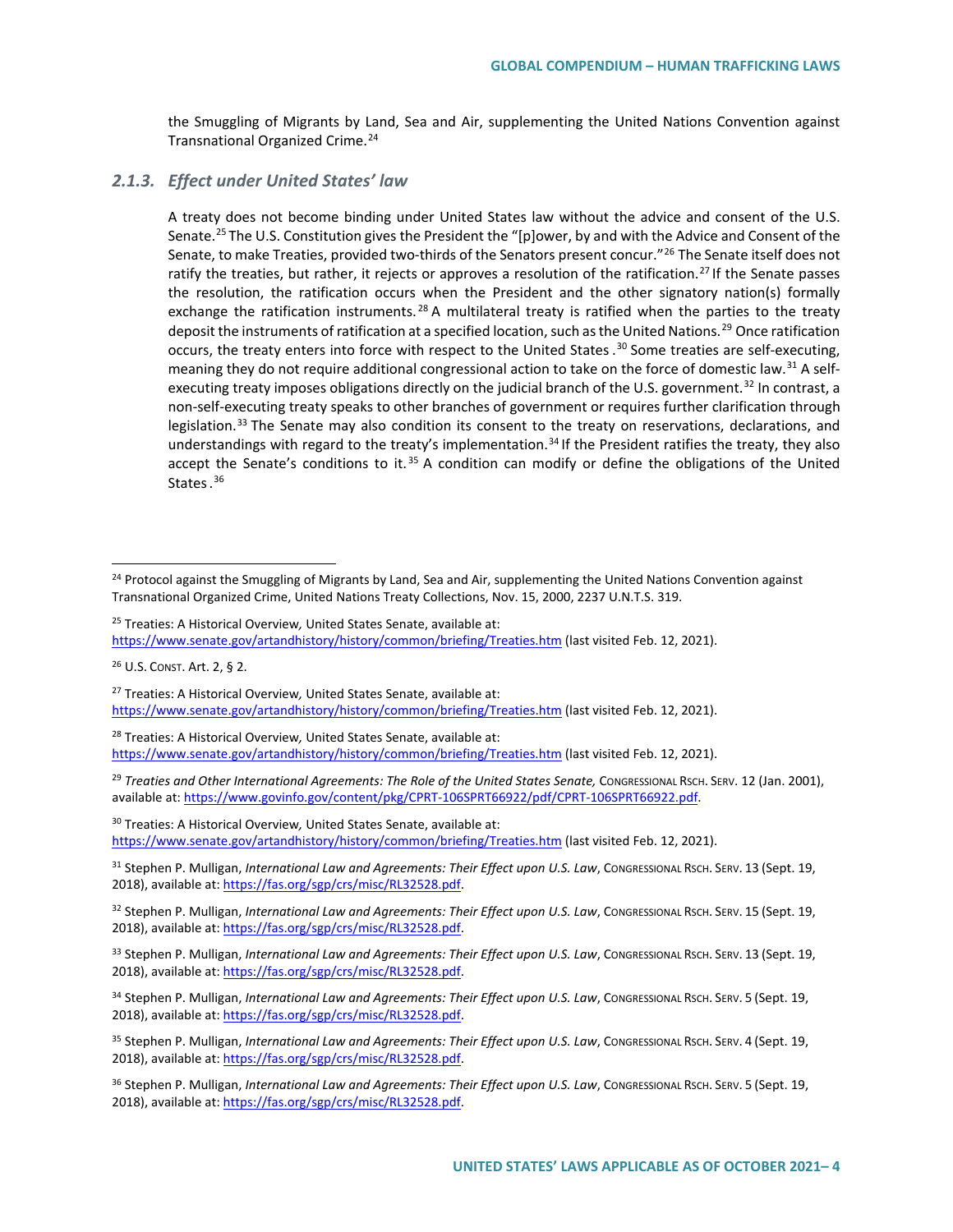Article IV of the U.S. Constitution provides that federal laws made pursuant to it, and treaty obligations made "under the authority of the United States" are the "supreme law of the land."<sup>[37](#page-4-0)</sup> In short, the Supremacy Clause requires federal law and treaty obligations to take priority over conflicting state laws.  $38$ The Supremacy Clause also binds all 50 U.S. states and the U.S. territories to the United States' treaty obligations.[39](#page-4-2)

### **2.2. Human Rights Protections Under United States' Law**

The U.S. Constitution enshrines fundamental human and civil rights into domestic law. The Bill of Rights, which comprises the first 10 amendments to the Constitution, protects a person's freedom of speech, freedom to assemble, freedom of religion, right to a fair and speedy trial, and other fundamental civil liberties.<sup>[40](#page-4-3)</sup> In addition, the Thirteenth Amendment abolishes slavery and involuntary servitude (except as punishment for a crime), and the Fourteenth Amendment ensures that no state can "deprive any person of life, liberty, or property, without due process of law; nor deny to any person within its jurisdiction the equal protection of the laws."[41](#page-4-4)

The United States has passed a series of domestic laws supporting basic human rights and equipping it in the fight against human trafficking.[42](#page-4-5) The Trafficking Victims Protection Act (**TVPA**), passed in 2000, focuses on protection, prosecution, and prevention.<sup>[43](#page-4-6)</sup>

Every few years, Congress reauthorizes and amends the TVPA. The 2017 amendments, the Trafficking Victims Protection Reauthorization Act (**TVPRA**) of 2017, allow a human trafficking victim to sue the perpetrator of the crime or anyone else who knowingly benefited from the crime.<sup>[44](#page-4-7)</sup> The United States has also passed the Civil Remedy for Personal Injuries under Sexual Exploitation of Children Act, which allows victims to sue in federal courts for personal injuries.[45](#page-4-8) 

### **2.3. Criminalization of Modern Slavery**

The U.S. Code contains both criminal and civil statutes addressing human trafficking and modern slavery. All of the states and six territories have passed laws regarding human trafficking and modern slavery. Refer to separate chapters on U.S. states and territories of this Compendium.

<span id="page-4-0"></span><sup>37</sup> U.S. CONST. Art. IV.

<span id="page-4-1"></span><sup>38</sup> Caleb Nelson & Kermit Roosevelt, *The Supremacy Clause,* NAT'L CONST. CTR., available at: <https://constitutioncenter.org/interactive-constitution/interpretation/article-vi/clauses/31> (last visited Mar. 29, 2021).

<span id="page-4-2"></span><sup>39</sup> Caleb Nelson & Kermit Roosevelt, *The Supremacy Clause,* NAT'L CONST. CTR., available at: <https://constitutioncenter.org/interactive-constitution/interpretation/article-vi/clauses/31> (last visited Mar. 29, 2021).

<span id="page-4-3"></span><sup>40</sup> U.S. CONST. amends. I–X.

<span id="page-4-4"></span><sup>41</sup> U.S. CONST. amend. XIV.

<span id="page-4-5"></span> $42$  Key Legislation, Department of Justice, available at: [https://www.justice.gov/humantrafficking/key-legislation.](https://www.justice.gov/humantrafficking/key-legislation)

<span id="page-4-6"></span><sup>43</sup> 18 U.S.C. §§ 1589–1594; 22 U.S.C. §§ 215d, 7101–7119; *see also* Key Legislation, Dep't of Justice, (Jan. 6, 2017), available at: [https://www.justice.gov/humantrafficking/key-legislation.](https://www.justice.gov/humantrafficking/key-legislation) 

<span id="page-4-7"></span><sup>44</sup> 18 U.S.C. § 1595. Refer to Section 7.4.1.

<span id="page-4-8"></span><sup>45</sup> 18 U.S.C. § 2255. Refer to Section 7.4.1.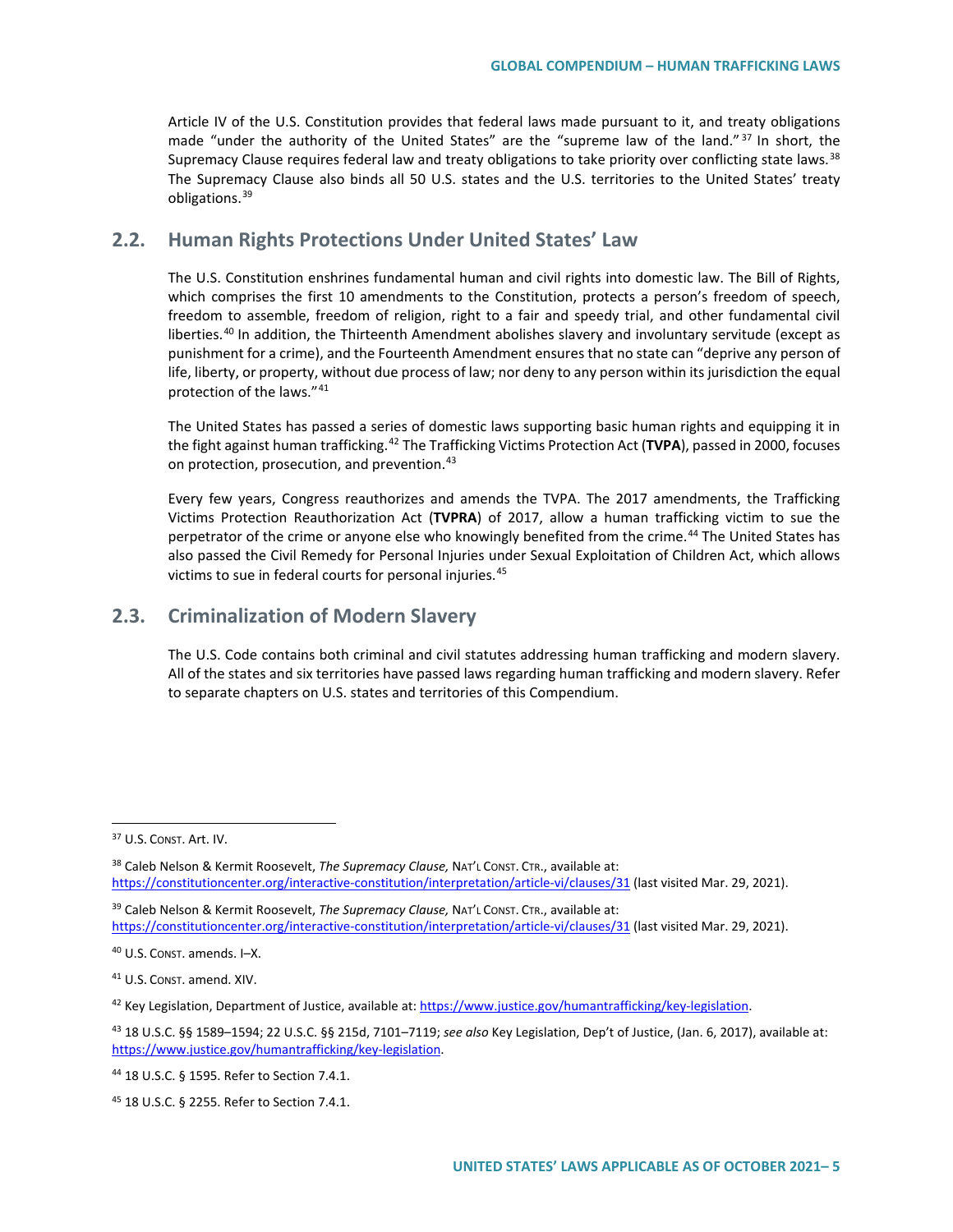### **2.4. Supply Chain Reporting**

The United States has no federal legislation that imposes disclosure requirements on private businesses to control their supply chain to hinder human trafficking. However, the United States has implemented customs and transparency measures to address forced labor in supply chains.<sup>[46](#page-5-0)</sup>

### **2.5. Investigation, Prosecution, and Enforcement**

#### *2.5.1. Investigation and prosecution of criminal offenses*

Federal prosecutors within the Human Trafficking Prosecution Unit (**HTPU**) of the Department of Justice oversee the investigation and prosecution of federal anti-human trafficking criminal offenses.<sup>[47](#page-5-1)</sup> The HTPU is a special prosecution unit<sup>[48](#page-5-2)</sup> that works closely with Assistant U.S. Attorneys within each federal judicial district in the United States to investigate and prosecute human trafficking offenses.[49](#page-5-3) The Bureau of Justice Assistance within the Department of Justice has funded over 40 Human Trafficking Task Forces to identify and prosecute human trafficking crimes.<sup>[50](#page-5-4)</sup> Each year, the Department of Justice recognizes Human Trafficking Prevention Month in January to demonstrate its continued commitment to the fight against human trafficking.<sup>[51](#page-5-5)</sup>

The Federal Bureau of Investigation (**FBI**) has also created and funded numerous task forces, including the FBI Child Exploitation and Human Trafficking Task Force, the Anti-Trafficking Coordination Team Initiative, and the Enhanced Collaborative Model Human Trafficking Program.<sup>[52](#page-5-6)</sup> Together with federal, state, and local law enforcement partners, these task forces investigate and monitor human trafficking.<sup>53</sup>

The Department of Homeland Security, Immigration and Customs Enforcement, and the Department of State Diplomatic Security play key roles in investigating forced and child labor in supply chains.<sup>[54](#page-5-8)</sup>

<span id="page-5-0"></span><sup>46</sup> 19 C.F.R. § 12.42 (2017). Refer t*o* Section 4. *See also* Uyghur Forced Labor Prevention Act, Public Law No: 117-78, and enacted in 2021.

<span id="page-5-1"></span><sup>47</sup> Prosecuting Human Traffickers, NAT'L CONF. OF STATE LEGISLATURES (Sept. 20, 2018), available at: [https://www.ncsl.org/research/civil-and-criminal-justice/prosecuting-human](https://www.ncsl.org/research/civil-and-criminal-justice/prosecuting-human-traffickers.aspx#:%7E:text=At%20the%20federal%20level%2C%20the,the%20Bureau%20of%20Justice%20Statistics)[traffickers.aspx#:~:text=At%20the%20federal%20level%2C%20the,the%20Bureau%20of%20Justice%20Statistics.](https://www.ncsl.org/research/civil-and-criminal-justice/prosecuting-human-traffickers.aspx#:%7E:text=At%20the%20federal%20level%2C%20the,the%20Bureau%20of%20Justice%20Statistics) 

<span id="page-5-2"></span><sup>48</sup> Human Trafficking Prosecution Unit (HPTU*),* DEP'T OF JUST., available at[: https://www.justice.gov/crt/human-trafficking](https://www.justice.gov/crt/human-trafficking-prosecution-unit-htpu)[prosecution-unit-htpu](https://www.justice.gov/crt/human-trafficking-prosecution-unit-htpu) (last visited Feb. 15, 2021).

<span id="page-5-3"></span><sup>49</sup> Human Trafficking Prosecution Unit (HPTU*),* DEP'T OF JUST., available at[: https://www.justice.gov/crt/human-trafficking](https://www.justice.gov/crt/human-trafficking-prosecution-unit-htpu)[prosecution-unit-htpu](https://www.justice.gov/crt/human-trafficking-prosecution-unit-htpu) (last visited Feb. 15, 2021).

<span id="page-5-4"></span><sup>50</sup> Human Trafficking Prosecution Unit (HPTU), DEP'T OF JUST., available at[: https://www.justice.gov/crt/human-trafficking](https://www.justice.gov/crt/human-trafficking-prosecution-unit-htpu)[prosecution-unit-htpu](https://www.justice.gov/crt/human-trafficking-prosecution-unit-htpu) (last visited Feb. 15, 2021).

<span id="page-5-5"></span><sup>51</sup> Justice Department Recognizes the 10th Annual Human Trafficking Prevention Month, DEP'T OF JUST. (Jan. 29, 2021), available at: [https://www.justice.gov/opa/pr/justice-department-recognizes-10th-annual-human-trafficking-prevention-month.](https://www.justice.gov/opa/pr/justice-department-recognizes-10th-annual-human-trafficking-prevention-month)

<span id="page-5-6"></span><sup>52</sup> What We Investigate, FBI, available at:<https://www.fbi.gov/investigate/violent-crime/human-trafficking> (last visited Feb. 15, 2021).

<span id="page-5-7"></span><sup>&</sup>lt;sup>53</sup> What We Investigate, FBI, available at:<https://www.fbi.gov/investigate/violent-crime/human-trafficking> (last visited Feb. 15, 2021).

<span id="page-5-8"></span><sup>54</sup> Karen Stauss, Senior Policy Counsel, Human Trafficking Prosecution Unit, *Forced Labor in Supply Chains: Addressing Challenges*, 65 U.S. ATTORNEYS' BULLETIN, 1, 173 (Nov. 2017), available at: [https://web.archive.org/web/20210126050111/https://www.justice.gov/usao/page/file/1008856/download.](https://web.archive.org/web/20210126050111/https:/www.justice.gov/usao/page/file/1008856/download)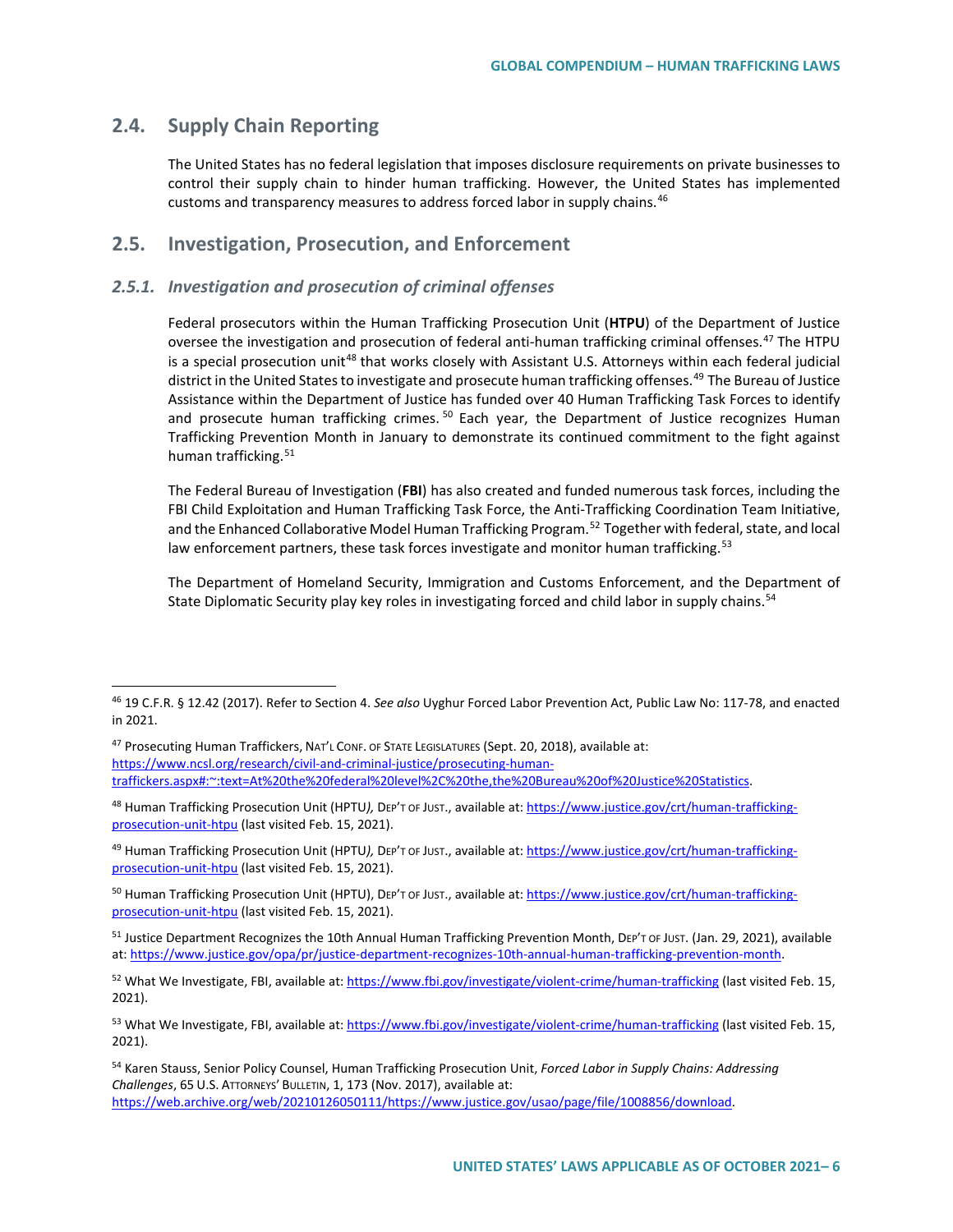Financial bureaus within the Department of the Treasury, such as the Financial Crimes Enforcement Network (**FinCE**N), have recently taken an increased role in combating human trafficking.[55](#page-6-0)

#### *2.5.2. Mutual assistance/international cooperation*

The United States is a party to several bilateral agreements regarding forced labor and human trafficking. In May 2019, the Department of Treasury launched a bilateral anti-corruption initiative with Mexico, which targeted (among other things) human trafficking; this initiative led to the formation of a task force to hold human traffickers and perpetrators of related financial crimes accountable.<sup>[56](#page-6-1)</sup> Also in 2019, the Department of Labor signed bilateral cooperative agreements that require Guatemala and Honduras to create and maintain a registered foreign labor recruiter-monitoring program.<sup>[57](#page-6-2)</sup> Further, the United States-Mexico-Canada Agreement (**USMCA**), the successor of NAFTA which entered into force in 2020, strengthens protections against forced labor and represents, according to the Department of Labor, "the strongest provisions of any trade agreement."<sup>[58](#page-6-3)</sup> The USMCA requires all parties to prohibit the importation of goods from "sources produced in whole or in part" by forced or child labor.<sup>[59](#page-6-4)</sup> The Association of Chief Police Officers and the U.K. Human Trafficking Centre entered into an arrangement with the Operations of Immigration and Customs Enforcement of the U.S. Department of Homeland Security to improve international cooperation in combating human trafficking. The arrangement enhances the ability of the United States and the United Kingdom to share information and intelligence about criminal organizations engaged in human trafficking.<sup>[60](#page-6-5)</sup>

# **3. UNITED STATES' FEDERAL CRIMINAL OFFENSES RELATING TO MODERN SLAVERY, MODERN SLAVERY-LIKE CONDITIONS, AND HUMAN TRAFFICKING**

### **3.1. Overview of Criminal Offenses**

Federal criminal offenses are found in Title 18 of the U.S. Code. The vast majority of provisions found within Title 18 targeting human trafficking and related offenses are contained in Chapters 77 and 117. There is no statute of limitations for any of these offenses. Other human trafficking criminal offenses can be found in Chapters 63, 110, and 117.

<span id="page-6-0"></span><sup>55</sup> U.S. DEP'T OF STATE, TRAFFICKING IN PERSONS REPORT 36 (2020), available at: [https://www.state.gov/wp](https://www.state.gov/wp-content/uploads/2020/06/2020-TIP-Report-Complete-062420-FINAL.pdf)[content/uploads/2020/06/2020-TIP-Report-Complete-062420-FINAL.pdf.](https://www.state.gov/wp-content/uploads/2020/06/2020-TIP-Report-Complete-062420-FINAL.pdf) Refer to Section 8.3.

<span id="page-6-1"></span><sup>56</sup> U.S. DEP'T OF STATE, TRAFFICKING IN PERSONS REPORT 516 (2020), available at[: https://www.state.gov/wp](https://www.state.gov/wp-content/uploads/2020/06/2020-TIP-Report-Complete-062420-FINAL.pdf)[content/uploads/2020/06/2020-TIP-Report-Complete-062420-FINAL.pdf.](https://www.state.gov/wp-content/uploads/2020/06/2020-TIP-Report-Complete-062420-FINAL.pdf) 

<span id="page-6-2"></span><sup>57</sup> U.S. DEP'T OF STATE, TRAFFICKING IN PERSONS REPORT 521 (2020), available at[: https://www.state.gov/wp](https://www.state.gov/wp-content/uploads/2020/06/2020-TIP-Report-Complete-062420-FINAL.pdf)[content/uploads/2020/06/2020-TIP-Report-Complete-062420-FINAL.pdf.](https://www.state.gov/wp-content/uploads/2020/06/2020-TIP-Report-Complete-062420-FINAL.pdf) 

<span id="page-6-3"></span><sup>&</sup>lt;sup>58</sup> U.S. DEP'T OF LABOR, FINDINGS ON THE WORST FORMS OF CHILD LABOR 1, 15 (2019), available at: [https://www.dol.gov/sites/dolgov/files/ILAB/child\\_labor\\_reports/tda2019/2019\\_TDA\\_Report\\_Online\\_Final.pdf;](https://www.dol.gov/sites/dolgov/files/ILAB/child_labor_reports/tda2019/2019_TDA_Report_Online_Final.pdf) *see also*  United States-Mexico-Canada Agreement, U.S.-Can.-Mex., Nov. 30, 2018.

<span id="page-6-4"></span><sup>59</sup> United States-Mexico-Canada Agreement, U.S.-Can.-Mex., Nov. 30, 2018.

<span id="page-6-5"></span><sup>60</sup> *Bilateral and Multilateral Cooperation Agreements or Arrangements*, INT'L CRIM. JUST. COOP., 168, 174, available at: [https://www.unodc.org/documents/human-trafficking/Toolkit-files/08-58296\\_tool\\_4-9.pdf](https://www.unodc.org/documents/human-trafficking/Toolkit-files/08-58296_tool_4-9.pdf) (last visited Feb. 20, 2021).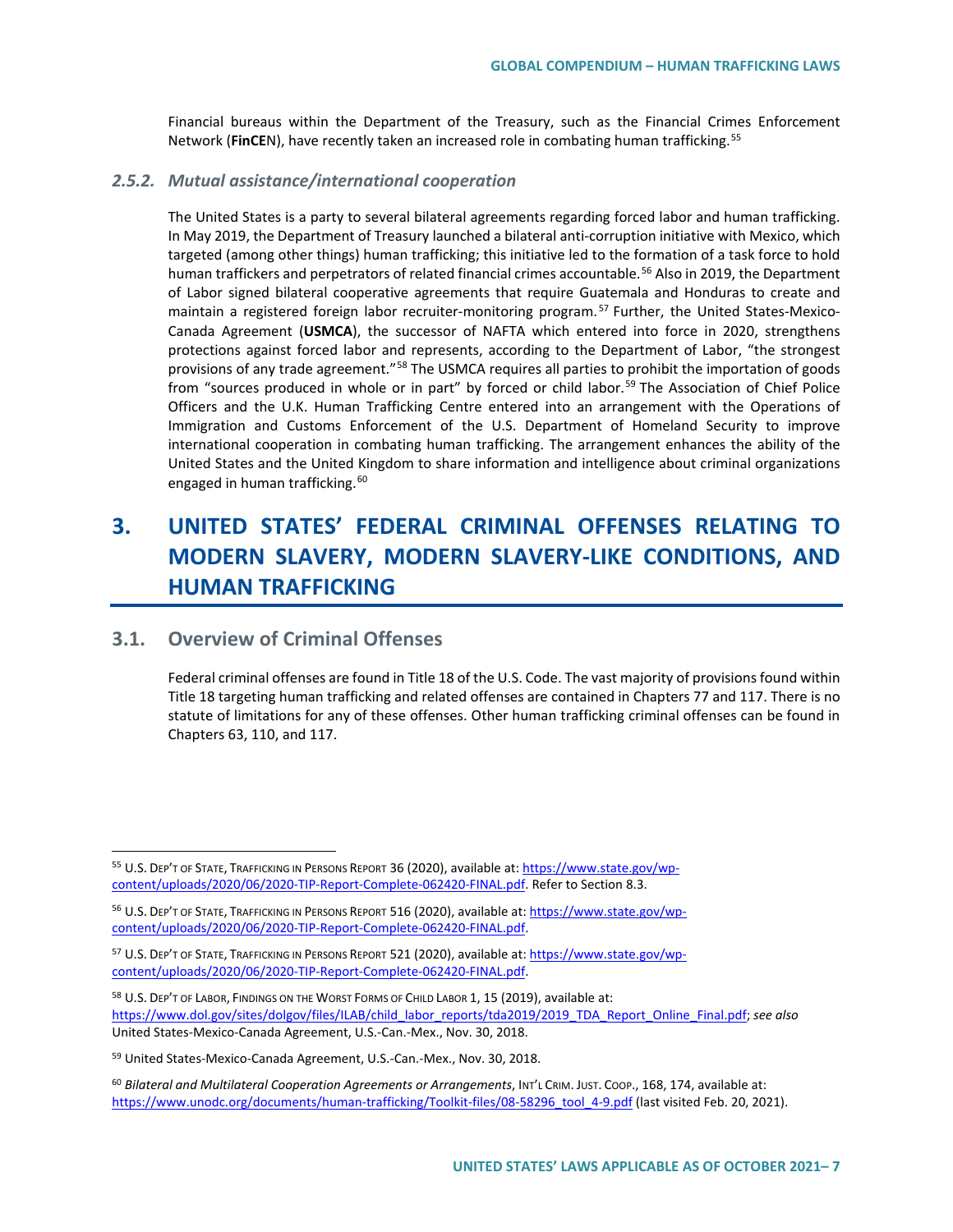

## **3.2. Modern Slavery Offenses Under the Criminal Code**

### *3.2.1. General*

This chart includes the major human trafficking-related criminal offenses found in Title 18 of the U.S. Code.

| <b>Human Trafficking Offenses</b>                                                                 | <b>Maximum</b><br><b>Imprisonment for Non-</b><br><b>Aggravated Offense</b> | <b>Location Within Title 18</b> |
|---------------------------------------------------------------------------------------------------|-----------------------------------------------------------------------------|---------------------------------|
| <b>Fraud in Foreign Labor Contracting</b>                                                         | 5 years                                                                     | Chapter 63                      |
| <b>Sex Trafficking</b>                                                                            | 10 years                                                                    | Chapter 117                     |
| <b>Service</b><br>Provider<br><b>Facilitating</b><br>Internet<br><b>Sex</b><br><b>Trafficking</b> | 10 years                                                                    | Chapter 117                     |
| <b>Involuntary Servitude</b>                                                                      | 20 years                                                                    | Chapter 77                      |
| <b>Forced Labor</b>                                                                               | 20 years                                                                    | Chapter 77                      |
| <b>Debt Bondage</b>                                                                               | 20 years                                                                    | Chapter 77                      |
| <b>Labor Trafficking</b>                                                                          | 20 years                                                                    | Chapter 77                      |
| <b>Enticement into Slavery</b>                                                                    | 30 years                                                                    | Chapter 77                      |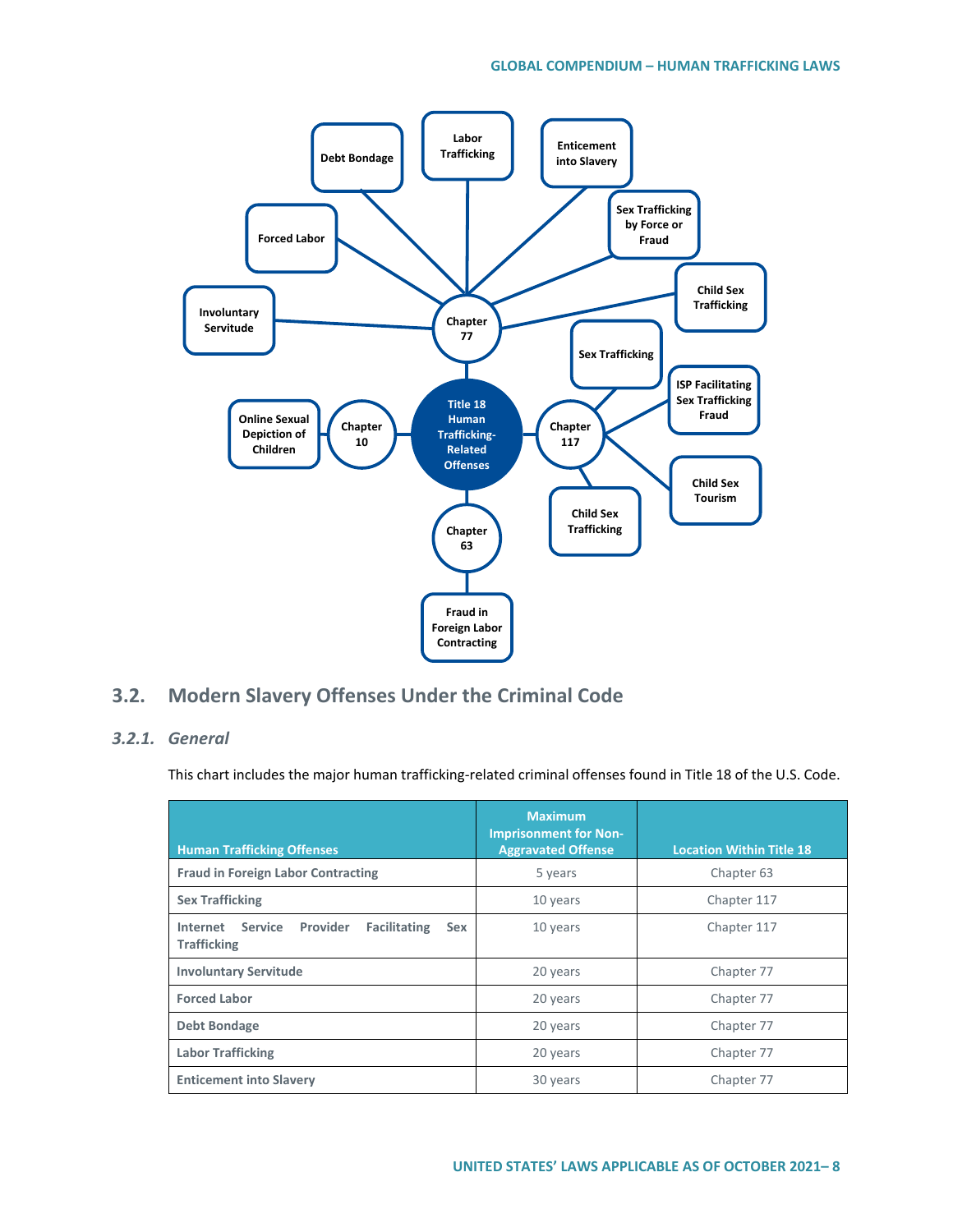#### **GLOBAL COMPENDIUM – HUMAN TRAFFICKING LAWS**

| <b>Human Trafficking Offenses</b>          | <b>Maximum</b><br><b>Imprisonment for Non-</b><br><b>Aggravated Offense</b> | <b>Location Within Title 18</b> |
|--------------------------------------------|-----------------------------------------------------------------------------|---------------------------------|
| <b>Online Sexual Depiction of Children</b> | 30 years                                                                    | Chapter 110                     |
| <b>Child Sex Tourism</b>                   | 30 years                                                                    | Chapter 117                     |
| Sex Trafficking by Force or Fraud          | Life sentence                                                               | Chapter 77                      |
| <b>Child Sex Trafficking</b>               | Life sentence                                                               | Chapters 77 & 117               |

Certain provisions for criminal liability and penalties are generally applicable to all of the offenses found in Chapters 77 and 117 of Title 18.

First, Chapter 77 imposes additional criminal liability on defendants, if certain conditions met. For example, it is a Chapter 77 crime to destroy, conceal, confiscate, or possess any government document of another person:

- 1. In the course of violating Chapter 77 provisions against peonage,  $61$  enticement into slavery, involuntary servitude,<sup>[62](#page-8-1)</sup> labor trafficking, sex trafficking of children, sex trafficking by force or fraud; or
- 2. To prevent or restrict the person's liberty to travel to maintain the labor of that person, when the person is or has been a victim of a severe form of trafficking.

A defendant convicted of engaging in such conduct faces fines, imprisonment for up to five years, or both.<sup>[63](#page-8-2)</sup>

Likewise, additional criminal liability may be imposed on anyone who knowingly benefits financially from participation in a venture, where the person knows, or recklessly disregards, that the venture has engaged in a Chapter 77 offense. A defendant convicted of engaging in such conduct faces fines, imprisonment in the same manner as a completed violation of such section, or both.<sup>[64](#page-8-3)</sup>

Second, certain criminal penalties apply across Chapters 77 and 117. For example, when sentencing a defendant convicted of a Chapter 77 criminal offense, a court must order forfeiture of the defendant's:

- 1. Interest in any property that was involved in or intended to be used to facilitate the offense; and
- 2. Property constituting, or derived from, proceeds that the defendant obtained as a result of the offense.<sup>[65](#page-8-4)</sup>

<span id="page-8-0"></span><sup>61</sup> "Peonage" is compulsory service in payment of a debt that can be real or artificially created. *U.S. v. Sabhnani,* 599 F.3d 215, 243 (2d Cir. 2010). Compulsory service is the equivalent of involuntary servitude, which the Supreme Court has defined as "a condition of servitude in which the victim is forced to work for the defendant by the use or threat of physical restraint or physical injury, or by the use or threat of coercion through law or the legal process." *U.S. v. Farrell*, 563 F.3d 364, 372 (8th Cir. 2009) (quoting *U.S. v. Kozminski*, 487 U.S. 931, 952 (1988)).

<span id="page-8-1"></span><sup>62</sup> "Involuntary servitude" is defined as compulsion of services by use or threatened use of physical or legal coercion. *Kozminski* at 948.

<span id="page-8-2"></span><sup>63</sup> 18 U.S.C. § 1592.

<span id="page-8-3"></span><sup>64</sup> 18 U.S.C. § 1593A.

<span id="page-8-4"></span><sup>65</sup> 18 U.S.C. § 1594(d)–(e).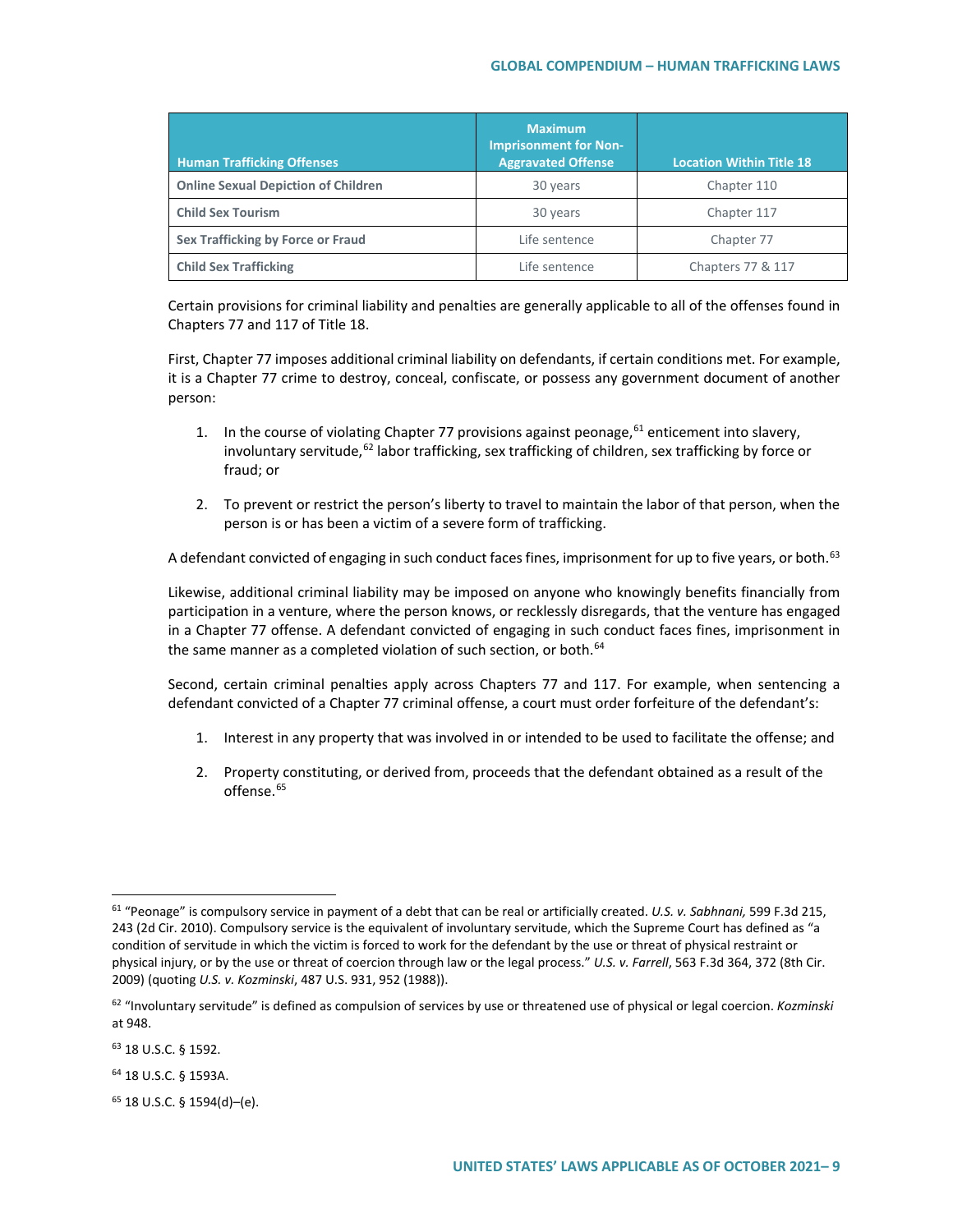Third, if a defendant convicted of a Chapter 117 offense has previously been convicted of a sex crime, the maximum imprisonment time may be tripled.<sup>[66](#page-9-0)</sup>

#### *3.2.2. Extraterritorial application*

When an alleged offender is a U.S. citizen or permanent resident, Chapter 77 authorizes extraterritorial jurisdiction in cases of peonage, enticement into slavery, involuntary servitude, labor trafficking, sex trafficking of children, and sex trafficking by force or fraud.<sup>[67](#page-9-1)</sup>

### **3.3. Modern Slavery-Like Offenses in United States' Legal Order**

#### *3.3.1. Servitude*

Involuntary servitude is a Chapter 77 offense. Criminal liability may be imposed on a person who:

- 1. Knowingly and willfully holds a person in involuntary servitude;<sup>[68](#page-9-2)</sup>
- 2. Sells a person into involuntary servitude; or
- 3. Brings a person held in involuntary servitude into the United States.

A defendant convicted of this offense may be fined, imprisoned up to 20 years, or both. If the violation results in a death or includes kidnapping, aggravated sexual abuse, or an attempt to kill, the defendant may be sentenced to life in prison.<sup>[69](#page-9-3)</sup>

#### *3.3.2. Forced labor*

Forced labor is a Chapter 77 offense. Criminal liability may be imposed on persons who knowingly provide or obtain the labor of another by means, or threatened means, of:

- 1. Force to that person or another person;
- 2. Serious harm<sup>[70](#page-9-4)</sup> to that person or another person;
- 3. Abuse of law; or
- 4. Any scheme to cause the person to believe that if they did not perform such labor, they or another person would suffer serious harm.

A defendant convicted of this offense may be fined, imprisoned up to 20 years, or both. If the violation results in a death or includes kidnapping, aggravated sexual abuse, or an attempt to kill, the defendant may be sentenced to life in prison.<sup>[71](#page-9-5)</sup>

<span id="page-9-5"></span><sup>71</sup> 18 U.S.C. § 1589.

<span id="page-9-0"></span><sup>66</sup> 18 U.S.C. § 2426.

<span id="page-9-1"></span><sup>67</sup> 18 U.S.C. § 1596.

<span id="page-9-2"></span><sup>68</sup> For the definition of "involuntary servitude," *see supra* at Note 60.

<span id="page-9-3"></span><sup>69</sup> 18 U.S.C. § 1584.

<span id="page-9-4"></span> $70$  "Serious harm" includes "nonphysical...psychological, financial, or reputational harm[s]." 18 U.S.C. § 1589(c)(2).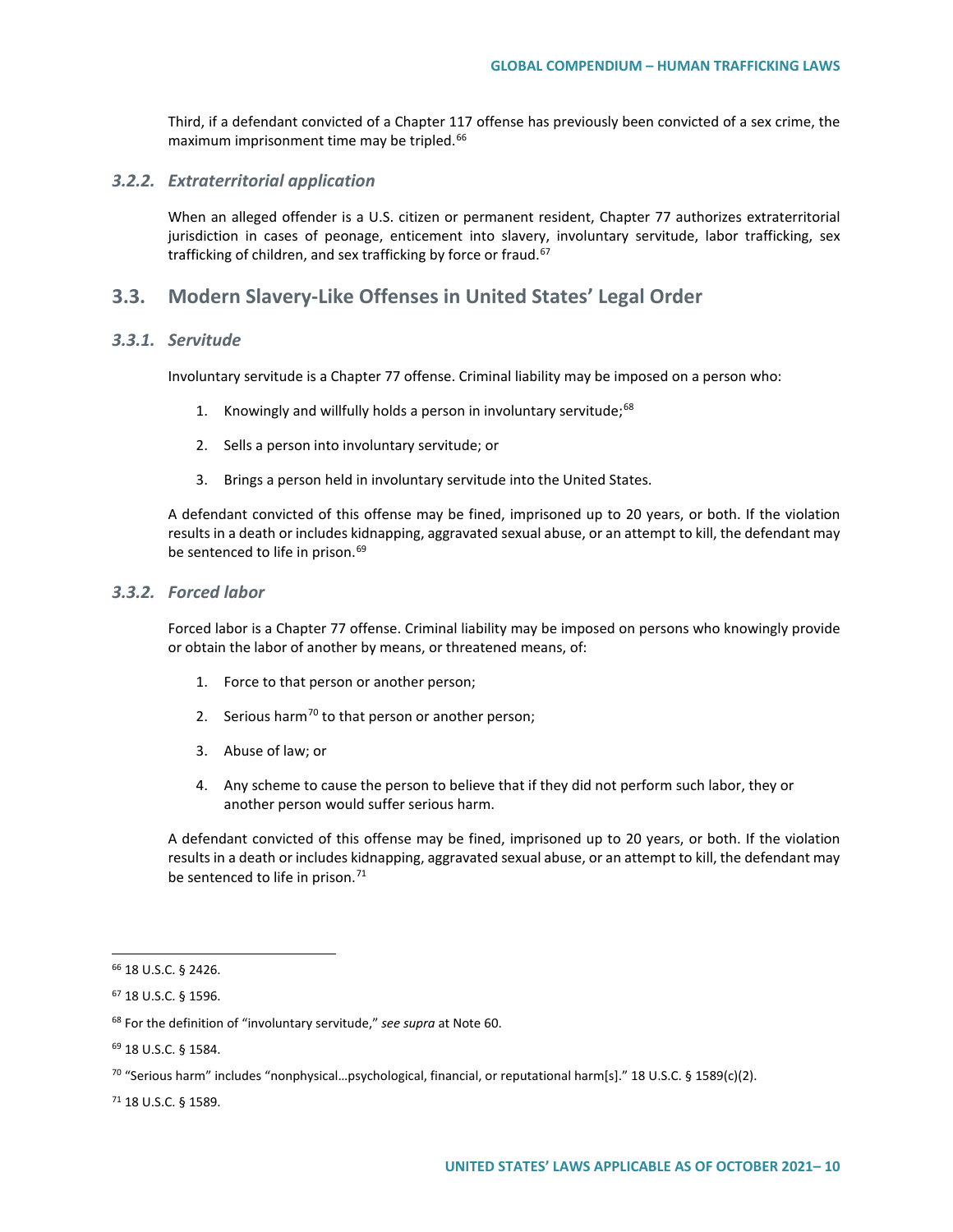#### *3.3.3. Deceptive recruiting for labor or services*

Two provisions in Title 18 address deceptive recruiting for labor or services. First, Chapter 77 imposes criminal liability on persons who induce any person to go to any place with the intent that the person be held as a slave. A defendant convicted of this offense may be fined, imprisoned up to 30 years, or both. If the violation results in a death or includes kidnapping, aggravated sexual abuse, or an attempt to kill, the defendant may be sentenced to life in prison.<sup>[72](#page-10-0)</sup>

Second, Chapter 63 criminalizes fraud in foreign labor contracting. Criminal liability may be imposed on persons who knowingly, and with an intent to defraud, recruit or hire a person abroad for employment in the United States by making materially false pretenses. A person who causes another person to violate the statute is also criminally liable. Furthermore, it applies when the labor is to be performed abroad pursuant to a U.S. government contract. A defendant convicted of this offense faces fines, imprisonment up to five years, or both.<sup>[73](#page-10-1)</sup>

#### *3.3.4. Early and forced marriage*

No federal law makes early or forced marriage a crime, but some U.S. states and territories address it.<sup>[74](#page-10-2)</sup> Additionally, the U.S. Code mandates that the U.S. Secretary of State develop a strategy to prevent child marriage abroad.[75](#page-10-3)

#### *3.3.5. Debt bondage*

Debt bondage is a Chapter 77 offense. Criminal liability may be imposed on persons who:

- 1. Hold or return any person to peonage;  $76$  or
- 2. Arrest any person intending to place or return the person to peonage.

A defendant convicted of this offense may be fined, imprisoned up to 20 years, or both. If the violation results in a death or includes kidnapping, aggravated sexual abuse, or an attempt to kill, the defendant may be sentenced to life in prison.<sup>[77](#page-10-5)</sup>

#### *3.3.6. Any other relevant offenses*

The United States has no other relevant modern slavery-like offenses.

#### *3.3.7. Extraterritorial application of the offenses*

Refer to Section 3.2.2.

<span id="page-10-4"></span><sup>76</sup> *See supra* Note 59.

<span id="page-10-5"></span><sup>77</sup> 18 U.S.C. § 1581.

<span id="page-10-0"></span><sup>72</sup> 18 U.S.C. § 1583.

<span id="page-10-1"></span><sup>73</sup> 18 U.S.C. § 1351.

<span id="page-10-2"></span><sup>74</sup> *See e.g.*, MD. CODE ANN., Crim. Law § [3-1103;](https://www.westlaw.com/Document/I67C0373057DD11E9927AC3DFC40F199B/View/FullText.html?transitionType=Default&contextData=(sc.Default)&VR=3.0&RS=cblt1.0) V.I. CODE ANN. tit. 14, § 1301.

<span id="page-10-3"></span><sup>&</sup>lt;sup>75</sup> "Prevention of child trafficking through child marriage...The Secretary of State shall establish and implement a multi-year, multi-sectoral strategy--to prevent child marriage…that targets areas in developing countries with high prevalence of child marriage." 22 U.S.C. § 7104(j).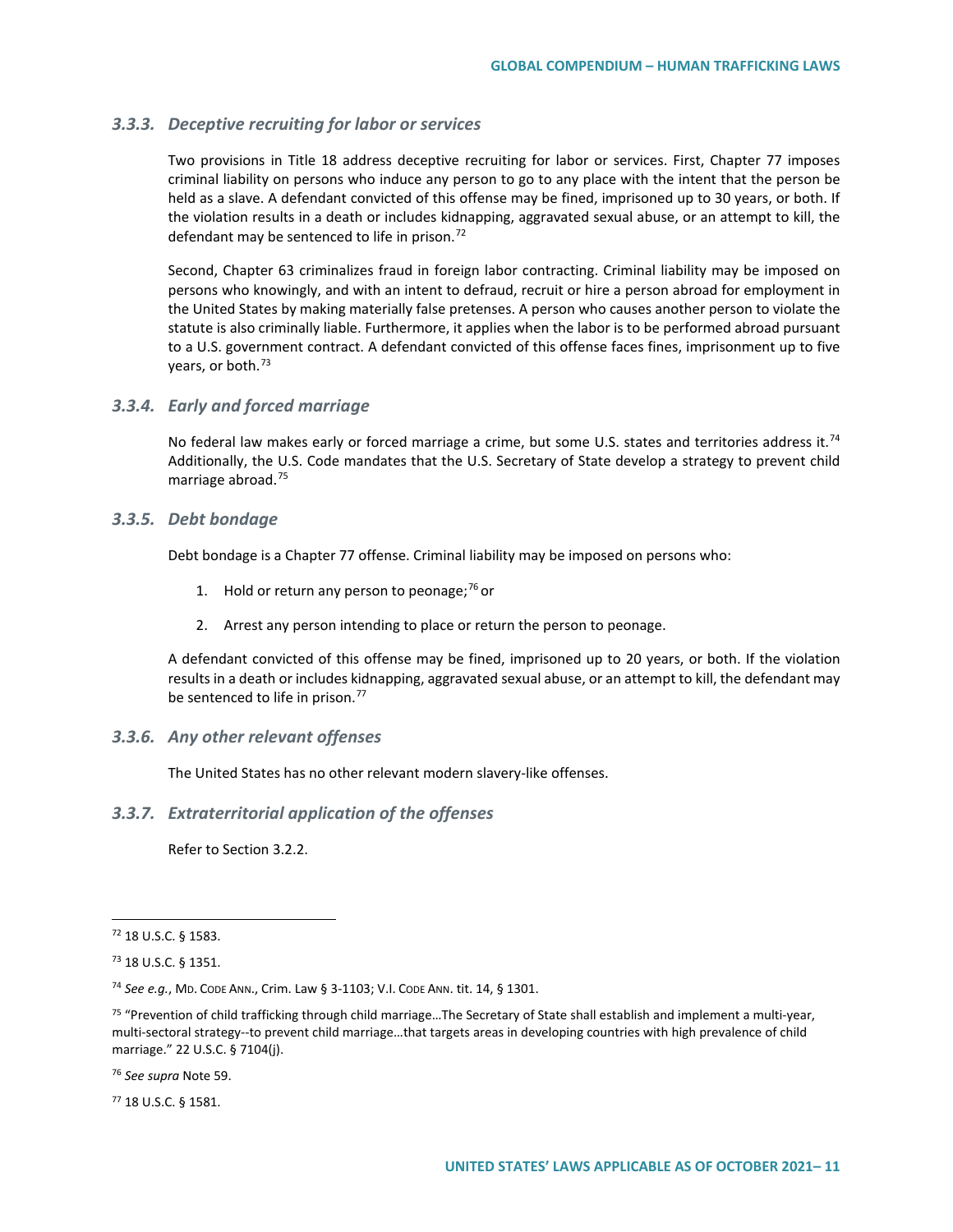## **3.4. Human Trafficking/Smuggling-Related Criminal Offenses**

### *3.4.1. International and domestic trafficking/smuggling of people*

Broadly speaking, Title 18 criminalizes (1) labor trafficking, and (2) sex trafficking. First, *labor trafficking* is a Chapter 77 offense. Criminal liability may be imposed on persons who knowingly recruit, harbor, transport, provide, or obtain any person for peonage, involuntary servitude, or forced labor. A defendant convicted of this offense may be fined, imprisoned up to 20 years, or both. If the violation results in a death or includes kidnapping, aggravated sexual abuse, or an attempt to kill, the defendant may be sentenced to life in prison[.78](#page-11-0)

*Sex trafficking* is a criminal offense under both Chapter 77 and Chapter 117. Chapter 77 criminalizes sex trafficking by force or fraud. Criminal liability may be imposed on persons who:

- 1. Recruit, harbor, transport, provide, obtain, or advertise a person; and
- 2. Know, or recklessly disregard, that means of force, threats of force, or fraud will be used to cause the person to engage in a commercial sex act.

A defendant convicted of this offense will receive a prison sentence of at least 15 years and a maximum sentence of life in prison.<sup>[79](#page-11-1)</sup>

In cases of sex trafficking without use of force or fraud, Chapter 117 may apply. A provision in that chapter imposes criminal liability on persons who:

- 1. Knowingly transport a person in interstate commerce, foreign commerce, or any U.S. territory or U.S. possession;
- 2. Intend that the person engage in prostitution or sexual activity for which any person can be charged with a criminal offense.<sup>[80](#page-11-2)</sup>

This offense may be punished by a fine, imprisonment for up to 10 years, or both. $81$ 

Chapter 117 also imposes criminal liability on persons who own, operate, or manage an internet computer service with the intent to promote or facilitate prostitution of another.<sup>[82](#page-11-4)</sup> This offense may be punished by a fine, imprisonment for up to 10 years in non-aggravated cases or 25 years in aggravated cases, or a fine and imprisonment.<sup>[83](#page-11-5)</sup>

#### <span id="page-11-3"></span><sup>81</sup> 18 U.S.C. § 2421.

<span id="page-11-4"></span>82 In 2020, the D.C. Circuit Court reversed a trial court's grant of the government's motion to dismiss claims challenging the federal statute. The D.C. Circuit found that two of the plaintiff challengers, a sex workers' advocate and a massage therapist, suing for violations of their First and Fifth Amendment rights, had sufficient standing to challenge the statute's liability imposed on interactive computer service providers. *Woodhull Freedom Foundation v. U.S.*, 948 F.3d 363 (D.C. Cir. 2020).

<span id="page-11-5"></span><sup>83</sup> 18 U.S.C. § 2421A.

<span id="page-11-0"></span><sup>78</sup> 18 U.S.C. § 1590

<span id="page-11-1"></span><sup>79</sup> 18 U.S.C. § 1591.

<span id="page-11-2"></span><sup>80</sup> The phrase "sexual activity for which any person can be charged with a criminal offense" includes the production of child pornography. 18 U.S.C. § 2427.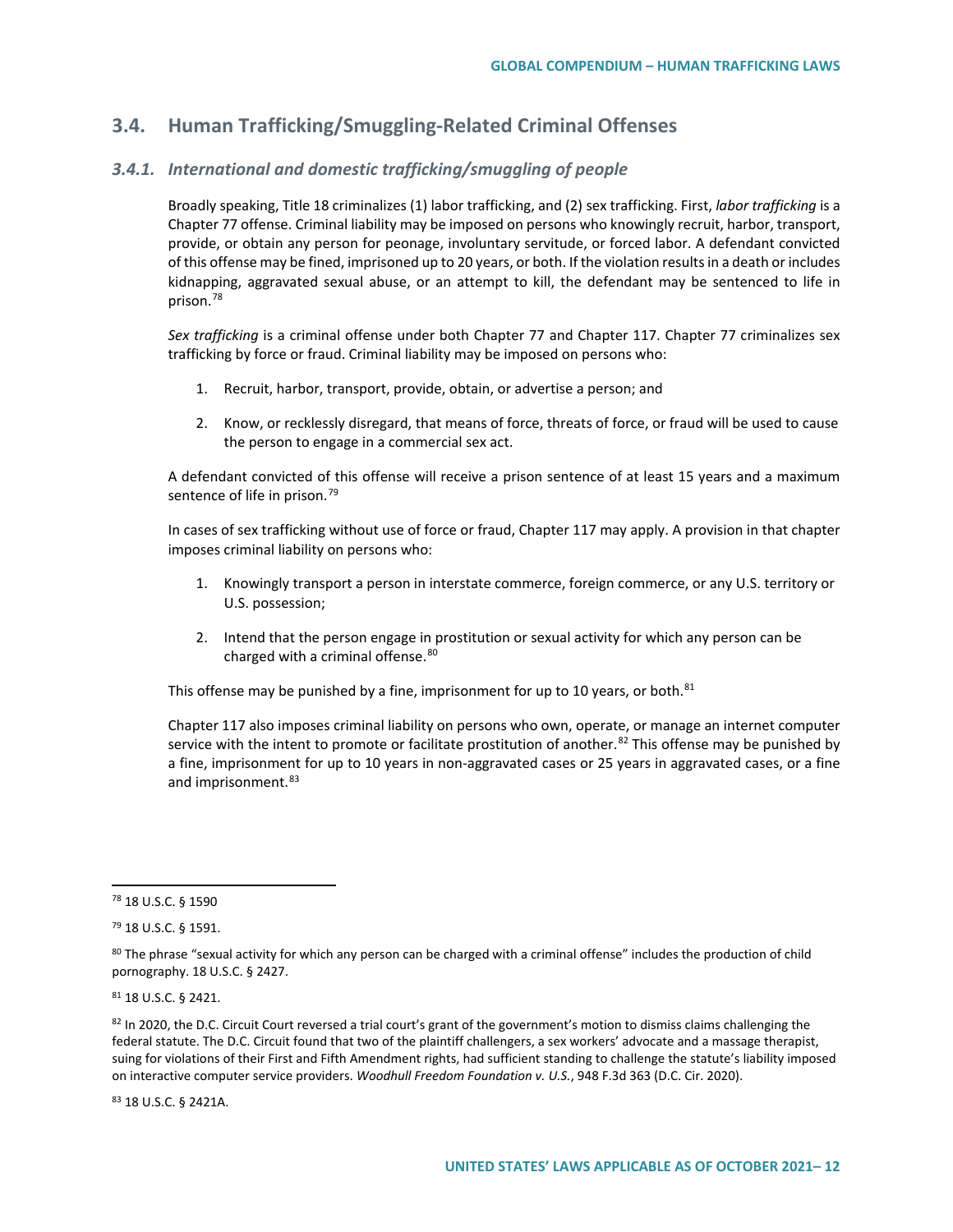#### *3.4.2. International and domestic trafficking in children*

Chapters 77 and 117 address child sex trafficking. First, Chapter 77 imposes criminal liability on persons who:

- 1. Recruit, harbor, transport, provide, obtain, or advertise a person; and
- 2. Know, or recklessly disregard, that the person is a minor  $84$  and will be caused to engage in a commercial sex act.

If the trafficked minor was between the ages of 14 and 18, a defendant convicted of this offense will receive a minimum prison sentence of 10 years and a maximum sentence of life in prison. If the trafficked minor was under the age of 14, then the defendant will receive a minimum sentence of 15 years and a maximum sentence of life in prison.<sup>[85](#page-12-1)</sup>

Second, Chapter 117 imposes criminal liability on persons who:

- 1. Knowingly transport a minor in interstate commerce, foreign commerce, or any U.S. territory or U.S. possession; and
- 2. Intend that the minor engage in prostitution or sexual activity for which any person can be charged with a criminal offense.

This offense may be punished by a fine and imprisonment for a minimum of 10 years.<sup>[86](#page-12-2)</sup>

#### *3.4.3. Victim harboring*

Victim harboring is an offense under federal law. This offense may be punished by a fine, imprisonment, or both.[87](#page-12-3)

#### *3.4.4. Extraterritorial application of human trafficking and smuggling offenses*

Chapter 77 authorizes extraterritorial jurisdiction over U.S. citizens or permanent residents in cases of labor trafficking, sex trafficking of children, and sex trafficking by force or fraud.<sup>[88](#page-12-4)</sup> This section allows the federal government to investigate and prosecute foreign nationals in the United States who commit sex trafficking crimes outside of the United States, as well as U.S. nationals and residents who commit sex trafficking crimes in foreign countries. [89](#page-12-5)

<span id="page-12-2"></span><sup>86</sup> 18 U.S.C. § 2423(a).

<span id="page-12-4"></span><sup>88</sup> 18 U.S.C. § 1596.

<span id="page-12-0"></span><sup>84</sup> In cases where the defendant had a reasonable opportunity to observe the trafficked minor, it will be presumed that the defendant knew, or recklessly disregarded, that the person was a minor. 18 U.S.C. § 1591(c).

<span id="page-12-1"></span><sup>85</sup> 18 U.S.C. § 1591.

<span id="page-12-3"></span><sup>87</sup> *See* 18 U.S.C. §§ 1590 ("whoever knowingly…*harbors*…any person for labor or services") (emphasis added); 1591 ("whoever knowingly…*harbors*…by any means a person") (emphasis added).

<span id="page-12-5"></span><sup>89</sup> *See* CITIZEN'S GUIDE TO U.S. FEDERAL LAW ON THE EXTRATERRITORIAL SEXUAL EXPLOITATION OF CHILDREN, available at: <https://www.justice.gov/criminal-ceos/citizens-guide-us-federal-law-extraterritorial-sexual-exploitation-children> (last visited Aug. 31, 2021).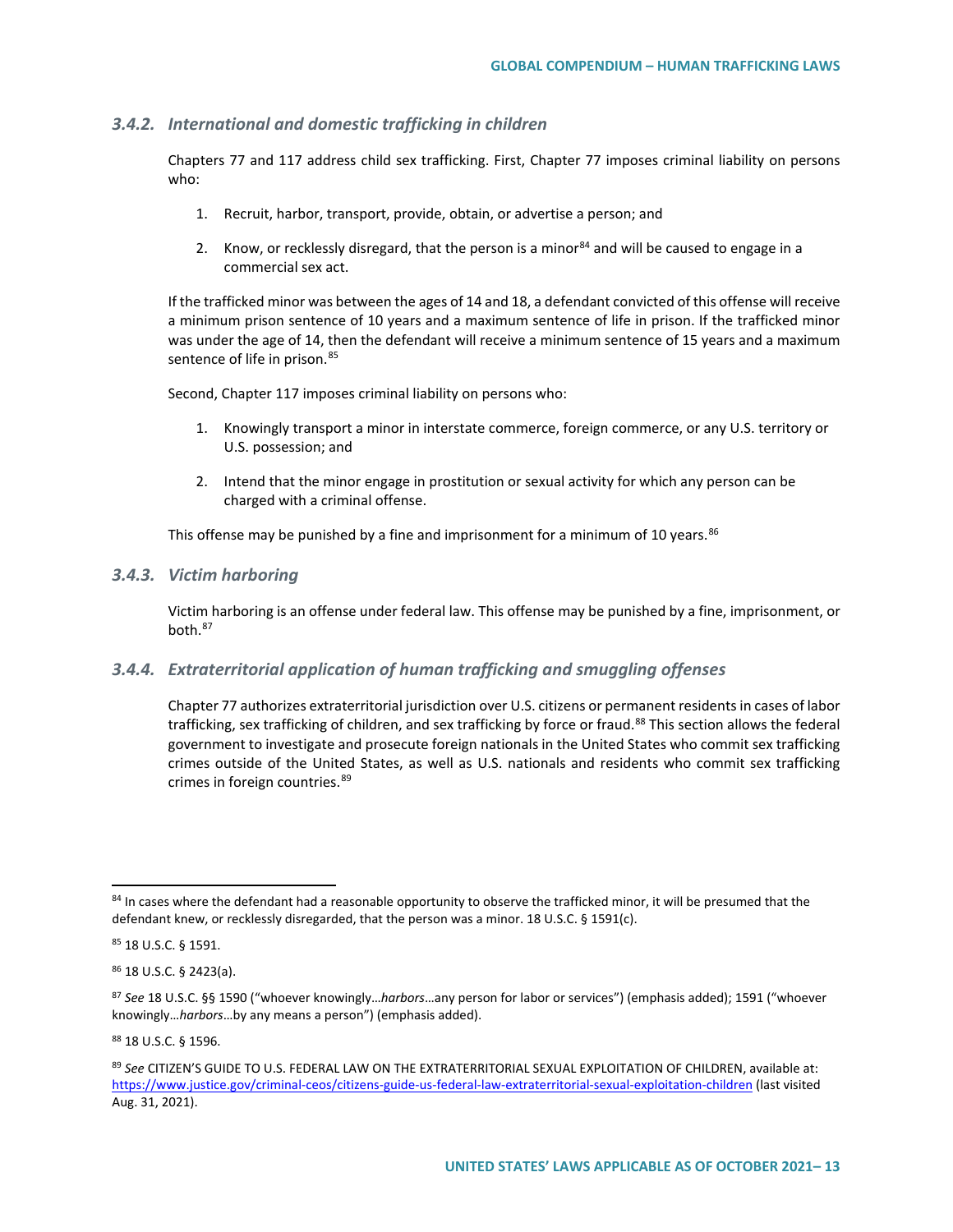### **3.5. Online Exploitation of Children Offenses**

Chapter 110 of Title 18 criminalizes actions to create and disseminate visual depictions of minors engaging in sexual acts. It imposes criminal liability on persons who engage in or affect interstate commerce:

- 1. By employing, using, inducing, or coercing any minor to engage in any sexually explicit conduct;
- 2. For the purpose of producing any visual depiction of such conduct or for the purpose of transmitting a live visual depiction of such conduct; and
- 3. When the individual knows, or has reason to know, that the visual depiction will be or has been transmitted by computer.

Additionally, criminal liability may be imposed on any person who has custody or control of a minor and knowingly permits that minor to engage in, or assist with, the production of sexual visual depictions. Also criminalized is the importation of sexual depictions of minors into the United States.

The penalty for violating these offenses shall be a fine and a term of imprisonment between 15 and 30 years. If a defendant convicted of any of these offenses has a prior child sex crime conviction, the term of imprisonment shall be 25 to 50 years; if the defendant has two prior child sex crime convictions, the term of imprisonment shall be 35 years to life; and if the violation resulted in a death, the term of imprisonment shall be at least 30 years, and the defendant may face capital punishment.<sup>[90](#page-13-0)</sup>

## **3.6. Child Sex Tourism Offenses**

Chapter 117 criminalizes child sex tourism. Criminal liability may be imposed on U.S. citizens or permanent residents who:

- 1. Travel in interstate or foreign commerce, with a motivating purpose of engaging in sexual conduct with a minor;
- 2. Engage in sexual conduct with a minor while abroad; or
- 3. Facilitate the travel of another, knowing that person is traveling in interstate or foreign commerce with a motivating purpose of engaging in sexual conduct with a minor.

The Tenth Circuit Court of Appeals upheld this statute as constitutional under the Foreign Commerce Clause.<sup>[91](#page-13-1)</sup> Violators of these offenses face fines, imprisonment up to 30 years, or both.<sup>[92](#page-13-2)</sup>

<span id="page-13-0"></span><sup>90</sup> 18 U.S.C. § 2251.

<span id="page-13-1"></span><sup>91</sup> In *U.S. v. Durham*, the defendant was convicted of traveling in foreign commerce and engaging in illicit sexual conduct with minors under 18 U.S.C. § 2423(c) for his conduct occurring in Kenya. 902 F.3d 1180 (10th Cir. 2018). The defendant argued that the statute exceeded Congress's power under the Foreign Commerce Clause, but the court rejected this argument and upheld the statute, as it was adopted to combat sex tourism and regulate the illicit international sex market and was thus within Congress's power to regulate foreign commerce. *Id.*

<span id="page-13-2"></span><sup>92</sup> 18 U.S.C. § 2423(b)–(d).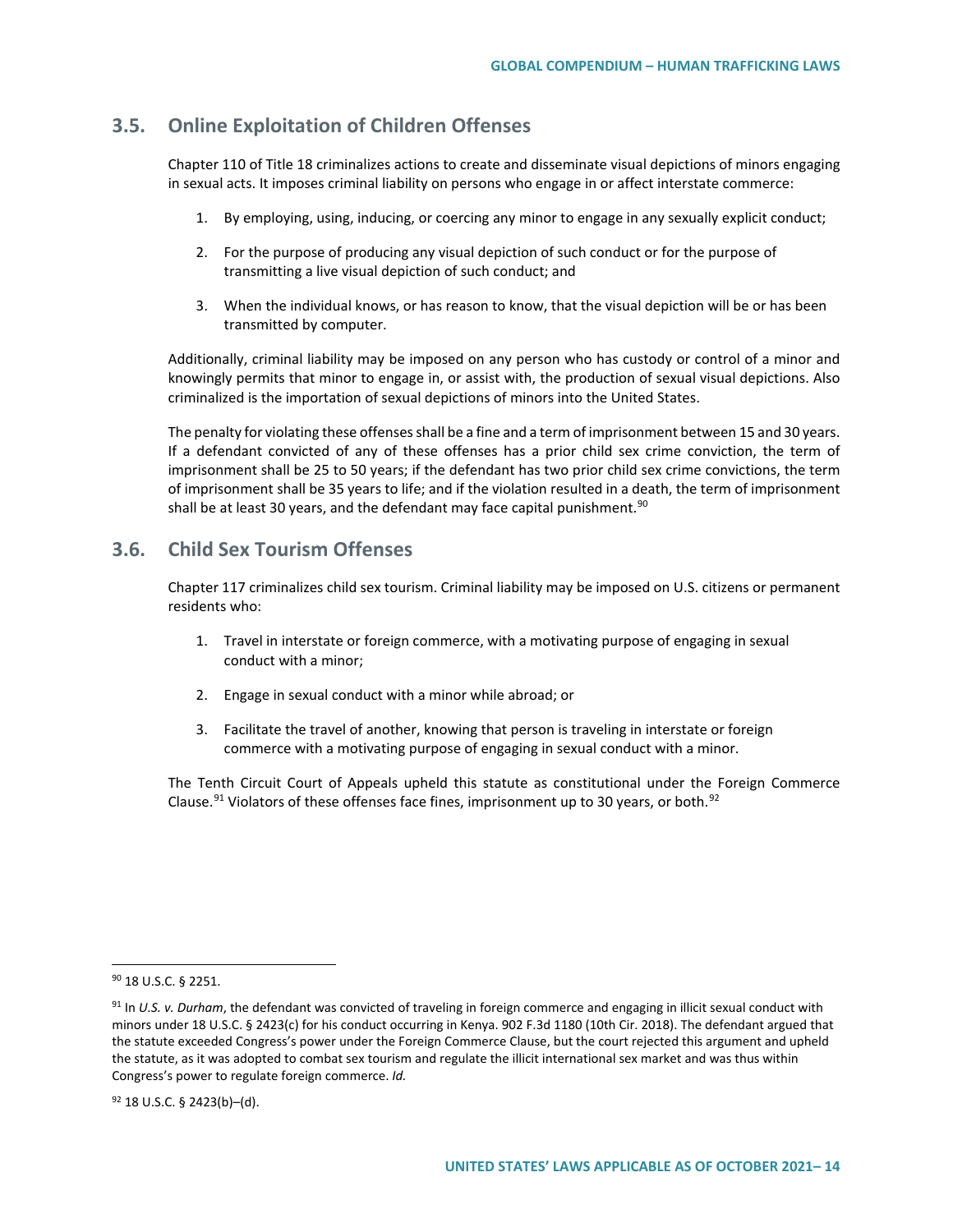## **4. UNITED STATES' SUPPLY CHAIN REPORTING LEGISLATION**

The United States has enacted several statutes to address the issue of forced labor in supply chains.<sup>[93](#page-14-0)</sup> Under the Trafficking Victims Protection Reauthorization Act (**TVPRA**), criminal liability may be imposed on a person who "knowingly benefits, financially or by receiving anything of value, from participation in a venture" that has used forced labor.<sup>[94](#page-14-1)</sup> Persons who benefit from trading in a particular good can be held responsible "if they know those goods were produced with forced labor."<sup>[95](#page-14-2)</sup> Violators of this section face fines, imprisonment of not more than 20 years, or both.<sup>96</sup>

In 2016, the Trade Facilitation and Trade Enforcement Act (**TFTA**) was enacted into law. [97](#page-14-4) The TFTA amended the original Tariff Act of 1930 and removed the so-called "consumptive demand" exception to the prohibition on importation of goods made with forced labor into the United States.<sup>[98](#page-14-5)</sup> This exception allowed the importation of products made through forced labor so long as the importer could demonstrate that not enough of those goods were made in the United States to meet consumer demand.<sup>[99](#page-14-6)</sup> The provision made it very difficult for the government to exclude goods produced by forced labor.<sup>[100](#page-14-7)</sup> The TFTA also covered any imported merchandise produced with indentured labor, including child labor.<sup>[101](#page-14-8)</sup> As a result of this change in the law, the U. Customs and Border Protection recently issued more Withhold Release Orders and formal Findings excluding products made from forced labor from entering the United States.<sup>[102](#page-14-9)</sup>

In addition, the Department of Defense and General Services Administration implemented a final rule pursuant to Executive Order No. 13627 — Strengthening Protections Against Trafficking in Persons in

<span id="page-14-2"></span><sup>95</sup> Karen Stauss, Senior Policy Counsel, Human Trafficking Prosecution Unit, *Forced Labor in Supply Chains: Addressing Challenges*, 65 U.S. ATTORNEYS' BULLETIN, 1, 169 (Nov. 2017), available at: [https://web.archive.org/web/20210126050111/https://www.justice.gov/usao/page/file/1008856/download.](https://web.archive.org/web/20210126050111/https:/www.justice.gov/usao/page/file/1008856/download) 

<span id="page-14-3"></span><sup>96</sup> 18 U.S.C. § 1589(d).

<span id="page-14-4"></span>97 Forced Labor, U.S. Customs AND BORDER PROTECTION, (Feb. 12, 2021), available at: [https://www.cbp.gov/trade/programs](https://www.cbp.gov/trade/programs-administration/forced-labor)[administration/forced-labor;](https://www.cbp.gov/trade/programs-administration/forced-labor) 19 U.S.C. § 4301 *et seq*.

<span id="page-14-5"></span><sup>98</sup> Karen Stauss, Senior Policy Counsel, Human Trafficking Prosecution Unit, *Forced Labor in Supply Chains: Addressing Challenges*, 65 U.S. ATTORNEYS' BULLETIN, 1, 171 (Nov. 2017), available at:

[https://web.archive.org/web/20210126050111/https://www.justice.gov/usao/page/file/1008856/download.](https://web.archive.org/web/20210126050111/https:/www.justice.gov/usao/page/file/1008856/download) 

<span id="page-14-6"></span>99 19 U.S.C. § 1307.

<span id="page-14-7"></span><sup>100</sup> Karen Stauss, Senior Policy Counsel, Human Trafficking Prosecution Unit, *Forced Labor in Supply Chains: Addressing Challenges*, 65 U.S. ATTORNEYS' BULLETIN, 1, 171 (Nov. 2017), available at: [https://web.archive.org/web/20210126050111/https://www.justice.gov/usao/page/file/1008856/download.](https://web.archive.org/web/20210126050111/https:/www.justice.gov/usao/page/file/1008856/download) 

<span id="page-14-8"></span><sup>101</sup> 19 U.S.C. § 4453.

<span id="page-14-9"></span><sup>102</sup> A withholding of release order occurs when Customs and Border Patrol suspends the importation of goods at a U.S. port of entry because of suspicions regarding forced or child labor. *See Importing Freedom – Using the U.S. Tariff Act to Combat Forced Labor in Supply Chains, THE HUM. TRAFFICKING LEGAL CTR., available at[: HTTPS://WWW.HTLEGALCENTER.ORG/WP-](https://www.htlegalcenter.org/WP-CONTENT/UPLOADS/IMPORTING-FREEDOM-USING-THE-U.S.-TARIFF-ACT-TO-COMBAT-FORCED-LABOR-IN-SUPPLY-CHAINS_FINAL.PDF)[CONTENT/UPLOADS/IMPORTING-FREEDOM-USING-THE-U.S.-TARIFF-ACT-TO-COMBAT-FORCED-LABOR-IN-SUPPLY-](https://www.htlegalcenter.org/WP-CONTENT/UPLOADS/IMPORTING-FREEDOM-USING-THE-U.S.-TARIFF-ACT-TO-COMBAT-FORCED-LABOR-IN-SUPPLY-CHAINS_FINAL.PDF)[CHAINS\\_FINAL.PDF](https://www.htlegalcenter.org/WP-CONTENT/UPLOADS/IMPORTING-FREEDOM-USING-THE-U.S.-TARIFF-ACT-TO-COMBAT-FORCED-LABOR-IN-SUPPLY-CHAINS_FINAL.PDF) (last visited Feb. 26, 2021).* The U.S. Customs and Border Patrol website lists the current yearly Forced Labor Statistics, including the active and total withhold release orders and Findings issued. *See* Forced Labor, U.S. CUSTOMS AND BORDER PROTECTION, (Feb. 12, 2021), available at[: https://www.cbp.gov/trade/programs-administration/forced-labor.](https://www.cbp.gov/trade/programs-administration/forced-labor) *See also* Karen Stauss, Senior Policy Counsel, Human Trafficking Prosecution Unit, *Forced Labor in Supply Chains: Addressing Challenges*, 65 U.S. ATTORNEYS' BULLETIN, 1, 171 (Nov. 2017), available at:

[https://web.archive.org/web/20210126050111/https://www.justice.gov/usao/page/file/1008856/download.](https://web.archive.org/web/20210126050111/https:/www.justice.gov/usao/page/file/1008856/download) 

<span id="page-14-0"></span><sup>93</sup> At the state level, California has passed legislation requiring certain retailers and manufacturers to disclose their efforts to eradicate human trafficking from their supply chains. Cal. Civ. Code § 1714.42 (2012). No analogous federal disclosure requirement has been enacted.

<span id="page-14-1"></span><sup>94</sup> 18 U.S.C. § 1589(b); Refer to *S*ection 3.2.1.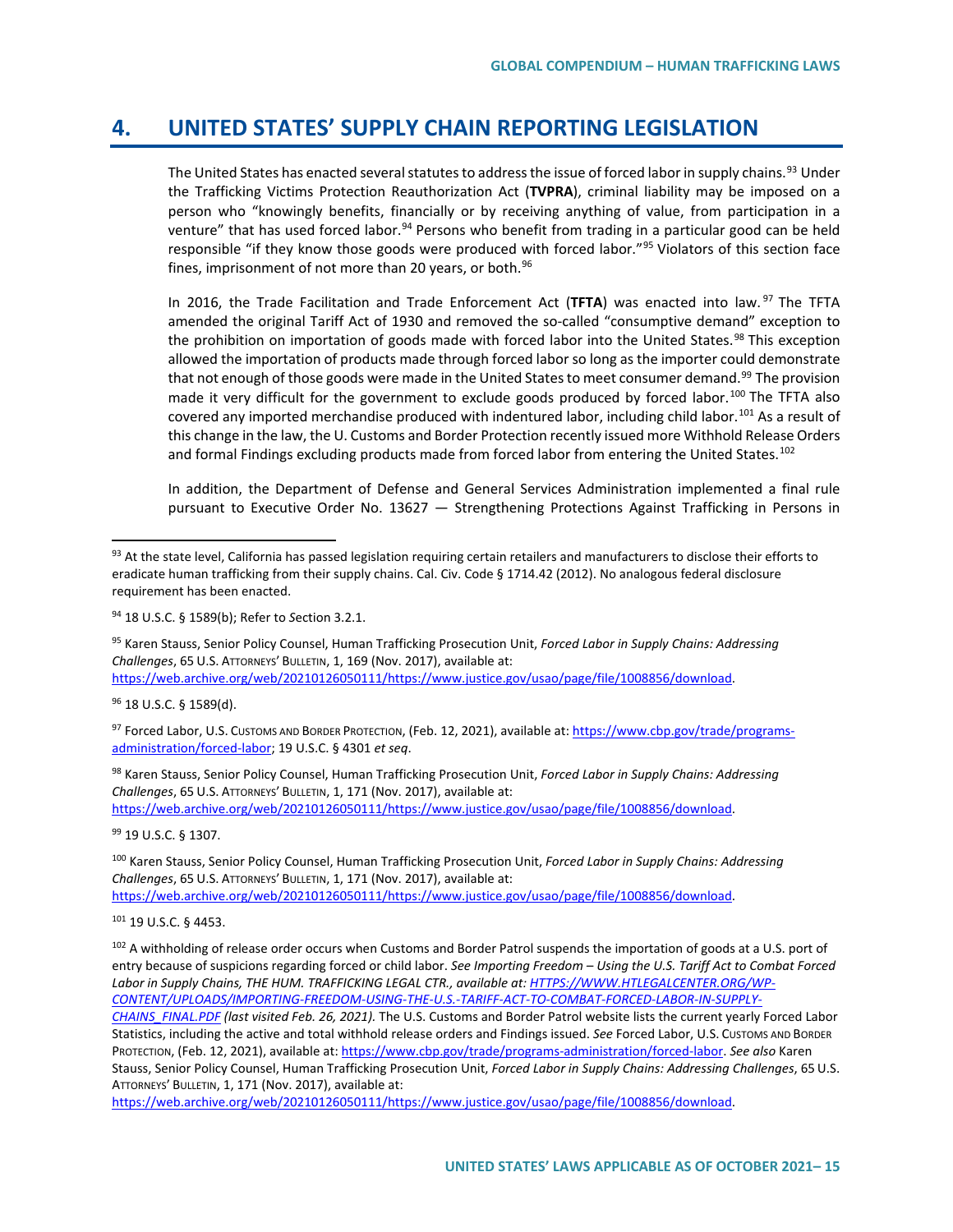Federal Contracts.<sup>[103](#page-15-0)</sup> This rule prohibits government contractors, subcontractors, and their agents from "[e]ngaging in severe forms of trafficking,"[104](#page-15-1) "[p]rocuring commercial sex acts," and "[u]sing forced labor in the performance of a contract."<sup>[105](#page-15-2)</sup> Under the rule, a potential contractor or subcontractor must certify that it has "implemented a compliance plan" to prevent and detect human trafficking and that it has conducted "due diligence" to ensure that its agents and subcontractors are not engaging in this activity.<sup>[106](#page-15-3)</sup> To assist companies in assessing their supply chain compliance, the Department of Labor created a list of goods "which it has reason to believe are produced by child labor or forced labor in violation of international standards."[107](#page-15-4)

On December 23, 2021, President Biden signed the Uyghur Forced Labor Prevention Act (**UFLPA**) into law. The UFLPA creates a rebuttable presumption that "any goods, wares, articles, and merchandise mined, produced, or manufactured wholly or in part in the Xinjiang Uyghur Autonomous Region of the People's Republic of China" (or by an entity included on a list as required by the UFLPA) are prohibited by 19 U.S.C. § 1307 and are not entitled to entry into the United States.<sup>[108](#page-15-5)</sup> To rebut this presumption, the Commissioner of U.S. Customs and Border Protection (**CBP**) must determine "that the importer of record has complied with specified conditions and, by clear and convincing evidence, that the goods, wares, articles, or merchandise were not produced using forced labor."<sup>[109](#page-15-6)</sup> This rebuttable presumption goes into effect on June 21, 2022.<sup>[110](#page-15-7)</sup>

# **5. FORCED LABOR: OVERVIEW OF UNITED STATES' APPLICABLE EMPLOYMENT AND MIGRATION LAWS**

### **5.1. Employment Law Rights for Victims of Human Trafficking and Forced Labor**

U.S. employment law provides ways for victims of forced labor and trafficking to seek civil remedies.

The Department of Labor's Wage and Hour Division is responsible for the implementation and enforcement of employment laws.<sup>[111](#page-15-8)</sup> Two main employment laws regulate wages and working conditions.

<span id="page-15-7"></span><sup>110</sup> *Id.*

<span id="page-15-0"></span><sup>103</sup> Exec. Order No. 13627, Fed. Reg. 4967-01 (Jan. 29, 2015) (codified at 48 C.F.R. pts. 1, 2, 9, 12, 22, 42, 52).

<span id="page-15-1"></span><sup>&</sup>lt;sup>104</sup> "Severe forms of trafficking" is defined as (1) sex trafficking in which a commercial sex act is induced by force, fraud, or coercion, or in which the person induced to perform such act has not attained 18 years of age; or (2) the recruitment, harboring, transportation, provision, or obtaining of a person for labor or services, through the use of force, fraud, or coercion for the purpose of subjection to involuntary servitude, peonage, debt bondage, or slavery. 48 C.F.R. § 22.1702 (2020).

<span id="page-15-2"></span><sup>105</sup> 48 C.F.R. § 22.1703 (2020).

<span id="page-15-3"></span><sup>106</sup> 48 C.F.R. § 22.1703 (2020); refer to Section 6.

<span id="page-15-4"></span><sup>107</sup> LIST OF GOODS PRODUCED BY CHILD LABOR OR FORCED LABOR, U.S. DEP'T. OF LABOR 1 (2020), available at: https://www.dol.gov/sites/dolgov/files/ILAB/child\_labor\_reports/tda2019/2020\_TVPRA\_List\_Online\_Final.pdf.

<span id="page-15-5"></span><sup>&</sup>lt;sup>108</sup> Uyghur Forced Labor Prevention Act, Public Law No: 117-78, Section 3.

<span id="page-15-6"></span><sup>109</sup> *Id.*

<span id="page-15-8"></span><sup>111</sup> *Trafficking in Persons—A Guide for Non-Governmental Organizations*, U.S. DEP'T OF JUSTICE (Aug. 6 2015), available at: [https://www.justice.gov/crt/trafficking-persons-guide-non-governmental-organizations.](https://www.justice.gov/crt/trafficking-persons-guide-non-governmental-organizations)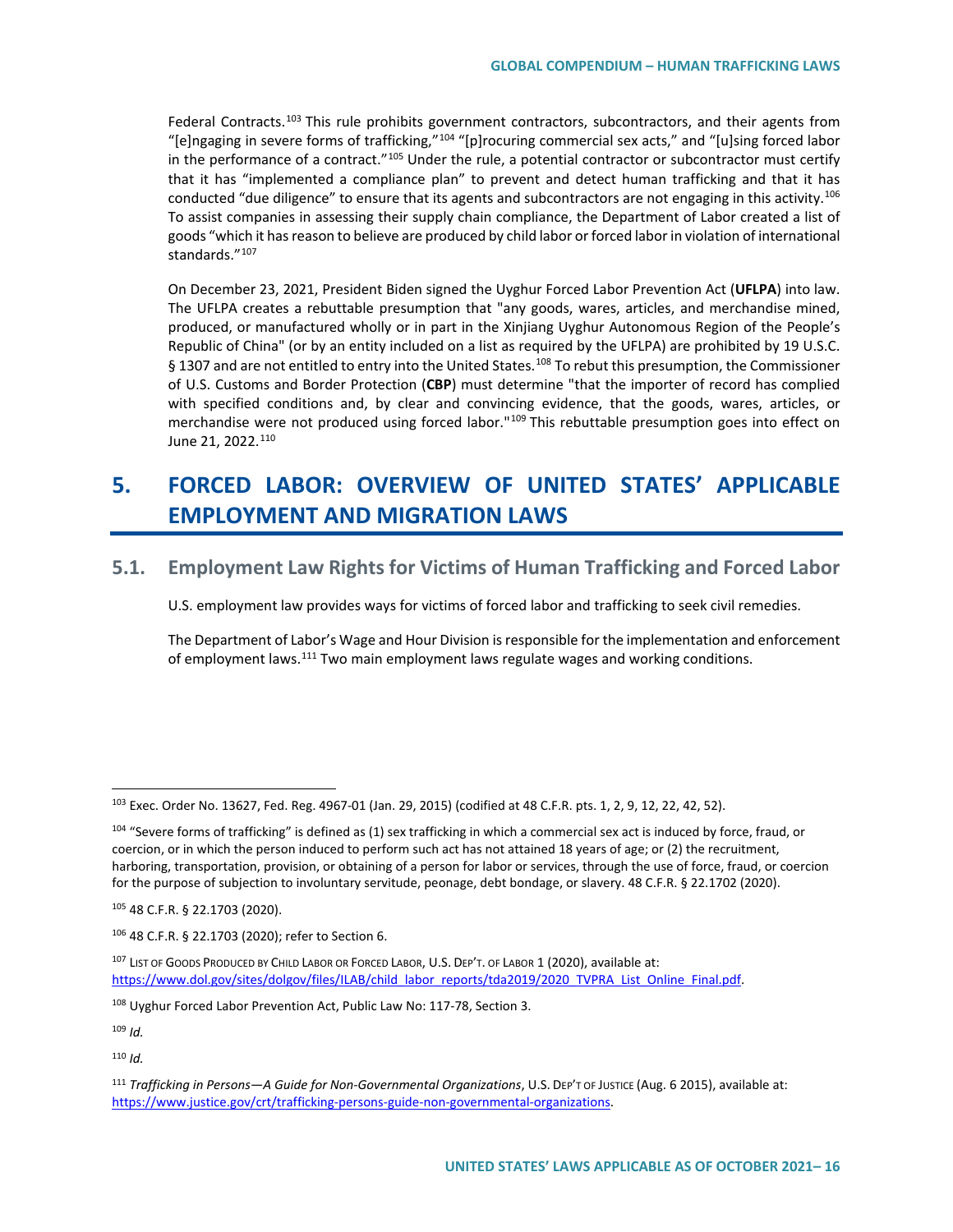First*,* the Fair Labor Standards Act (**FLSA**) establishes the standards for wages and working conditions for most employers in the United States.<sup>[112](#page-16-0)</sup> Second, the Migrant and Seasonal Agricultural Worker Protection Act (MSPA) focuses on conditions for migrant and agricultural workers in the field.<sup>[113](#page-16-1)</sup>

A violation of either statute can lead to civil or criminal liability.<sup>[114](#page-16-2)</sup>

## **5.2. Applicability of Employment Legislation in the Context of Forced Labor or Trafficking**

Exploited workers can bring a lawsuit under the FLSA when an employer fails to pay them minimum or overtime wages.<sup>[115](#page-16-3)</sup> Further, the FLSA's anti-retaliation provision prevents an employer from firing or discriminating against an employee who has filed an FLSA complaint or participated in a proceeding against the employer.<sup>[116](#page-16-4)</sup> The FLSA imposes steep penalties for child labor violations.<sup>[117](#page-16-5)</sup>

The MSPA does not provide a specific remedy for forced labor or trafficking. However, the MSPA does allow an employee to file a lawsuit against an employer that, for example, pays insufficient wages or fails to comply with safety and health standards.<sup>[118](#page-16-6)</sup>

### **5.3. Statutory Rights**

Employees have statutory rights that serve as a basis to assess whether a person is the subject of forced labor. Trafficking victims also can use those statutes as a basis for damage claims.

#### *5.3.1. Rights to minimum wages, entitlements, and other applicable minimum standards*

The FLSA requires employers to pay covered, non-exempt employees at least the federal minimum wage for all hours worked as defined under the FLSA.<sup>[119](#page-16-7)</sup> Deductions from wages are illegal if they are primarily for the benefit or convenience of the employer and the deduction reduces employee earnings below the minimum wage. $120$ 

The MSPA requires a farm labor contractor or agricultural employer to pay migrant workers their wages owed.[121](#page-16-9)

#### *5.3.2. Claims available in relation to misrepresentations and "sham" arrangements*

U.S. federal employment statutes do not protect employees from misrepresentations and "sham" arrangements. However, a victim of a sham arrangement can bring a common-law claim for contractual

<span id="page-16-1"></span><sup>113</sup> 29 U.S.C. § 1801 *et seq.*

- <span id="page-16-3"></span><sup>115</sup> 29 U.S.C. § 216.
- <span id="page-16-4"></span><sup>116</sup> 29 U.S.C. § 218(c).
- <span id="page-16-5"></span><sup>117</sup> 29 U.S.C. § 216(e).
- <span id="page-16-6"></span><sup>118</sup> 29 U.S.C. § 1854.
- <span id="page-16-7"></span><sup>119</sup> 29 U.S.C. § 206.
- <span id="page-16-8"></span><sup>120</sup> 29 U.S.C. § 215.
- <span id="page-16-9"></span><sup>121</sup> 29 U.S.C. § 1822.

<span id="page-16-0"></span><sup>112</sup> 29 U.S.C. § 201 *et seq*.

<span id="page-16-2"></span><sup>114</sup> See 29 U.S.C. § 201 *et seq*; 29 U.S.C. § 1801 *et seq*.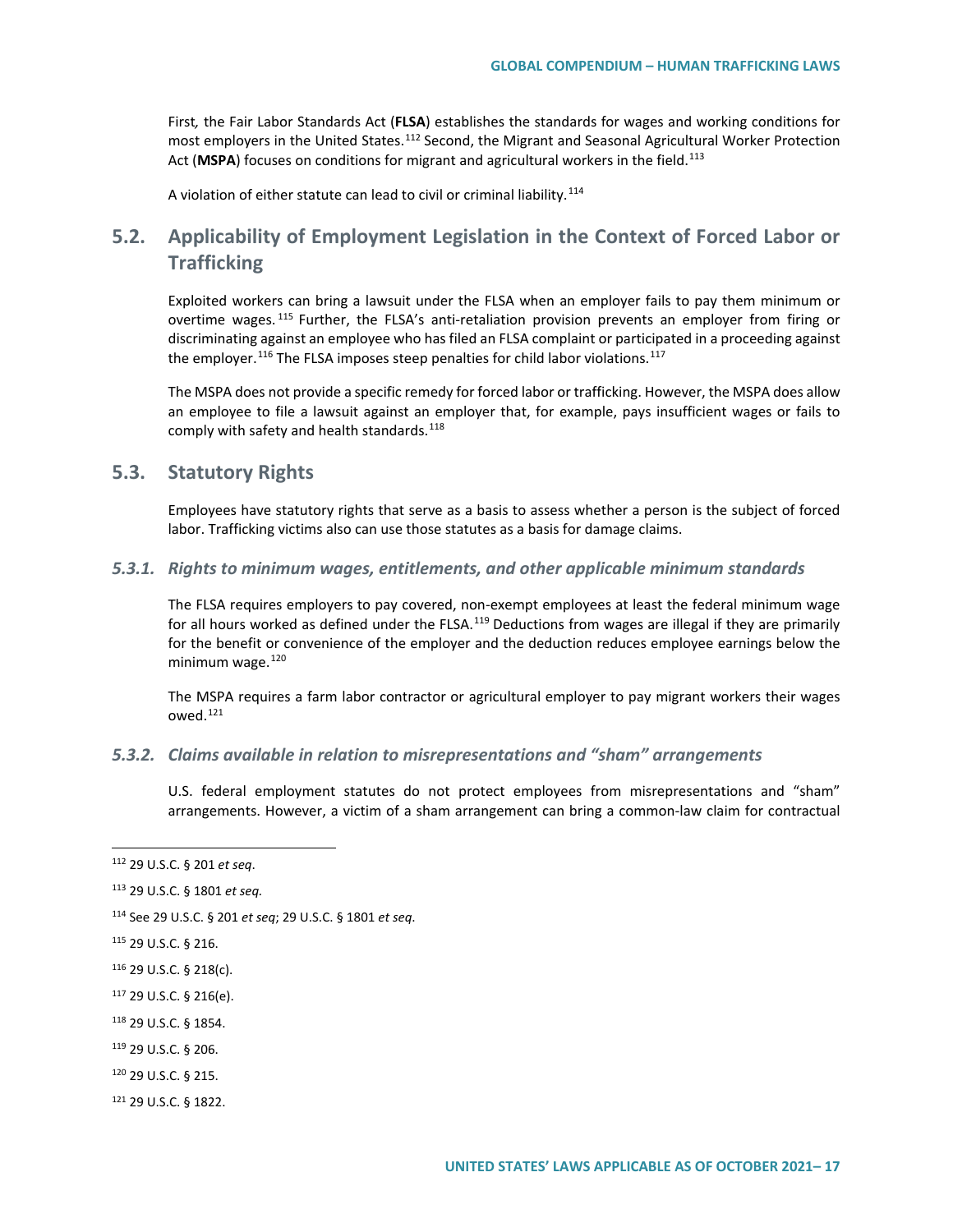misrepresentation. In addition, Executive Order No. 13627 prohibits a federal contractor or subcontractor from using misleading recruitment procedures, including making material misrepresentations about employment.<sup>[122](#page-17-0)</sup>

#### *5.3.3. Claims available in relation to unlawful deductions, loans, and debt bondage*

In the United States, a person who has been subject to debt bondage can bring a claim under the TVPA.<sup>[123](#page-17-1)</sup> The TVPA states that a person has been subjected to debt bondage if the value of a person's work is never reasonably applied toward the payment of the debt.<sup>[124](#page-17-2)</sup> Further, a person who has been subject to peonage can bring a civil claim under Chapter 77.[125](#page-17-3)

#### *5.3.4. Remedies*

An employee may sue an employer who violates the FLSA for the amount of the employee's unpaid minimum wages or unpaid overtime compensation, and for an equal amount of liquidated damages.<sup>[126](#page-17-4)</sup> The court may also award reasonable attorney's fees and the costs of the action to successful plaintiffs.<sup>[127](#page-17-5)</sup> Criminal penalties further apply against employers for violations of certain provisions of the FLSA.[128](#page-17-6)

The MSPA allows workers to sue for statutory violations.<sup>[129](#page-17-7)</sup> If a court finds that the employer violated certain sections of the statute, the court can award "actual damages" or "statutory damages of up to [USD] \$500 per plaintiff per violation."<sup>[130](#page-17-8)</sup>

If a perpetrator of peonage is criminally charged under 18 U.S.C. § 1581 or 18 U.S.C. § 1590, the victim is entitled to mandatory restitution,  $131$  which covers the "full amount of the victim's losses."  $132$  This includes lost income and the "greater of the gross income or value to the defendant of the victim's services or labor or the value of the victim's labor as guaranteed under the minimum wage and overtime guarantees" of the FLSA.[133](#page-17-11)

#### *5.3.5. The well-being of workers: Preventing work-related psychosocial risks*

Congress created the Occupational Safety and Health Administration (**OSHA**) within the Department of Labor to "assure safe and healthful working conditions" for working individuals.<sup>[134](#page-17-12)</sup> OSHA originally focused on agricultural settings, where it established minimum standards for field sanitation; now its regulations

<span id="page-17-0"></span><sup>122</sup> Exec. Order No. 13627.

<span id="page-17-1"></span><sup>123</sup> 22 U.S.C. § 7101 *et seq*.

<span id="page-17-2"></span><sup>124</sup> 22 U.S.C. § 7102(7).

<span id="page-17-3"></span><sup>125</sup> 18 U.S.C. § 1595.

<span id="page-17-4"></span><sup>126</sup> 29 U.S.C. § 207.

<span id="page-17-5"></span><sup>127</sup> 29 U.S.C. § 216.

<span id="page-17-6"></span><sup>128</sup> 29 U.S.C. § 216.

<span id="page-17-7"></span><sup>129</sup> 29 U.S.C. § 1854.

<span id="page-17-8"></span><sup>130</sup> 29 U.S.C. § 1854(c)(1)

<span id="page-17-9"></span><sup>131</sup> See 18 U.S.C. § 1593(a); refer to Section 7.2.

<span id="page-17-10"></span><sup>132</sup> See 18 U.S.C. § 1593(b)(3).

<span id="page-17-11"></span><sup>133</sup> See 18 U.S.C. § 1593 (b)(3); 18 U.S.C. § 2259 (c)(2).

<span id="page-17-12"></span><sup>134</sup> 29 U.S.C. § 651.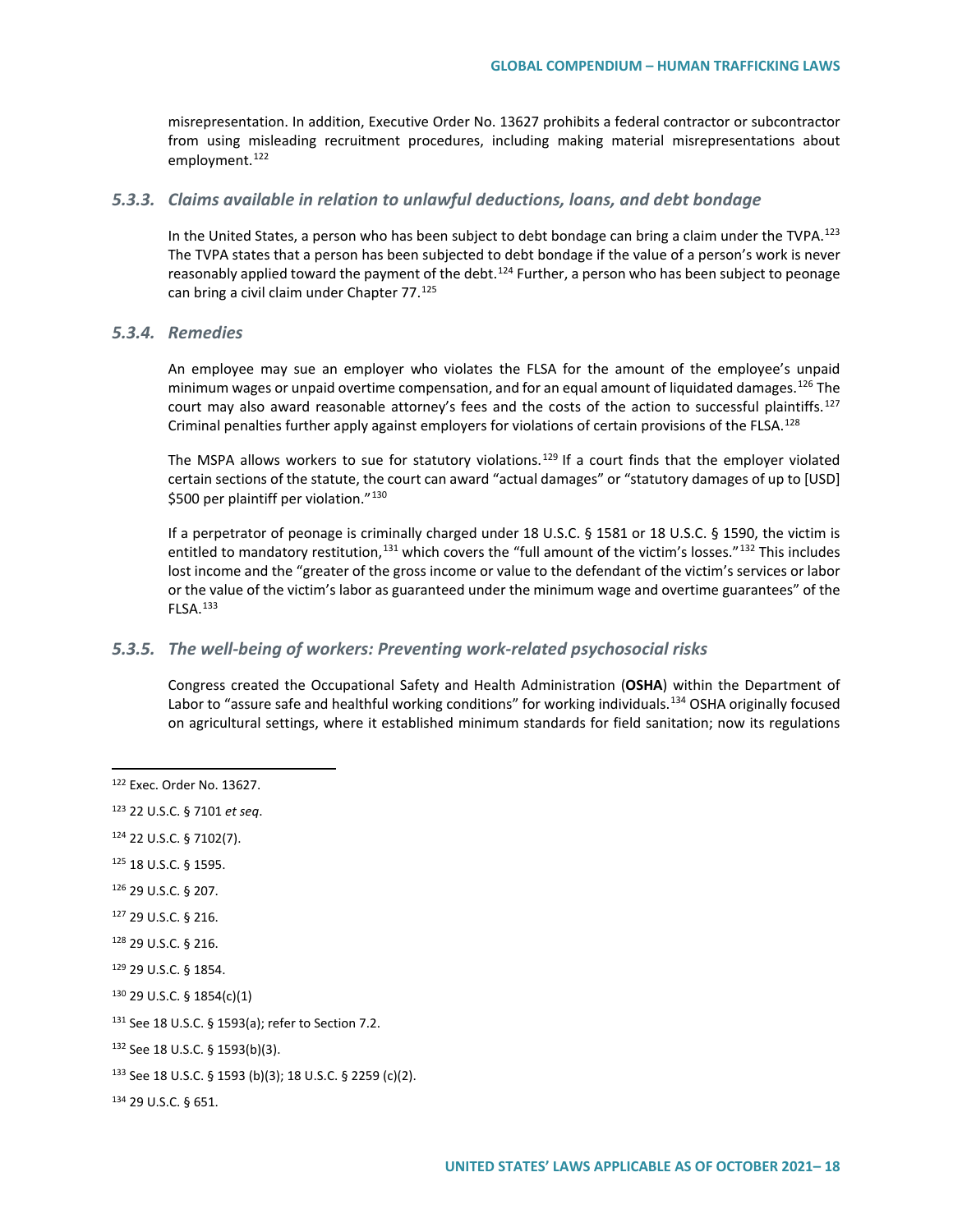are much more expansive.<sup>[135](#page-18-0)</sup> Outside of OSHA regulations, no federal law focuses on preventing workrelated psychosocial risks.

#### *5.3.6. The well-being of workers: Promotion of workers' health*

Under federal law, an employer must provide a safe workplace.<sup>[136](#page-18-1)</sup> Where the employer cannot avoid risks to employees, the employer must provide risk prevention mechanisms, such as appropriate safety and health signs, safety training in a language workers can understand, and safe, properly maintained tools and equipment.<sup>[137](#page-18-2)</sup>

#### *5.3.7. The well-being of workers: Rest time*

The FLSA does not require employers to provide meals or breaks to employees.<sup>[138](#page-18-3)</sup> However, if an employer does provide a break period, the employer must pay employees for shorter non-meal breaks (lasting up to 20 minutes).<sup>[139](#page-18-4)</sup> In contrast, a lunch break or meal break of at least 30 minutes is not considered work time and is not compensable.<sup>[140](#page-18-5)</sup>

The FLSA does not require payment for time not worked, such as vacation or holiday time.<sup>[141](#page-18-6)</sup> These benefits are usually a matter of agreement between an employer and employees. The FLSA does not require paid sick leave.<sup>[142](#page-18-7)</sup> However, a company that is subject to the Family and Medical Leave Act is required to provide paid sick leave for up to 12 weeks.<sup>[143](#page-18-8)</sup>

#### *5.3.8. The well-being of workers: Freedom to change jobs and right to leave*

Both federal and state law gives workers the freedom to change jobs. Everyone is free to choose their employment. However, the terms of employment may depend on the provisions of an employment contract or a collective bargaining agreement negotiated by a labor union. A worker can be an at-will or forcause employee. In the United States, most workers are at-will employees. The employer can terminate atwill employees at any time for any lawful reason; at-will employees similarly can end their employment at any time.<sup>[144](#page-18-9)</sup>

<span id="page-18-8"></span><sup>143</sup> Family and Medical Leave Act of 1993, 29 U.S.C. § 2601.

<span id="page-18-0"></span><sup>135</sup> *Fact Sheet #51: Field Sanitation Standards under the Occupational Safety and Health Act,* U.S. DEP'T OF LABOR (July 2008), available at[: https://www.dol.gov/agencies/whd/fact-sheets/51-osh-act-field-sanitation.](https://www.dol.gov/agencies/whd/fact-sheets/51-osh-act-field-sanitation) 

<span id="page-18-1"></span><sup>136</sup> *See* 29 U.S.C. § 651.

<span id="page-18-2"></span><sup>137</sup> *Employer Responsibilities*, U.S., DEP'T OF LABOR, available at: [https://web.archive.org/web/20210225155642/https://www.osha.gov/workers/employer-responsibilities](https://web.archive.org/web/20210225155642/https:/www.osha.gov/workers/employer-responsibilities) (last visited Feb. 25, 2021).

<span id="page-18-3"></span><sup>138</sup> *Breaks and Meal Periods*, DEP'T OF LABOR, available at[: https://www.dol.gov/general/topic/workhours/breaks](https://www.dol.gov/general/topic/workhours/breaks) (last visited Feb. 24, 2021).

<span id="page-18-4"></span><sup>139</sup> *Breaks and Meal Periods*, DEP'T OF LABOR, available at[: https://www.dol.gov/general/topic/workhours/breaks](https://www.dol.gov/general/topic/workhours/breaks) (last visited Feb. 24, 2021).

<span id="page-18-5"></span><sup>140</sup> *Breaks and Meal Periods*, DEP'T OF LABOR, available at[: https://www.dol.gov/general/topic/workhours/breaks](https://www.dol.gov/general/topic/workhours/breaks) (last visited Feb. 24, 2021).

<span id="page-18-6"></span><sup>141</sup> Holiday Pay, DEP'T OF LABOR, available at:<https://www.dol.gov/general/topic/workhours/holidays> (last visited Feb. 24, 2021).

<span id="page-18-7"></span><sup>142</sup> Holiday Pay, DEP'T OF LABOR, available at:<https://www.dol.gov/general/topic/workhours/holidays> (last visited Feb. 24, 2021).

<span id="page-18-9"></span><sup>144</sup> *At-Will Employment*, NAT'L CONF. OF STATE LEG., available at[: https://www.ncsl.org/research/labor-and-employment/at-will](https://www.ncsl.org/research/labor-and-employment/at-will-employment-overview.aspx#:%7E:text=At%2Dwill%20means%20that%20an,with%20no%20adverse%20legal%20consequences)[employment-overview.aspx#:~:text=At%2Dwill%20means%20that%20an,with%20no%20adverse%20legal%20consequences](https://www.ncsl.org/research/labor-and-employment/at-will-employment-overview.aspx#:%7E:text=At%2Dwill%20means%20that%20an,with%20no%20adverse%20legal%20consequences) (last visited Feb. 24, 2021).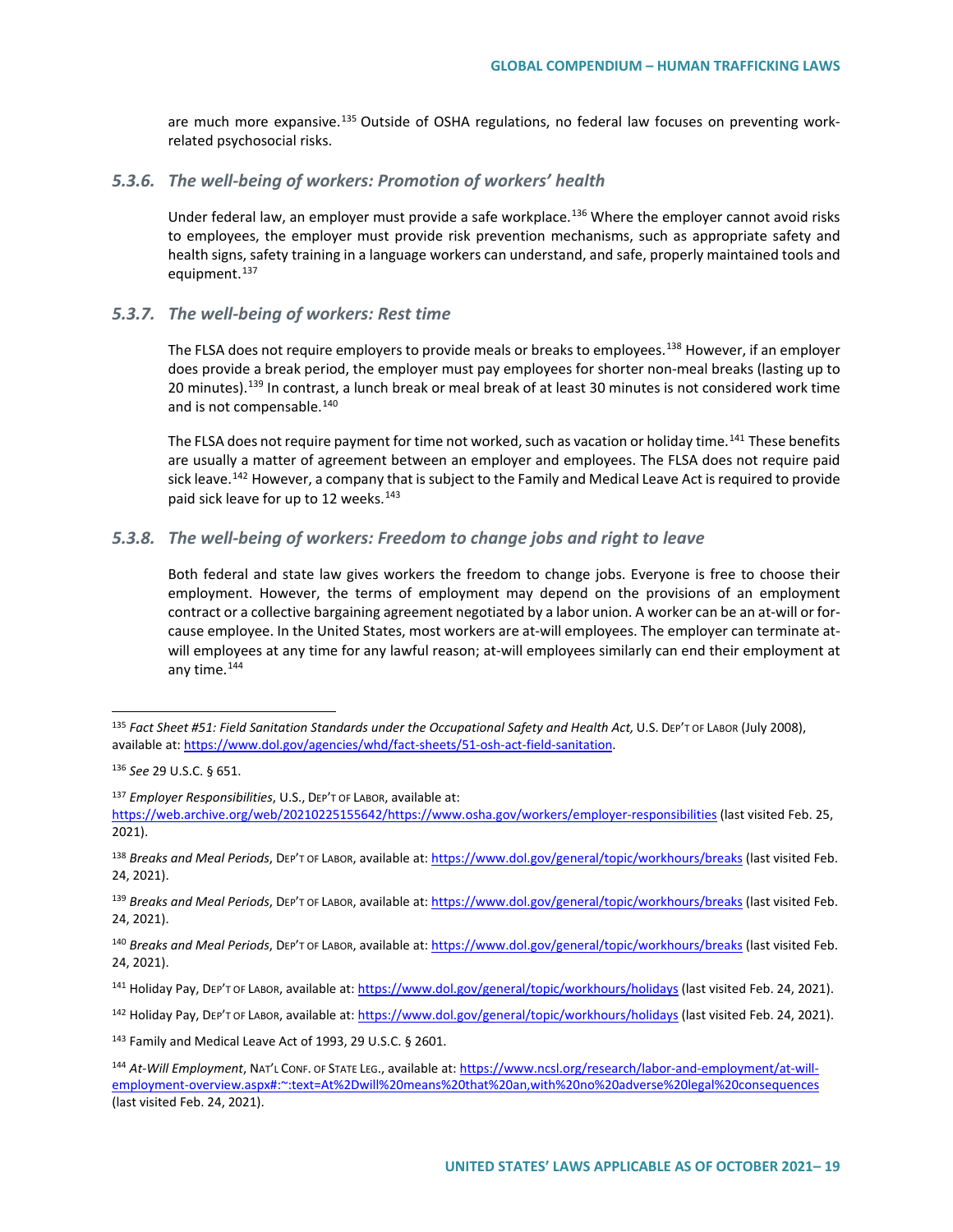For employees who have an employment contract with for-cause protections or are protected by a collective bargaining agreement, the employer can terminate those employees only for specific reasons delineated in the contract or agreement. Employees are free to terminate employment at any time; however, they may have to pay the employer for breaching the employment contract. Employment contracts or collective bargaining agreements also may set forth procedures that the employer must follow before terminating employees.

## **5.4. Rights to a Safe Workplace and Compensation Associated With Injuries or Illness**

A federal statute regulates occupational safety and health in the workplace.[145](#page-19-0) The employer is required to maintain a place of employment that is "free from recognized hazards that are likely to cause death or serious physical harm" to employees.<sup>[146](#page-19-1)</sup> The Department of Labor may inspect and investigate factories, plants, construction sites, or other workplaces to ensure that the structures, machines, devices, and equipment are properly maintained.<sup>147</sup>

An employer who violates this statute can face civil and criminal penalties.<sup>[148](#page-19-3)</sup> The penalties range from USD 5,000 to USD 70,000 per violation depending on its severity and nature.<sup>[149](#page-19-4)</sup> An employer who willfully violates this section and causes an employee's death can be subject to imprisonment, a fine of up to USD 10,000, or both.[150](#page-19-5) Employees who believe that their workplace is unsafe can file a complaint with OSHA and request an inspection.<sup>[151](#page-19-6)</sup> However, the statute does not allow workers to sue for damages.<sup>[152](#page-19-7)</sup> Workers who are injured on the job have to seek worker's compensation from their employers to cover losses resulting from injuries sustained on the job.

## **5.5. Access to Justice and Practical Issues Associated With Enforcing Social Legislation**

Victims face significant practical barriers when using the U.S. legal system. In 2019, the federal government increased the number of human trafficking investigations; however, the number of prosecutions and convictions decreased for the second year in a row.<sup>[153](#page-19-8)</sup> There are many reasons for this trend.

<span id="page-19-0"></span><sup>145</sup> 29 U.S.C. § 651.

<span id="page-19-7"></span><sup>152</sup> See *Pedraza v. Shell Oil Co*., 942 F.2d 48, 52 (5th Cir. 1991) ("Thus, every court faced with the issue has held that OSHA creates no private right of action."); *see also Pratico v. Portland Terminal Co*., 783 F.2d 255, 266 (1st Cir. 1985) ("The legislative history of § 653(b)(4) shows that the intent of the provision was merely to ensure that OSHA was not read to create a private right of action for injured workers which would allow them to bypass the otherwise exclusive remedy of workers' compensation.").

<span id="page-19-8"></span><sup>153</sup> U.S. DEP'T OF STATE, TRAFFICKING IN PERSONS REPORT 515 (2020), available at[: https://www.state.gov/wp](https://www.state.gov/wp-content/uploads/2020/06/2020-TIP-Report-Complete-062420-FINAL.pdf)[content/uploads/2020/06/2020-TIP-Report-Complete-062420-FINAL.pdf.](https://www.state.gov/wp-content/uploads/2020/06/2020-TIP-Report-Complete-062420-FINAL.pdf) 

<span id="page-19-1"></span><sup>146</sup> 26 U.S.C. § 654.

<span id="page-19-2"></span><sup>147</sup> 26 U.S.C. § 657.

<span id="page-19-3"></span><sup>148</sup> 29 U.S.C. § 666.

<span id="page-19-4"></span><sup>149</sup> 29 U.S.C. § 666.

<span id="page-19-5"></span><sup>150</sup> 29 U.S.C. § 666(e).

<span id="page-19-6"></span><sup>151</sup> *OSHA Frequently Asked Questions*, UNITED STATES DEP'T OF LABOR, available at: [https://www.osha.gov/faq#v-nav-infoworkers](https://www.osha.gov/faq%23v-nav-infoworkers) (last visited Feb. 17, 2021).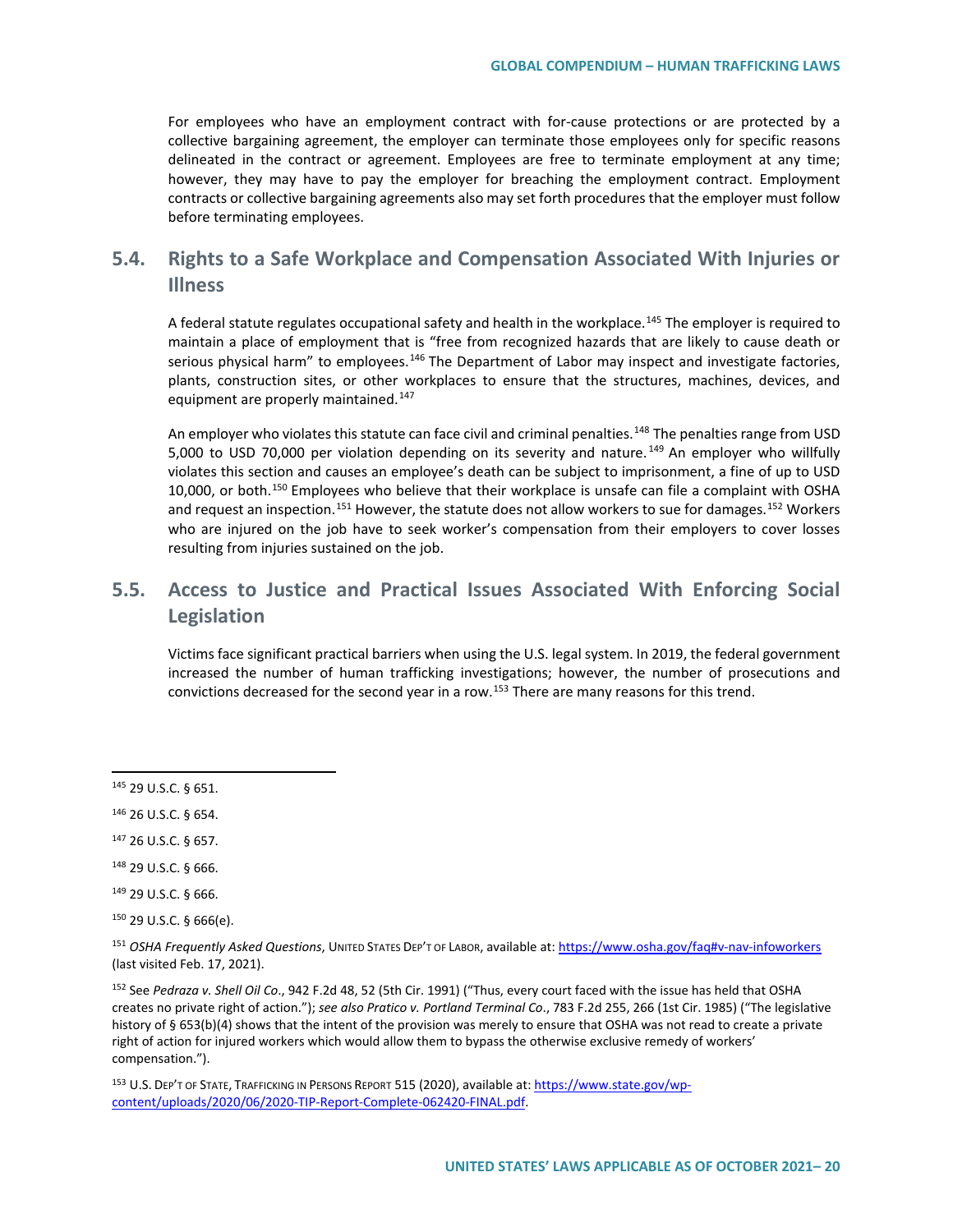First, most victims do not know about the available resources and services that can help them file a claim.<sup>[154](#page-20-0)</sup> Second, victims may fear law enforcement or immigration officers.<sup>[155](#page-20-1)</sup> Third, cultural or language barriers prevent victims from reporting. [156](#page-20-2) Fourth, victims fear retaliation from perpetrators and do not trust criminal justice institutions.<sup>[157](#page-20-3)</sup>

The United States has identified potential areas for improvement, including increasing access to victims' services for men, boys, and LGBTQIA individuals, reducing obstacles for victims in obtaining traffickingspecific immigration options, and increasing the input of human trafficking survivors in developing and implementing legislation and polices.<sup>[158](#page-20-4)</sup>

The U.S. Supreme Court recently limited the ability of victims of human rights abuses abroad to seek justice for violations facilitated by U.S. companies. The Court found that relief under the Alien Tort Statute, an 18th-century law permitting foreigners to bring lawsuits in the United States for serious violations of international law, may be granted only if the conduct in question occurred in the United States.<sup>[159](#page-20-5)</sup>

[services#:~:text=Reported%20barriers%20included%20restrictive%20rules,members%20due%20to%20high%20staff.](https://aspe.hhs.gov/report/human-trafficking-and-within-united-states-review-literature/what-are-barriers-and-challenges-accessing-and-providing-services#:%7E:text=Reported%20barriers%20included%20restrictive%20rules,members%20due%20to%20high%20staff) 

<span id="page-20-1"></span><sup>155</sup> *Human Trafficking Into and Within the United States: A Review of the Literature. What are the Barriers to and Challenges in Accessing and Providing Services?*, U.S. DEP'T OF HEALTH & HUMAN SERVS. (Aug. 30, 2009), available at: [https://aspe.hhs.gov/report/human-trafficking-and-within-united-states-review-literature/what-are-barriers-and-challenges](https://aspe.hhs.gov/report/human-trafficking-and-within-united-states-review-literature/what-are-barriers-and-challenges-accessing-and-providing-services#:%7E:text=Reported%20barriers%20included%20restrictive%20rules,members%20due%20to%20high%20staff)[accessing-and-providing-](https://aspe.hhs.gov/report/human-trafficking-and-within-united-states-review-literature/what-are-barriers-and-challenges-accessing-and-providing-services#:%7E:text=Reported%20barriers%20included%20restrictive%20rules,members%20due%20to%20high%20staff)

[services#:~:text=Reported%20barriers%20included%20restrictive%20rules,members%20due%20to%20high%20staff.](https://aspe.hhs.gov/report/human-trafficking-and-within-united-states-review-literature/what-are-barriers-and-challenges-accessing-and-providing-services#:%7E:text=Reported%20barriers%20included%20restrictive%20rules,members%20due%20to%20high%20staff) 

<span id="page-20-2"></span><sup>156</sup> *Human Trafficking Into and Within the United States: A Review of the Literature. What are the Barriers to and Challenges in Accessing and Providing Services?*, U.S. DEP'T OF HEALTH & HUMAN SERVS. (Aug. 30, 2009)[, https://aspe.hhs.gov/report/human](https://aspe.hhs.gov/report/human-trafficking-and-within-united-states-review-literature/what-are-barriers-and-challenges-accessing-and-providing-services#:%7E:text=Reported%20barriers%20included%20restrictive%20rules,members%20due%20to%20high%20staff)[trafficking-and-within-united-states-review-literature/what-are-barriers-and-challenges-accessing-and-providing](https://aspe.hhs.gov/report/human-trafficking-and-within-united-states-review-literature/what-are-barriers-and-challenges-accessing-and-providing-services#:%7E:text=Reported%20barriers%20included%20restrictive%20rules,members%20due%20to%20high%20staff)[services#:~:text=Reported%20barriers%20included%20restrictive%20rules,members%20due%20to%20high%20staff.](https://aspe.hhs.gov/report/human-trafficking-and-within-united-states-review-literature/what-are-barriers-and-challenges-accessing-and-providing-services#:%7E:text=Reported%20barriers%20included%20restrictive%20rules,members%20due%20to%20high%20staff) 

<span id="page-20-3"></span><sup>157</sup> *Human Trafficking Into and Within the United States: A Review of the Literature. What are the Barriers to and Challenges in Accessing and Providing Services?*, U.S. DEP'T OF HEALTH & HUMAN SERVS. (Aug. 30, 2009), available at: [https://aspe.hhs.gov/report/human-trafficking-and-within-united-states-review-literature/what-are-barriers-and-challenges](https://aspe.hhs.gov/report/human-trafficking-and-within-united-states-review-literature/what-are-barriers-and-challenges-accessing-and-providing-services#:%7E:text=Reported%20barriers%20included%20restrictive%20rules,members%20due%20to%20high%20staff)[accessing-and-providing-](https://aspe.hhs.gov/report/human-trafficking-and-within-united-states-review-literature/what-are-barriers-and-challenges-accessing-and-providing-services#:%7E:text=Reported%20barriers%20included%20restrictive%20rules,members%20due%20to%20high%20staff)

[services#:~:text=Reported%20barriers%20included%20restrictive%20rules,members%20due%20to%20high%20staff.](https://aspe.hhs.gov/report/human-trafficking-and-within-united-states-review-literature/what-are-barriers-and-challenges-accessing-and-providing-services#:%7E:text=Reported%20barriers%20included%20restrictive%20rules,members%20due%20to%20high%20staff) 

<span id="page-20-4"></span><sup>158</sup> U.S. DEP'T OF STATE, TRAFFICKING IN PERSONS REPORT 515 (2020), available at[: https://www.state.gov/wp](https://www.state.gov/wp-content/uploads/2020/06/2020-TIP-Report-Complete-062420-FINAL.pdf)[content/uploads/2020/06/2020-TIP-Report-Complete-062420-FINAL.pdf.](https://www.state.gov/wp-content/uploads/2020/06/2020-TIP-Report-Complete-062420-FINAL.pdf) 

<span id="page-20-0"></span><sup>154</sup> *Human Trafficking Into and Within the United States: A Review of the Literature. What are the Barriers to and Challenges in Accessing and Providing Services?*, U.S. DEP'T OF HEALTH & HUMAN SERVS. (Aug. 30, 2009), available at:

[https://aspe.hhs.gov/report/human-trafficking-and-within-united-states-review-literature/what-are-barriers-and-challenges](https://aspe.hhs.gov/report/human-trafficking-and-within-united-states-review-literature/what-are-barriers-and-challenges-accessing-and-providing-services#:%7E:text=Reported%20barriers%20included%20restrictive%20rules,members%20due%20to%20high%20staff)[accessing-and-providing-](https://aspe.hhs.gov/report/human-trafficking-and-within-united-states-review-literature/what-are-barriers-and-challenges-accessing-and-providing-services#:%7E:text=Reported%20barriers%20included%20restrictive%20rules,members%20due%20to%20high%20staff)

<span id="page-20-5"></span><sup>159</sup> In *Nestlé USA, Inc. v. Doe*, six individuals from Mali alleged human rights violations against Nestlé USA and Cargill, two U.S. based companies, for providing cocoa farms that enslaved them as children with fertilizer, tools, cash, and training. 141 S.Ct. 1931 (2021). The Court ruled the Alien Tort Statute, which gives federal courts jurisdiction to hear certain civil actions by aliens, did not apply here, as the violation in question occurred extraterritorially. The "mere corporate presence" of the defendants in the United States did not allow a claim under the Alien Tort Statute when the conduct that aided and abetted the forced labor – providing training, fertilizer, tools, and cash – occurred overseas. *Id.* at 1937.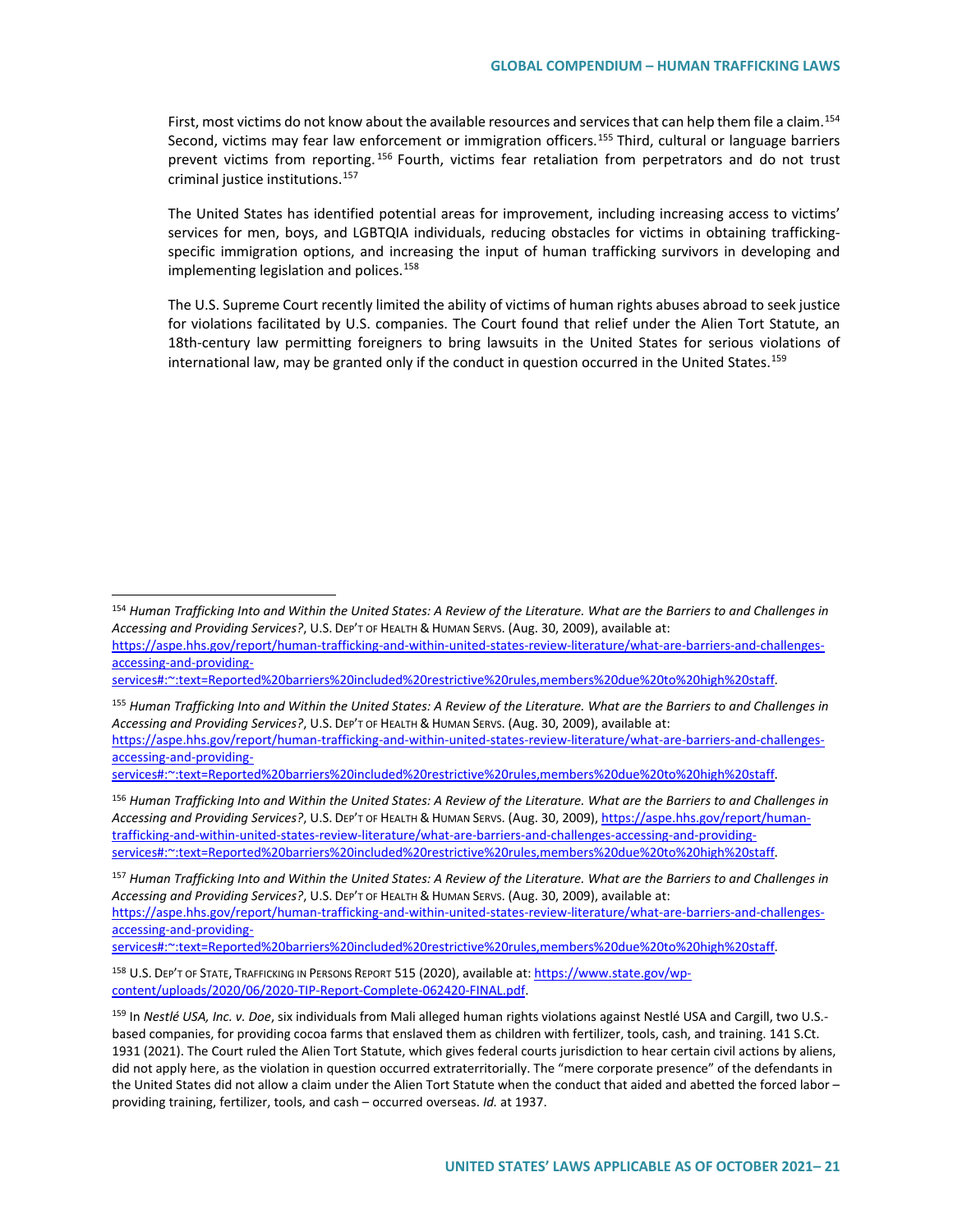## **5.6. Interaction Between Employment Law and Migration**

### *5.6.1. Employment rights affected where employment is unlawful under migration law*

In the United States, victims of forced labor or trafficking can bring a claim under employment laws even if they have violated immigration law or visa conditions. The FLSA and MSPA are administered "without regard to immigration status."[160](#page-21-0)

In addition, victims of forced labor or human trafficking are entitled to immigration relief and will typically not face criminal sanctions under immigration law.<sup>[161](#page-21-1)</sup> To facilitate reporting and victim cooperation, the Department of Homeland Security offers three types of immigration relief to human trafficking victims: continued presence, T visa, and U visa.<sup>[162](#page-21-2)</sup> The type of visa offered depends on the specific circumstances of the case.<sup>163</sup> Recipients of a U or T visa can work in the United States and after three years adjust their status to lawful permanent resident.<sup>[164](#page-21-4)</sup> A U visa is available to individuals who have suffered physical or mental abuse because of a TVPA crime; the individual must also provide assistance to law enforcement in the investigation or prosecution of the crime.<sup>[165](#page-21-5)</sup> Similarly, victims of severe human trafficking may be eligible for a T visa if they assist law enforcement in the investigation or prosecution of the perpetrator.<sup>[166](#page-21-6)</sup>

### *5.6.2. Rights/remedies available under applicable migration law and regulations*

Refer to Section 7.

### **5.7. Employment Laws and Child Labor**

The Fair Labor Standards Act (**FLSA**) is "the most sweeping federal law" to restrict and monitor child labor.[167](#page-21-7) The FLSA's provisions are designed to ensure that children remain in school and avoid employment that is

<span id="page-21-3"></span><sup>163</sup> *Immigration Relief of Victims of Human Trafficking and Other Crimes,* U.S. DEP'T OF HUM. SECURITY, available at: [https://www.dhs.gov/xlibrary/assets/blue-campaign/ht-information-for-law-enforcement-officials-immigration-relief-for](https://www.dhs.gov/xlibrary/assets/blue-campaign/ht-information-for-law-enforcement-officials-immigration-relief-for-victims-of-human-trafficking.pdf)[victims-of-human-trafficking.pdf.](https://www.dhs.gov/xlibrary/assets/blue-campaign/ht-information-for-law-enforcement-officials-immigration-relief-for-victims-of-human-trafficking.pdf) 

<span id="page-21-4"></span><sup>164</sup> *Trafficking in Persons—A Guide for Non-Governmental Organizations*, U.S. DEP'T OF JUSTICE (Aug. 6, 2015), available at: [https://www.justice.gov/crt/trafficking-persons-guide-non-governmental-organizations.](https://www.justice.gov/crt/trafficking-persons-guide-non-governmental-organizations) 

<span id="page-21-5"></span><sup>165</sup> *Immigration Relief of Victims of Human Trafficking and Other Crimes,* U.S. DEP'T OF HUM. SECURITY, available at: [https://www.dhs.gov/xlibrary/assets/blue-campaign/ht-information-for-law-enforcement-officials-immigration-relief-for](https://www.dhs.gov/xlibrary/assets/blue-campaign/ht-information-for-law-enforcement-officials-immigration-relief-for-victims-of-human-trafficking.pdf)[victims-of-human-trafficking.pdf.](https://www.dhs.gov/xlibrary/assets/blue-campaign/ht-information-for-law-enforcement-officials-immigration-relief-for-victims-of-human-trafficking.pdf) 

<span id="page-21-6"></span><sup>166</sup> *Immigration Relief of Victims of Human Trafficking and Other Crimes,* U.S. DEP'T OF HUM. SECURITY, available at: [https://www.dhs.gov/xlibrary/assets/blue-campaign/ht-information-for-law-enforcement-officials-immigration-relief-for](https://www.dhs.gov/xlibrary/assets/blue-campaign/ht-information-for-law-enforcement-officials-immigration-relief-for-victims-of-human-trafficking.pdf)[victims-of-human-trafficking.pdf.](https://www.dhs.gov/xlibrary/assets/blue-campaign/ht-information-for-law-enforcement-officials-immigration-relief-for-victims-of-human-trafficking.pdf) 

<span id="page-21-7"></span>*<sup>167</sup> Youth and Labor,* U.S. DEP'T OF LABOR, available at:

[https://www.dol.gov/general/topic/youthlabor#:~:text=The%20most%20sweeping%20federal%20law,Labor%20Standards%20](https://www.dol.gov/general/topic/youthlabor#:%7E:text=The%20most%20sweeping%20federal%20law,Labor%20Standards%20Act%20(FLSA).&text=FLSA%20restricts%20the%20hours%20that,for%20young%20workers%20to%20perform) [Act%20\(FLSA\).&text=FLSA%20restricts%20the%20hours%20that,for%20young%20workers%20to%20perform](https://www.dol.gov/general/topic/youthlabor#:%7E:text=The%20most%20sweeping%20federal%20law,Labor%20Standards%20Act%20(FLSA).&text=FLSA%20restricts%20the%20hours%20that,for%20young%20workers%20to%20perform) (last visited Feb. 17, 2021).

<span id="page-21-0"></span><sup>160</sup> *Trafficking in Persons—A Guide for Non-Governmental Organizations*, U.S. DEP'T OF JUSTICE (Aug. 6, 2015), available at: [https://www.justice.gov/crt/trafficking-persons-guide-non-governmental-organizations.](https://www.justice.gov/crt/trafficking-persons-guide-non-governmental-organizations) 

<span id="page-21-1"></span><sup>161</sup> *Trafficking in Persons—A Guide for Non-Governmental Organizations*, U.S. DEP'T OF JUSTICE (Aug. 6, 2015), available at: [https://www.justice.gov/crt/trafficking-persons-guide-non-governmental-organizations.](https://www.justice.gov/crt/trafficking-persons-guide-non-governmental-organizations) 

<span id="page-21-2"></span><sup>162</sup> *Immigration Relief of Victims of Human Trafficking and Other Crimes,* U.S. DEP'T OF HUM. SECURITY, available at: [https://www.dhs.gov/xlibrary/assets/blue-campaign/ht-information-for-law-enforcement-officials-immigration-relief-for](https://www.dhs.gov/xlibrary/assets/blue-campaign/ht-information-for-law-enforcement-officials-immigration-relief-for-victims-of-human-trafficking.pdf)[victims-of-human-trafficking.pdf.](https://www.dhs.gov/xlibrary/assets/blue-campaign/ht-information-for-law-enforcement-officials-immigration-relief-for-victims-of-human-trafficking.pdf)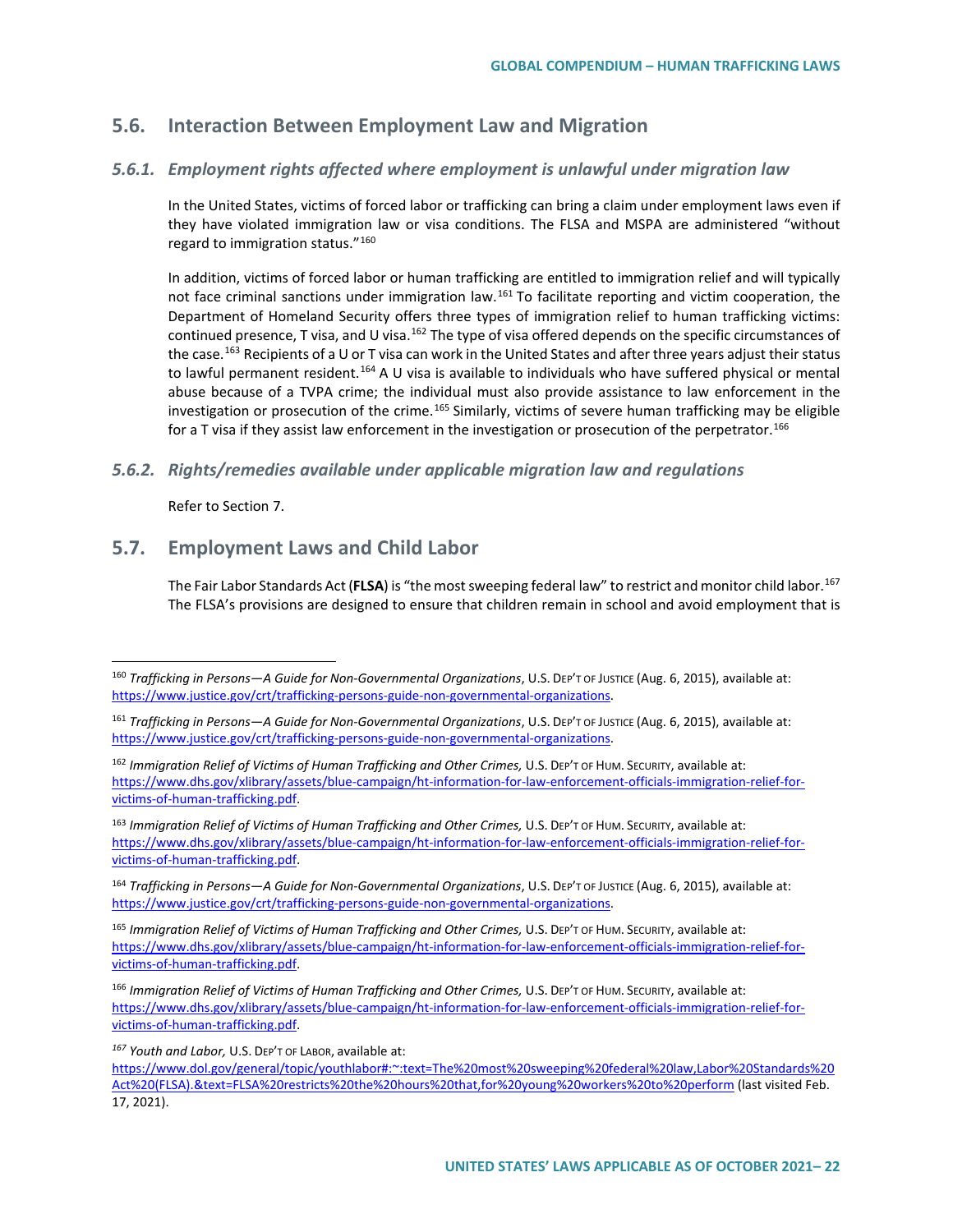a "detriment to their health and safety."<sup>[168](#page-22-0)</sup> For nonagricultural jobs, a minor must be at least 14 years of age to seek employment.<sup>[169](#page-22-1)</sup> A minor who is either 14 or 15 years old can work in nonhazardous jobs for no more than three hours on a school day or 18 hours in a school week.<sup>[170](#page-22-2)</sup> A minor between 16 and 17 years of age can perform only nonhazardous jobs, but there is no limitation on hours because of age.<sup>[171](#page-22-3)</sup> Once minors turn 18 years of age, they can do hazardous work.<sup>[172](#page-22-4)</sup>

However, the FLSA contains exceptions for agricultural work. First*,* the FLSA does not restrict the type of work that 16- and 17-year-olds may do in agricultural employment.<sup>173</sup> Second, the FLSA permits minors under the age of 14 to work in non-hazardous agricultural employment outside school hours with parental approval.[174](#page-22-6)

In addition, the TVPA requires the U.S. Secretaries of State and Labor to monitor governments' compliance with the minimum standards for eliminating forced and child labor.<sup>[175](#page-22-7)</sup>

Overall, the rate of child labor in the United States is significantly lower than in some other countries. However, 850 investigations by the Department of Labor's Wage and Hours Division found child labor violations in 2019, and 240 of those investigations involved children working in hazardous occupations.<sup>[176](#page-22-8)</sup> In addition, there were nine occupational deaths among youth ages 16 to 17, and 13 occupational deaths among children below age 16 in the United States.<sup>[177](#page-22-9)</sup>

## **6. GOVERNMENT PROCUREMENT RULES**

### **6.1. Overview**

Federal statutes and regulations combat human trafficking in government procurement. The Federal Acquisition Regulation (**FAR**) is the principal set of government-wide rules applying to the federal

<span id="page-22-3"></span><sup>171</sup> *Handy Reference Guide to the Fair Labor Standards Act*, U.S. DEPARTMENT OF LABOR, WAGE AND HOUR DIVISION, available at: <https://www.dol.gov/agencies/whd/compliance-assistance/handy-reference-guide-flsa> (last visited Feb. 17, 2021).

<span id="page-22-4"></span><sup>172</sup> *Handy Reference Guide to the Fair Labor Standards Act*, U.S. DEPARTMENT OF LABOR, WAGE AND HOUR DIVISION, available at: <https://www.dol.gov/agencies/whd/compliance-assistance/handy-reference-guide-flsa> (last visited Feb. 17, 2021).

<span id="page-22-5"></span><sup>173</sup> U.S. DEP'T OF LABOR, FINDINGS ON THE WORST FORMS OF CHILD LABOR 36 (2019), available at: [https://www.dol.gov/sites/dolgov/files/ILAB/child\\_labor\\_reports/tda2019/2019\\_TDA\\_Report\\_Online\\_Final.pdf.](https://www.dol.gov/sites/dolgov/files/ILAB/child_labor_reports/tda2019/2019_TDA_Report_Online_Final.pdf)

<span id="page-22-6"></span>174 U.S. DEP'T OF LABOR, FINDINGS ON THE WORST FORMS OF CHILD LABOR 36 (2019), available at: [https://www.dol.gov/sites/dolgov/files/ILAB/child\\_labor\\_reports/tda2019/2019\\_TDA\\_Report\\_Online\\_Final.pdf.](https://www.dol.gov/sites/dolgov/files/ILAB/child_labor_reports/tda2019/2019_TDA_Report_Online_Final.pdf)

<span id="page-22-7"></span><sup>175</sup> 22 U.S.C. § 7112(a)–(b); refer to Section 8.2.

<span id="page-22-0"></span><sup>168</sup> U.S. DEP'T OF LABOR, FINDINGS ON THE WORST FORMS OF CHILD LABOR 36 (2019), available at: [https://www.dol.gov/sites/dolgov/files/ILAB/child\\_labor\\_reports/tda2019/2019\\_TDA\\_Report\\_Online\\_Final.pdf.](https://www.dol.gov/sites/dolgov/files/ILAB/child_labor_reports/tda2019/2019_TDA_Report_Online_Final.pdf)

<span id="page-22-1"></span><sup>169</sup> *Handy Reference Guide to the Fair Labor Standards Act*, U.S. DEPARTMENT OF LABOR, WAGE AND HOUR DIVISION, available at: <https://www.dol.gov/agencies/whd/compliance-assistance/handy-reference-guide-flsa> (last visited Feb. 17, 2021).

<span id="page-22-2"></span><sup>170</sup> *Handy Reference Guide to the Fair Labor Standards Act*, U.S. DEPARTMENT OF LABOR, WAGE AND HOUR DIVISION, available at: <https://www.dol.gov/agencies/whd/compliance-assistance/handy-reference-guide-flsa> (last visited Feb. 17, 2021).

<span id="page-22-8"></span><sup>176</sup> U.S. DEP'T OF LABOR, FINDINGS ON THE WORST FORMS OF CHILD LABOR 37 (2019), available at: [https://www.dol.gov/sites/dolgov/files/ILAB/child\\_labor\\_reports/tda2019/2019\\_TDA\\_Report\\_Online\\_Final.pdf.](https://www.dol.gov/sites/dolgov/files/ILAB/child_labor_reports/tda2019/2019_TDA_Report_Online_Final.pdf)

<span id="page-22-9"></span><sup>177</sup> U.S. DEP'T OF LABOR, FINDINGS ON THE WORST FORMS OF CHILD LABOR 37 (2019), available at: [https://www.dol.gov/sites/dolgov/files/ILAB/child\\_labor\\_reports/tda2019/2019\\_TDA\\_Report\\_Online\\_Final.pdf.](https://www.dol.gov/sites/dolgov/files/ILAB/child_labor_reports/tda2019/2019_TDA_Report_Online_Final.pdf)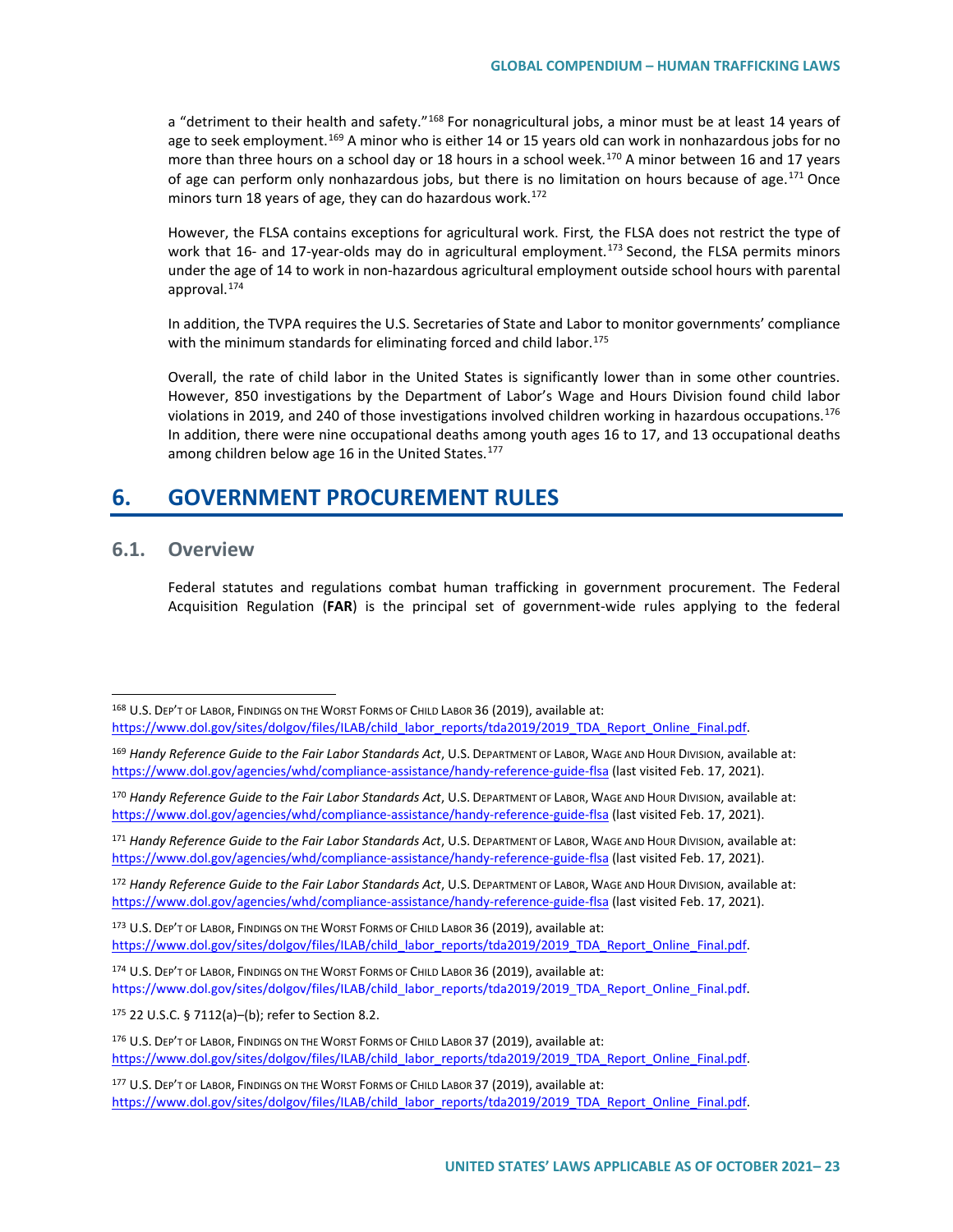government's acquisition of goods and services through third-party contracts. <sup>[178](#page-23-0)</sup> Some agencies supplement the FAR rules with their own anti-human trafficking procurement measures.

### **6.2. Federal Government Procurement Statutory Rules and Action Plan**

The federal statute targeting human trafficking is 22 U.S.C. § 7104(g). It requires the federal government to include in all contracts, grants, and cooperative agreements a clause authorizing termination if the recipient or its agents engage in:

- 1. Severe forms of human trafficking;
- 2. The procurement of a commercial sex act during the grant, contract, or cooperative agreement period;
- 3. The use of forced labor to perform the grant, contract, or cooperative agreement;
- 4. The destruction, concealment, or confiscation of an employee's access to their identity or immigration documents;
- 5. The failure to provide or pay for return transportation to the country from which an employee was recruited;
- 6. Recruitment for labor under false pretenses;
- 7. The charging of placement or recruitment fees; or
- 8. The failure to provide housing meeting local standards. $179$

Additionally, before any federal agency can award a contract, grant, or cooperative agreement for greater than USD 500,000 for services to be performed outside of the United States, the recipient must conduct due diligence and develop a plan to certify that it and its agents are not engaging and will not engage in any prohibited conduct. This plan and due diligence must be recertified annually.<sup>[180](#page-23-2)</sup>

Furthermore, § 7104 requires any agency receiving credible information that a recipient of a contract, grant, or cooperative agreement has engaged in any prohibited conduct to forward that information to its inspector general for investigation. If prohibited conduct is found, the statute contemplates a number of consequences including:

- 1. Requiring the recipient to remove an employee from the performance of work under the grant, contract, or cooperative agreement;
- 2. Requiring termination of a subcontract;
- 3. Suspension of contract payments pending appropriate remedial action;
- 4. Loss of award fee during a period of non-compliance;
- 5. Declining available options under the contract;

<span id="page-23-0"></span><sup>178</sup> 48 C.F.R. 1.000 *et seq.*

<span id="page-23-1"></span><sup>179</sup> 22 U.S.C. § 7104(g).

<span id="page-23-2"></span><sup>180</sup> 22 U.S.C. § 7104a.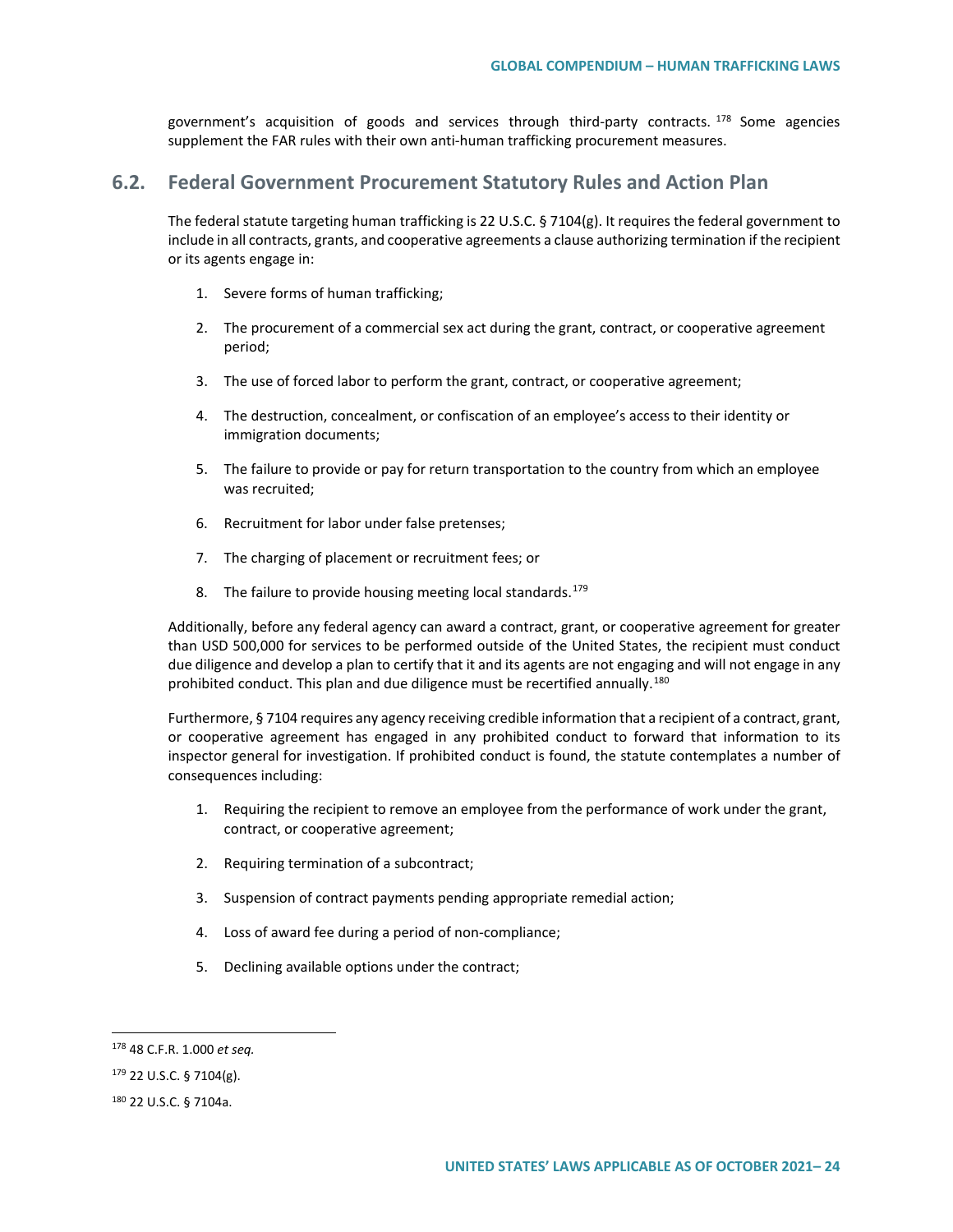- 6. Termination of the contract; or
- 7. Debarment and suspension.

Finally, § 7104 mandates that all contract, grant, and cooperative agreement recipients forward to the government any credible information they receive of a trafficking violation. They must also commit to cooperating fully with federal agencies working to combat trafficking.<sup>[181](#page-24-0)</sup>

### **6.3. Federal Procurement Regulatory Rules**

There are two levels of anti-human trafficking government procurement rules: (1) government-wide regulation and (2) agency-specific regulation.

First, the FAR is the principal set of government-wide rules applying to the federal government's acquisition of goods and services through third-party contracts. The FAR contains an anti-human trafficking clause that implements the applicable provisions of § 7104, while similar regulations exist for grants and cooperative agreements.<sup>[182](#page-24-1)</sup>

The FAR clause details minimum requirements that anti-trafficking compliance plans must satisfy to be certified under § 7104a. That certification is required to receive and maintain contract awards to be performed outside of the United States with an estimated value greater than USD 500,000.<sup>[183](#page-24-2)</sup> At a minimum, those plans must include four points:

- 1. A training and awareness program;
- 2. A procedure for employees to report suspected violations without fear of repercussions to the Global Human Trafficking Hotline;
- 3. A recruitment, wage, and (where applicable) housing plan that meets local country requirements; and
- 4. Procedures to prevent agents from engaging in trafficking activities, including a plan to monitor and terminate agents who have engaged in trafficking.<sup>[184](#page-24-3)</sup>

Noncompliance with the FAR clause, or a false certification of compliance, subjects contractors to liability under the False Claims Act.<sup>185, [186](#page-24-5)</sup>

Second, federal contractors may also be subject to agency-specific anti-trafficking obligations. For example, the United States Agency for International Development (**USAID**) has adopted model language that contracting officers must use to effectuate compliance with § 7104 and the FAR clause.<sup>[187](#page-24-6)</sup> Likewise, the General Services Administration's contracts with domestic air carriers require them to report annually on

<span id="page-24-3"></span><sup>184</sup> 48 C.F.R. § 52.222-50.

<span id="page-24-4"></span><sup>185</sup> *See* 31 U.S.C. § 3729 *et seq.*

<span id="page-24-5"></span><sup>186</sup> *United States ex rel. Fadlalla v. DynCorp Int'l*, *LLC*, 402 F. Supp. 3d 162 (D. Md. 2019).

<span id="page-24-6"></span><sup>187</sup> USAID, STANDARD PROVISIONS FOR NON-U.S. NONGOVERNMENTAL ORGANIZATIONS 25 (2021), available at: [https://www.usaid.gov/sites/default/files/documents/303mab.pdf.](https://www.usaid.gov/sites/default/files/documents/303mab.pdf)

<span id="page-24-0"></span><sup>181</sup> 22 U.S.C. §§ 7104b, 7104c.

<span id="page-24-1"></span><sup>182</sup> *See e.g.*, 2 C.F.R. § 175.20.

<span id="page-24-2"></span><sup>&</sup>lt;sup>183</sup> The clause does not require compliance plans for "commercially available off the-shelf items," 48 C.F.R. § 52.222-50(h)(1)(i), which are items sold in substantial quantities that are customarily used by the general public and offered to the government in the same form as the commercial marketplace. 48 C.F.R. § 2.101(b).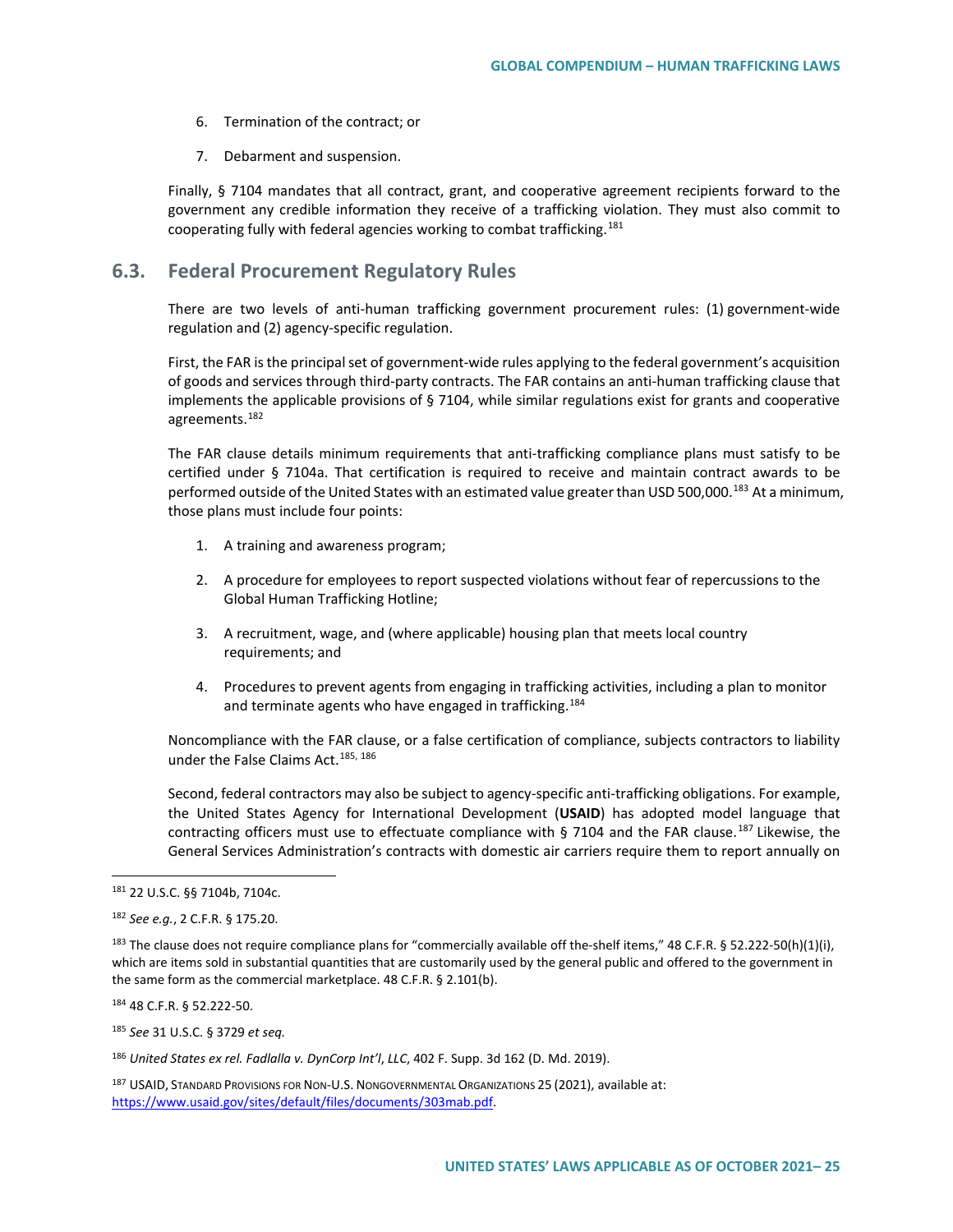trafficking prevention efforts, such as personnel training and the number of trafficking victim alerts they received.[188](#page-25-0)

## **7. RESTITUTION AND VICTIM COMPENSATION**

#### **7.1. Overview**

U.S. law authorizes restitution, civil lawsuits, and other rights for trafficking victims. Some of these statutes are specific to the human trafficking context, while others apply more generally.

### **7.2. Mandatory Restitution**

#### *7.2.1. Provisions for trafficking victims*

The portions of Title 18 that contain the bulk of the human trafficking offenses (Chapters 77, 110, and 117) also mandate restitution to victims. Those provisions require a defendant convicted of any such offense to pay the full amount of the victim's losses.<sup>[189](#page-25-1)</sup>

Additionally, a defendant convicted of a Chapter 77 offense must pay the victim the greater of:

- 1. The gross income or value to the defendant of the victim's labor; or
- 2. The value of the victim's labor guaranteed under the federal minimum wage and overtime standards.<sup>[190](#page-25-2)</sup>

A defendant convicted of a Chapter 110 child pornography offense must pay a minimum of USD 3,000 in restitution.<sup>[191](#page-25-3)</sup> Finally, if the defendant was convicted of a Chapter 117 offense and the victim's labor included commercial sex acts, then the defendant must pay the victim the greater of:

- 1. The gross income of the victim's labor; or
- 2. The value to the defendant of the victim's labor.<sup>192</sup>

#### *7.2.2. Provisions for crime victims generally*

Title 18 has a general provision mandating restitution for victims of crimes of violence<sup>[193](#page-25-5)</sup> or crimes in which the victim has suffered a physical or monetary injury. When a victim suffers a bodily injury as a result of the offense, the restitution award must include medical and therapeutic expenses, funeral expenses, lost

<span id="page-25-2"></span><sup>190</sup> 18 U.S.C. § 1593.

<span id="page-25-3"></span><sup>191</sup> 18 U.S.C. § 2259.

<span id="page-25-4"></span><sup>192</sup> 18 U.S.C. § 2429.

<span id="page-25-0"></span><sup>188</sup> 49 U.S.C. §40118(g).

<span id="page-25-1"></span><sup>&</sup>lt;sup>189</sup> The phrase "full amount of the victim's losses" covers all of the victim's incurred and projected costs resulting from the defendant's conduct. This includes (1) physical and psychiatric medical services; (2) physical and occupational therapy; (3) transportation, temporary housing, and child care expenses; (4) lost income; (5) reasonable attorneys' fees; and (6) any other relevant losses. 18 U.S.C. § 2259(c)(2).

<span id="page-25-5"></span> $193$  A "crime of violence" is either (a) an offense that has as an element the use, attempted use, or threatened use of physical force against a person or their property, or (b) any other offense that is a felony and by its nature involves a substantial risk that in the course of committing the offense, physical force against a person or their property may be used. 18 U.S.C. § 16.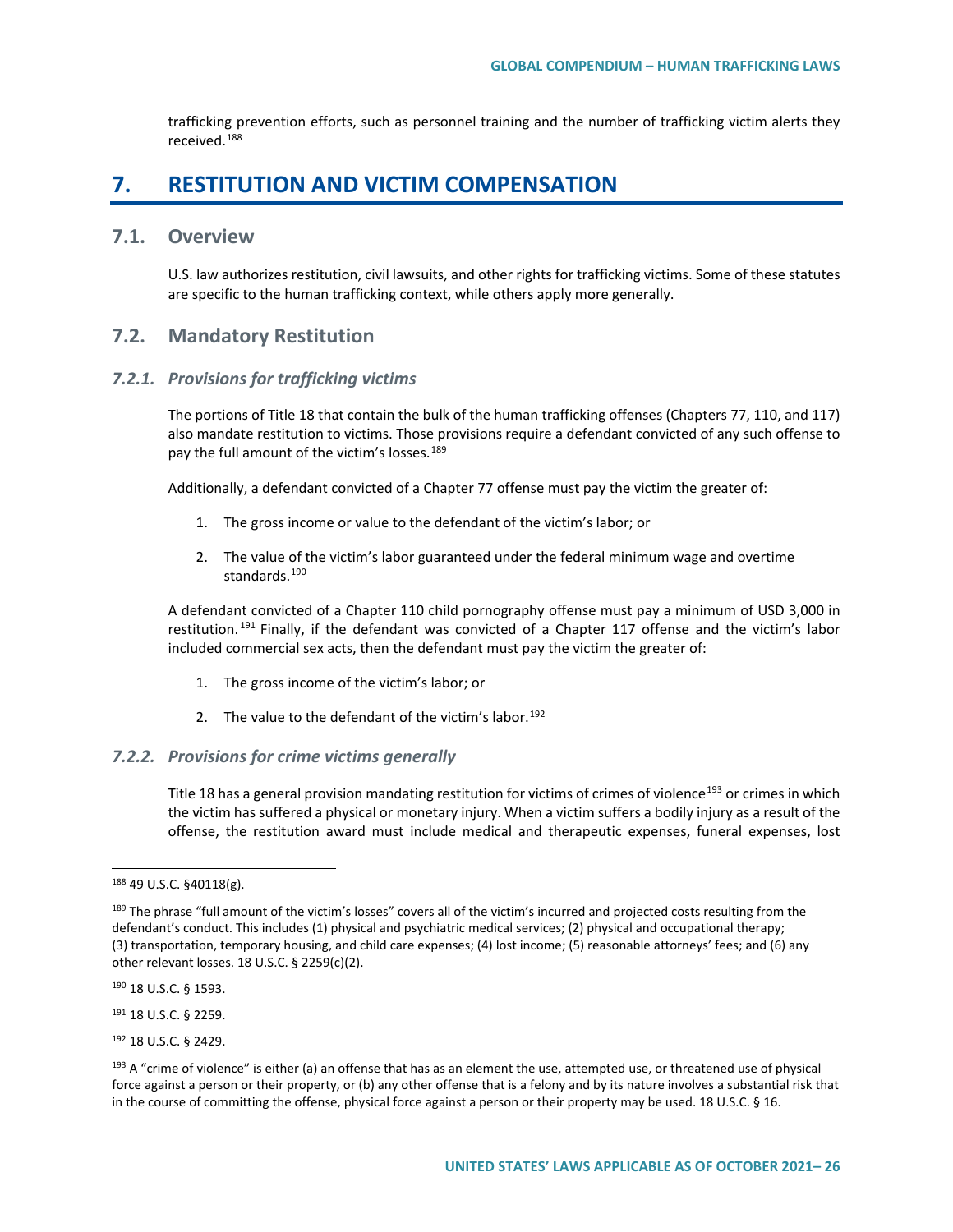income, and all childcare and transportation expenses incurred because of the victim's participation in the criminal proceedings.[194](#page-26-0)

## **7.3. Victims' Rights**

Multiple federal statutes protecting victims' rights may apply in cases of human trafficking.

#### *7.3.1. Title 18*

Chapters 237 and 238 of Title 18 contain victims' rights provisions. Chapter 237 applies to all crime victims. Chapter 238 applies only to sexual assault survivors.

Chapter 237 protects victims' rights to:

- 1. Be reasonably protected from the accused;
- 2. Receive notice of any public court or parole proceeding involving the crime, or of the accused's release or escape;
- 3. Be allowed to attend any public court proceeding, unless the court determines that the victim's testimony would materially change if the victim heard other testimony at that proceeding;
- 4. Be reasonably heard at any public district court proceeding involving release, plea, sentencing, or parole;
- 5. Reasonably confer with the government prosecutor;
- 6. Have proceedings free from unreasonable delay;
- 7. Be treated with fairness, respect, dignity, and privacy; and
- 8. Be timely informed of any plea bargain or deferred prosecution agreement.<sup>[195](#page-26-1)</sup>

Chapter 238 safeguards sexual assault<sup>[196](#page-26-2)</sup> victims' rights to:

- 1. Receive a free medical forensic examination;
- 2. Have a sexual assault evidence collection kit or its contents preserved without charge for the duration of the maximum applicable statute of limitations or 20 years, whichever is shorter;
- 3. Be informed of any result of a kit, if disclosure would not impede an investigation;
- 4. Be informed in writing of policies governing the collection and preservation of a kit; and
- 5. Upon written request, receive written notification at least 60 days before the kit will be disposed of and, if desired, be granted further preservation of the kit or its contents.<sup>[197](#page-26-3)</sup>

<span id="page-26-3"></span><sup>197</sup> 18 U.S.C. § 3772.

<span id="page-26-0"></span><sup>194</sup> 18 U.S.C. 3663A.

<span id="page-26-1"></span><sup>195</sup> 18 U.S.C. § 3771.

<span id="page-26-2"></span><sup>&</sup>lt;sup>196</sup> In this section, "sexual assault" means any nonconsensual sexual act prohibited by federal, tribal, or state law. "Nonconsensual" encompasses acts where the victim lacks capacity to consent. 18 U.S.C. § 3772(c).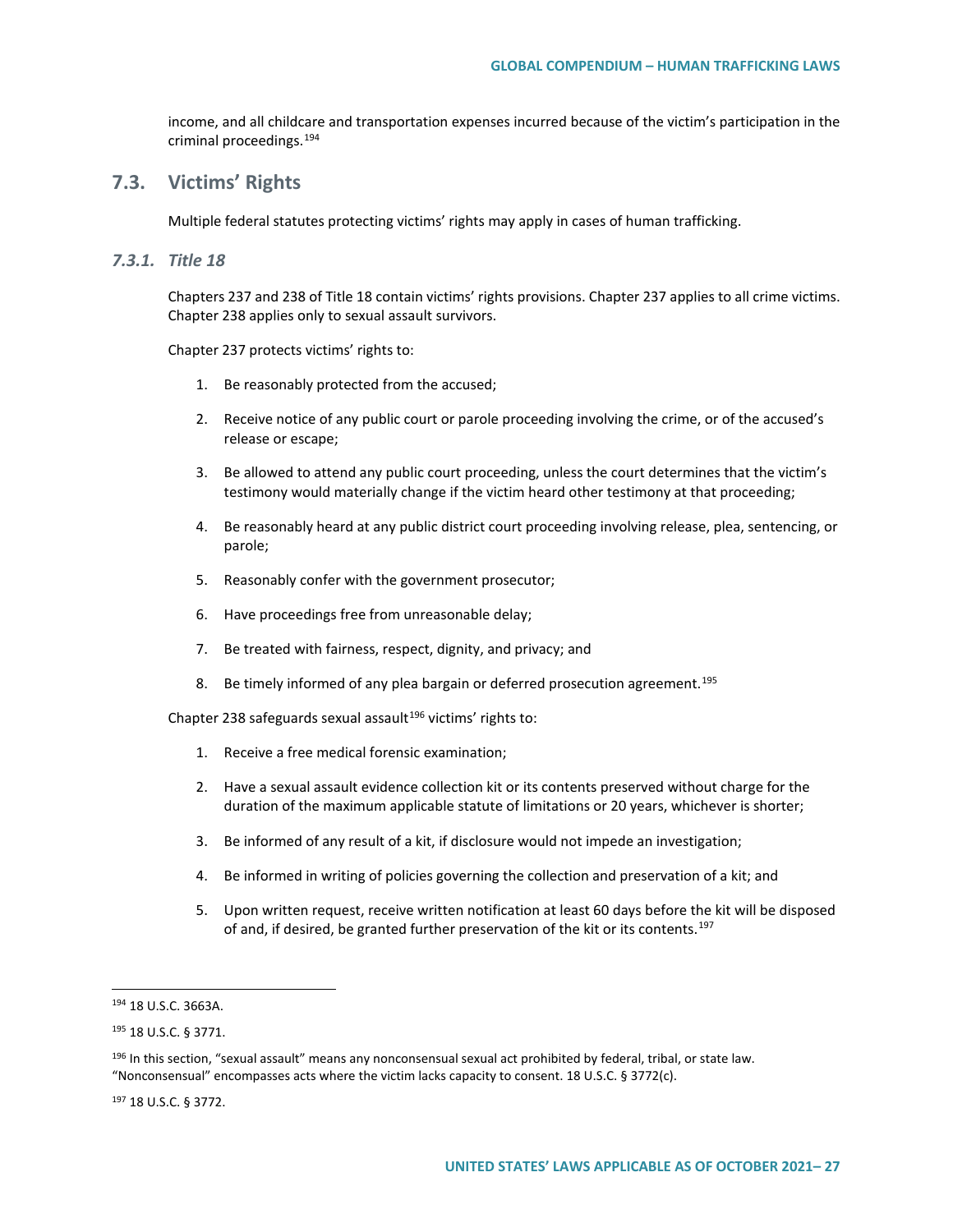#### *7.3.2. Title 34*

Chapter 201 of Title 34 includes a victims' rights statute that lists services the federal government must provide to crime victims.<sup>[198](#page-27-0)</sup> This statute requires that a government official:

- 1. Inform victims of where they may receive emergency medical care and social services, and assist them in contacting those providers;
- 2. Inform victims of any restitution or other relief to which they may be legally entitled, and connect them to someone who can help them obtain such relief;
- 3. Arrange protection for victims from persons acting in concert with the suspected offender;
- 4. Provide victims with general information regarding the corrections process, including information about work release, furlough, and probation;
- 5. Ensure that at each court proceeding the victims attend they have a waiting area removed from and out of the sight and hearing of the defendant and defense witnesses;
- 6. As early as possible, inform victims of the offender's arrest, detention status, charges, plea, trial verdict, sentence, parole eligibility date, parole hearing date, escape, release, and death—if still in custody;
- 7. Ensure that victims' property, which is held for evidentiary purposes, be maintained in good condition and returned as soon as it is no longer needed; and
- 8. In cases of sexual assault, pay for two STD tests and a medical appointment to discuss the results of the tests and risk of STD transmission from the assault.<sup>[199](#page-27-1)</sup>

Chapter 201 also provides for the Crime Victims Fund to compensate victims.<sup>[200](#page-27-2)</sup>

#### *7.3.3. Title 22*

Chapter 78 of Title 22 mandates that aliens who are victims of severe forms of trafficking are entitled to receive benefits and services, irrespective of their immigration status.<sup>[201](#page-27-3)</sup> Additionally, Chapter 78 requires that victims of severe forms of trafficking in federal custody receive necessary medical care and not be held in facilities inappropriate to their status as crime victims. $202$ 

<span id="page-27-4"></span><sup>202</sup> 22 U.S.C. § 7105 (b)–(c).

<span id="page-27-0"></span><sup>&</sup>lt;sup>198</sup> "Victim" means a person who has suffered direct physical, emotional, or financial harm as a result of a crime. When the victim is a minor, incapacitated, or deceased, one of the following (in order of preference) is entitled to the listed victims' rights: a spouse, a legal guardian, a parent, a child, a sibling, or another family member. 34 U.S.C. § 20141(e)(2).

<span id="page-27-1"></span><sup>199</sup> 34 U.S.C. § 20141.

<span id="page-27-2"></span><sup>200</sup> 34 U.S.C. § 20101 *et seq*.

<span id="page-27-3"></span><sup>&</sup>lt;sup>201</sup> While Chapter 78 does not specifically define "alien," alien is defined in other chapters of the U.S. Code as "any person not a citizen or national of the United States." *See, e.g.*, 8 U.S.C. § 1101(a)(3).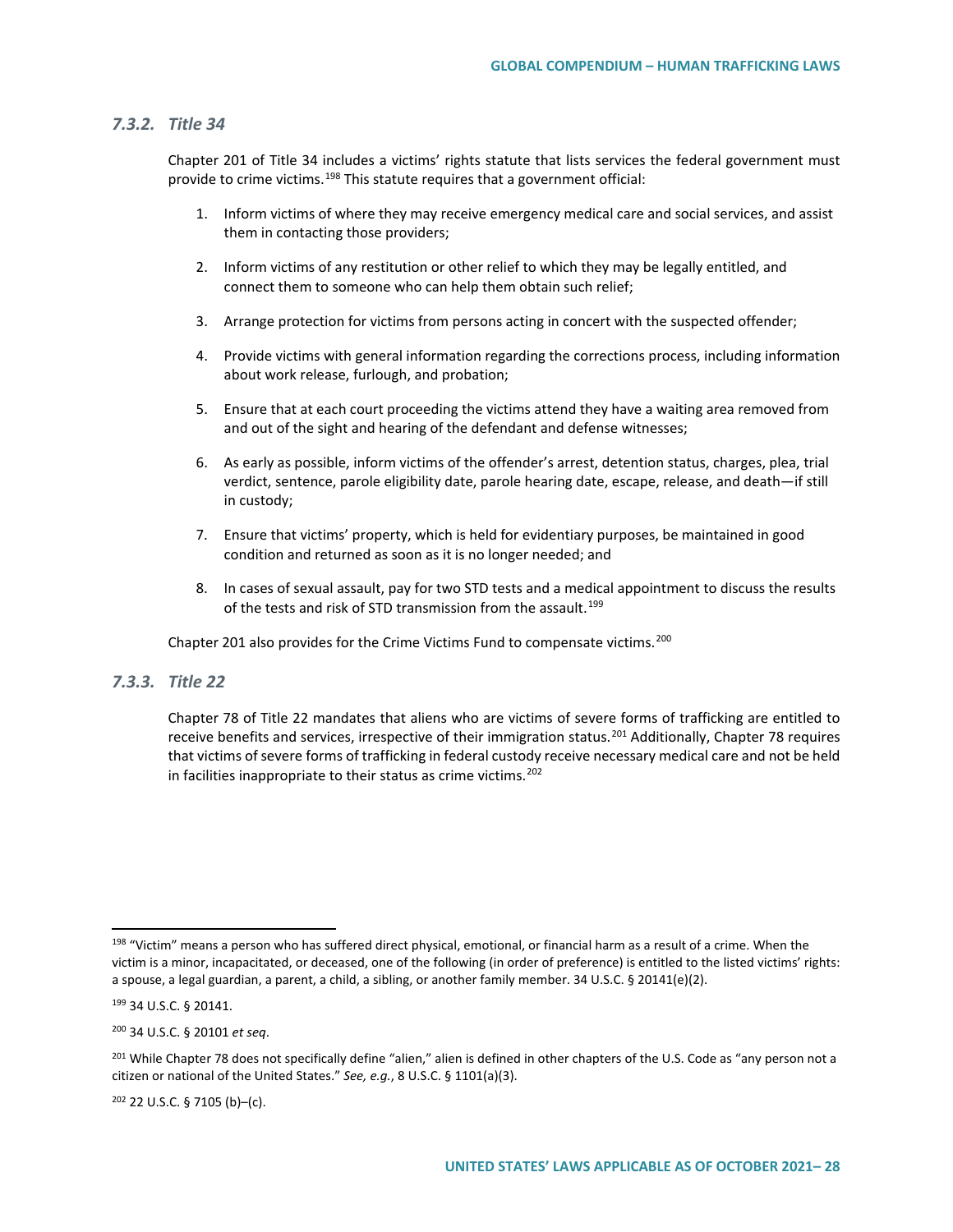### **7.4. Civil Claims**

#### *7.4.1. Title 18*

Chapters 77 and 110 of Title 18 grant victims of certain human trafficking offenses the right to bring civil lawsuits.

First, Chapter 77 authorizes victims of any violation included in the chapter to sue for damages any person who knowingly benefited financially from participating in a venture that the person knew or should have known was engaged in the violation. The lawsuit shall be stayed until the conclusion of any criminal proceeding arising out of the same occurrence in which the claimant is a victim. The statute of limitations to bring the lawsuit is 10 years, but the statute of limitations is tolled until victims who are minors reach the age of 18. Chapter 77 also authorizes a state attorney general to sue persons who allegedly engaged in sex trafficking of children or sex trafficking by force or fraud.<sup>[203](#page-28-0)</sup> Additionally, the Department of Homeland Security must allow an alien who is a victim of a severe form of trafficking and has filed a civil lawsuit under Chapter 77 to remain in the United States until the lawsuit concludes.<sup>[204](#page-28-1)</sup>

Second, Chapter 110 allows individuals who were minors at the time they were victimized and were injured as a result of the offenses to file a lawsuit. This right to file a lawsuit applies to various offenses set forth in Title 18, including forced labor, labor and sex trafficking, sexual abuse, and pornography.<sup>[205](#page-28-2)</sup> Plaintiffs may seek either actual damages or liquidated damages of USD 150,000. Additionally, courts are authorized to award punitive damages, attorneys' fees, and equitable relief. Lawsuits must be brought within 10 years of a plaintiff either: (1) discovering the violation or injury, whichever occurs later, or (2) turning 28 years old.<sup>[206](#page-28-3)</sup>

#### *7.4.2. Non-applicability of the Communications Decency Act's § 230 liability shield*

When defending against civil lawsuits, internet service providers often invoke § 230 of the Communications Decency Act, which contains a liability shield. However, Congress clarified that the shield has "[n]o effect on sex trafficking law," and that it cannot be used in Chapter 77 civil lawsuits alleging sex trafficking of minors or sex trafficking by force or fraud.<sup>207</sup>

<span id="page-28-3"></span><sup>206</sup> 18 U.S.C. § 2255.

<span id="page-28-4"></span><sup>207</sup> 47 U.S.C. § 230(e)(5).

<span id="page-28-0"></span><sup>203</sup> 18 U.S.C. § 1595.

<span id="page-28-1"></span> $204$  22 U.S.C. § 7105(c)(3). Illustrative of a Chapter 77 lawsuit is a case in which foreign workers were brought to the United States to work at an automobile manufacturer's plant. They alleged they were paid below minimum wage, forced to work an extreme number of hours, and threatened in the workplace. The court held that they adequately pled a Chapter 77 claim by alleging that the manufacturer and contractor who hired them received a "financial benefit" from the work they performed. *Lesnik v. Eisenmann SE*, 374 F. Supp. 3d 923 (N.D. Cal. 2019).

<span id="page-28-2"></span><sup>205</sup> The specific offenses are 18 U.S.C. §§ 1589, 1590, 1591, 2241(c), 2242, 2243, 2251, 2251A, 2252, 2252A, 2260, 2421, 2422, and 2423.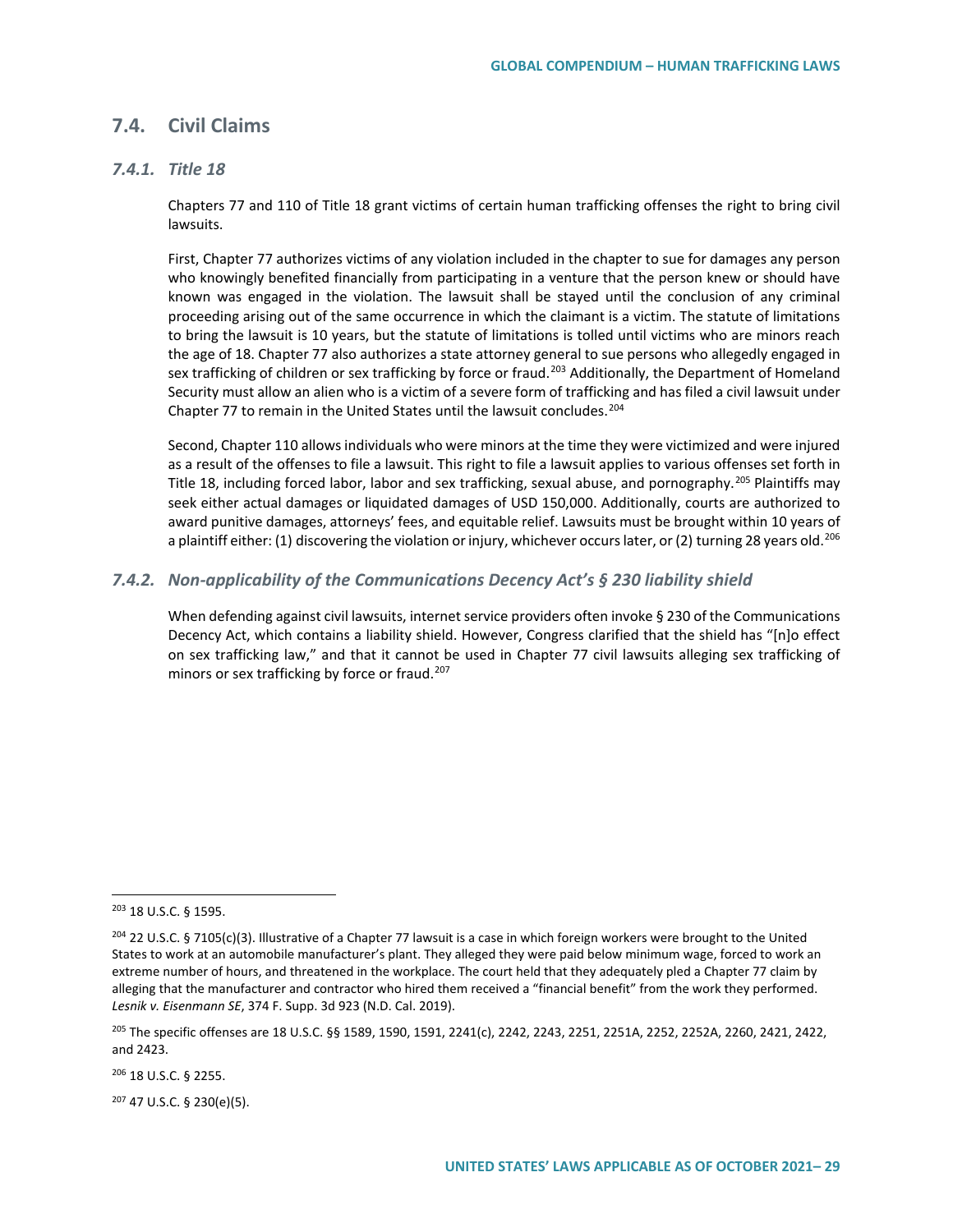# **8. UNITED STATES' MULTIDISCIPLINARY/INTERAGENCY COOPERATION APPROACH**

#### **8.1. Overview**

The particulars of inter- and intra-governmental cooperation to combat trafficking vary by Presidential administration.[208](#page-29-0) Both President Trump and President Biden developed National Action Plans that seek to implement a whole-of-government approach to anti-trafficking efforts. In compliance with the Justice for Victims of Trafficking Act of 2015, the Attorney General also is required to "implement and maintain a National Strategy for Combating Human Trafficking" (**National Strategy**).[209](#page-29-1) The U.S. Department of Justice (**DOJ**) issued its first National Strategy to Combat Human Trafficking in 2017.<sup>[210](#page-29-2)</sup> In January 2022, the DOJ issued its most recent National Strategy. [211](#page-29-3) Additionally, the Department of Homeland Security (**DHS**) established the Center for Countering Human Trafficking (**CCHT**) "to advance counter human trafficking law enforcement operations, protect victims, and enhance prevention efforts by aligning DHS' capabilities and expertise. … The CCHT is the first unified, inter-component coordination center for countering human trafficking and the importation of goods produced with forced labor."<sup>212</sup> Several statutes and binding legal instruments ensure the federal government takes a multi-disciplinary approach.

### **8.2. Title 22**

Key provisions mandating multi-disciplinary cooperation to combat human trafficking are contained in the the Trafficking Victims Protection Act (TVPA) of 2000, codified in Chapter 78 of Title 22. This chapter establishes the President's Interagency Task Force to Monitor and Combat Trafficking (**PITF**). The PITF is a cabinet-level entity consisting of 20 federal agencies and is responsible for coordinating U.S. governmentwide efforts to combat trafficking in persons. The Secretary of State chairs the PITF. Its high-level responsibilities include:

- 1. Enforcing anti-human trafficking laws;
- 2. Providing victim-centered identification and trauma-informed assistance;
- 3. Innovating in data gathering and research;
- 4. Engaging in education and public awareness activities; and
- 5. Ensuring synchronization of strategically-linked foreign assistance and diplomatic engagement.

<span id="page-29-0"></span><sup>208</sup> *Compare* U.S. EXECUTIVE OFFICE, NAT'L ACTION PLAN TO COMBAT HUMAN TRAFFICKING (2020), available at: <https://trumpwhitehouse.archives.gov/wp-content/uploads/2020/10/NAP-to-Combat-Human-Trafficking.pdf> and U.S. Executive OFFICE, NAT'L ACTION PLAN TO COMBAT HUMAN TRAFFICKING (2021), available at[: https://www.whitehouse.gov/wp](https://www.whitehouse.gov/wp-content/uploads/2021/12/National-Action-Plan-to-Combat-Human-Trafficking.pdf)[content/uploads/2021/12/National-Action-Plan-to-Combat-Human-Trafficking.pdf.](https://www.whitehouse.gov/wp-content/uploads/2021/12/National-Action-Plan-to-Combat-Human-Trafficking.pdf) 

<span id="page-29-1"></span><sup>209</sup> 34 U.S.C 20711(a).

<span id="page-29-2"></span><sup>210</sup> U.S. DEPT. OF JUSTICE, NAT'L STRATEGY TO COMBAT HUMAN TRAFFICKING (2017), available at: [https://www.justice.gov/humantrafficking/page/file/922791/download.](https://www.justice.gov/humantrafficking/page/file/922791/download)

<span id="page-29-3"></span><sup>211</sup> U.S. DEPT. OF JUSTICE, NAT'L STRATEGY TO COMBAT HUMAN TRAFFICKING (2022), available at[: https://www.justice.gov/opa/press](https://www.justice.gov/opa/press-release/file/1467431/download#:%7E:text=The%20Justice%20Department)[release/file/1467431/download#:~:text=The%20Justice%20Department's%20new%20National,and%20survivors%3B%20and%2](https://www.justice.gov/opa/press-release/file/1467431/download#:%7E:text=The%20Justice%20Department) [0partnership%20at](https://www.justice.gov/opa/press-release/file/1467431/download#:%7E:text=The%20Justice%20Department) .

<span id="page-29-4"></span><sup>212</sup> U.S. DEPT. OF HOMELAND SECURITY CENTER FOR COUNTERING HUMAN TRAFFICKING, (website), available at[: https://www.dhs.gov/dhs](https://www.dhs.gov/dhs-center-countering-human-trafficking)[center-countering-human-trafficking](https://www.dhs.gov/dhs-center-countering-human-trafficking) .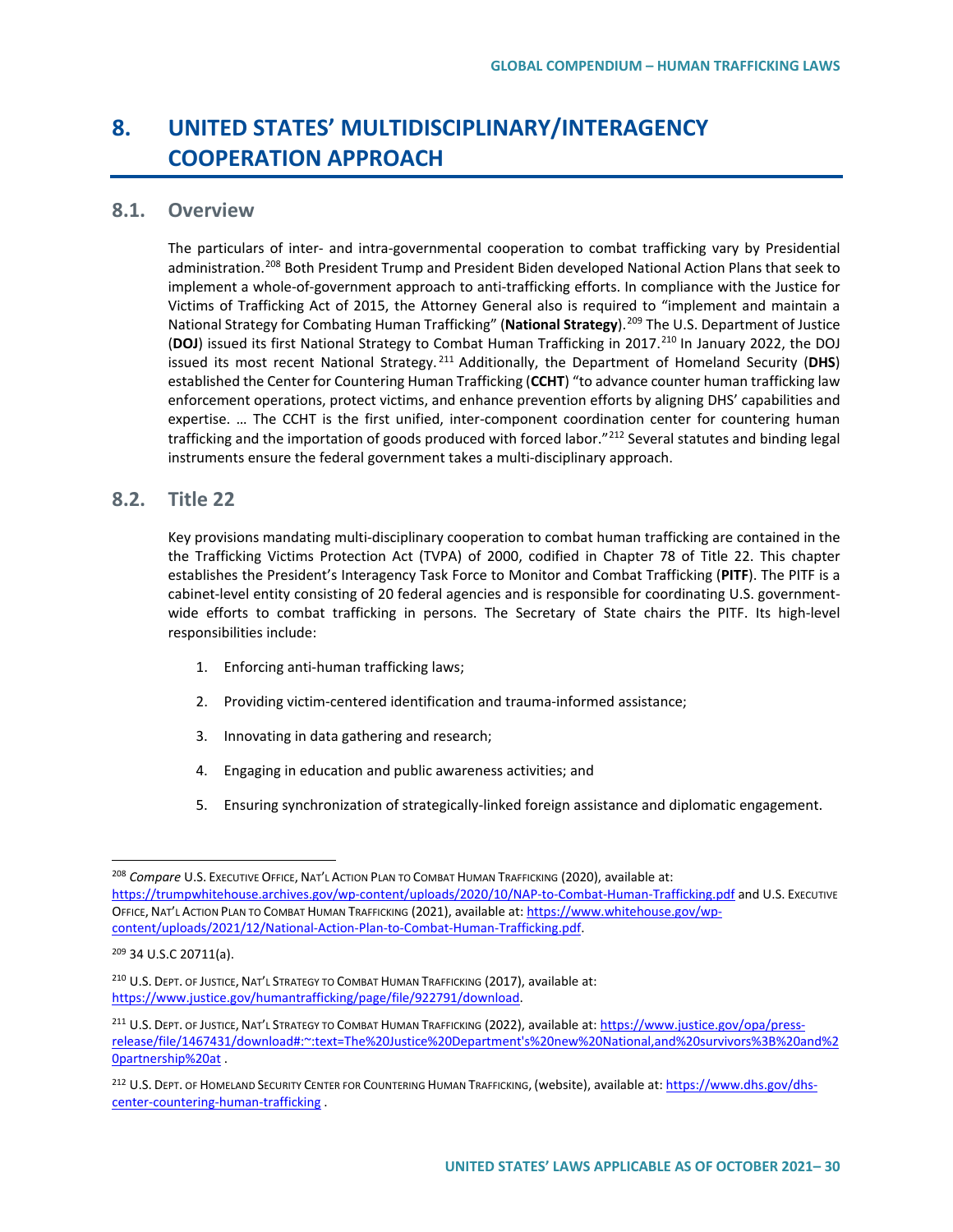- 6. Chapter 78 also establishes the Department of State's Office to Monitor and Combat Trafficking in Persons, which is charged with supporting the PITF. The Office is headed by a presidentiallyappointed and senate-confirmed Director. The Director chairs the Senior Policy Operating Group (**SPOG**), which consists of senior officials from all of the PITF agencies. The SPOG helps coordinate day-to-day anti-trafficking government activities and policies.<sup>[213](#page-30-0)</sup> Advising the PITF and SPOG is the U.S. Advisory Council on Human Trafficking. The Council consists of at least eight presidentially-appointed trafficking survivors.<sup>[214](#page-30-1)</sup>
- 7. All of these bodies are charged with working to implement relevant sections of Chapter 78, including those requiring:
- 8. The establishment of programs to enhance economic opportunity for potential victims of trafficking, to raise awareness about the dangers of trafficking and sex tourism, to prevent trafficking at border-crossings and in post-conflict humanitarian settings, and to provide technical anti-trafficking assistance to foreign governments and organizations;<sup>[215](#page-30-2)</sup>
- 9. That every Department of State installation abroad designate an employee to work with local governments and organizations to aid trafficking victims and receive information concerning a person who was a victim of severe human trafficking while in the United States. That employee must share such information with relevant U.S. agencies;  $216$
- 10. The establishment of programs abroad to resettle trafficking victims, to fund the national human trafficking hotline and domestic trafficking victim service programs, to train government personnel in identifying and providing protection to trafficking victims, and to facilitate coordination between providers of services to domestic victims of trafficking; $^{217}$  $^{217}$  $^{217}$
- 11. That actions be taken against foreign governments failing to meet minimum anti-human trafficking standards, including the withholding of non-humanitarian, nontrade foreign assistance;<sup>[218](#page-30-5)</sup>
- 12. Sanctions on foreign persons playing a significant role in trafficking persons in the United States:<sup>[219](#page-30-6)</sup>
- 13. That government and nongovernmental organizations through federal grants research human trafficking;<sup>[220](#page-30-7)</sup>

<span id="page-30-2"></span><sup>215</sup> 22 U.S.C. § 7104.

<span id="page-30-3"></span><sup>216</sup> 22 U.S.C. § 7104e.

<span id="page-30-4"></span><sup>217</sup> 22 U.S.C. §§ 7105, 7105b.

<span id="page-30-6"></span><sup>219</sup> 22 U.S.C. § 7108.

<span id="page-30-7"></span><sup>220</sup> 22 U.S.C. § 7109a.

<span id="page-30-0"></span><sup>213</sup> 22 U.S.C. § 7103.

<span id="page-30-1"></span><sup>&</sup>lt;sup>214</sup> Justice for Victims of Trafficking Act, Pub. L. No. 114-22, 129 Stat. 227, 243 (2015) (reauthorized through 2021 by the Frederick Douglass Trafficking Victims Prevention and Protection Reauthorization Act of 2018, Pub. L. No. 115-425, §114, 132 Stat. 5472, 5477 (2019)).

<span id="page-30-5"></span><sup>218</sup> 22 U.S.C. §§ 7106, 7107. Note that Chapter 32 authorizes foreign aid to help countries meet anti-human trafficking minimum standards. 22 U.S.C. § 2152d.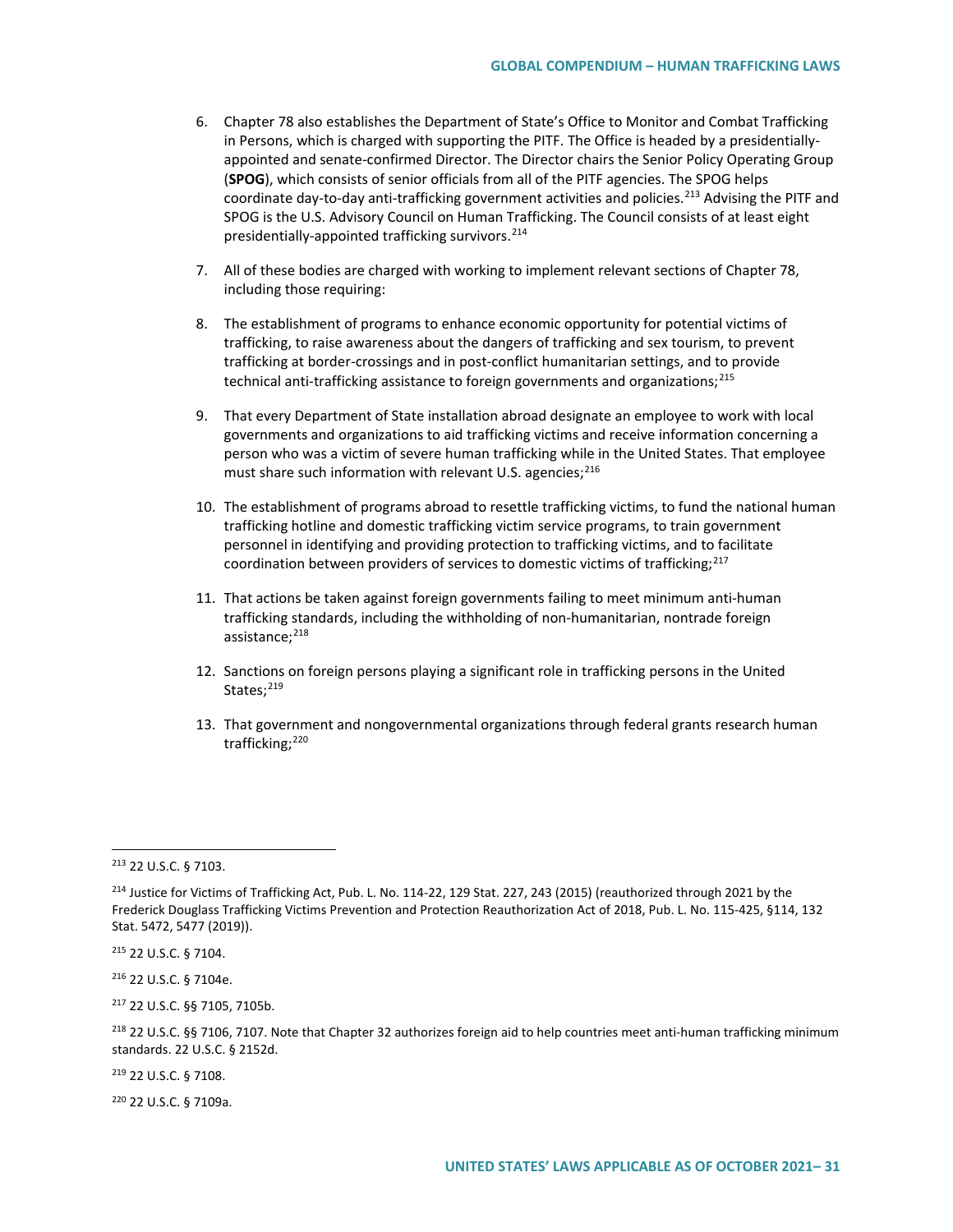- 14. That the Department of State submit a report to Congress about a multilateral organization's measures to prevent its employees from engaging in or benefiting from human trafficking before Congress votes on a new or reauthorized peacekeeping mission by that organization;<sup>[221](#page-31-0)</sup> and
- 15. That the Departments of State and Labor collaborate to address forced labor and child labor abroad.[222](#page-31-1)

### **8.3. Other Relevant Statutory Provisions**

Title 42 establishes the National Advisory Committee on the Sex Trafficking of Children and Youth in the United States. The Committee advises the Department of Justice and Department of Health and Human Services on the United States' response to child sex trafficking, with an emphasis on how to increase collaboration across levels of government and industry sectors. The Committee also promulgates guidance for states on how to best combat child sex trafficking. Unless it is reauthorized, the Committee will terminate in 2022—five years after it was established.<sup>[223](#page-31-2)</sup>

Title 8 establishes the Human Smuggling and Trafficking Center (**Center**). The Departments of State, Homeland Security, and Justice operate the Center jointly. Among its various responsibilities, the Center ensures cooperation across the federal government in converting information on human trafficking into actionable intelligence.<sup>[224](#page-31-3)</sup> The Center also researches the interrelationship between human trafficking and terrorism, and maintains an integrated database quantifying the number of human trafficking victims.<sup>[225](#page-31-4)</sup>

Title 34 establishes the National Internet Crimes Against Children Task Force Program under the authority of the Department of Justice. The Program is a network of state and local law enforcement task forces that are dedicated to developing effective responses to online child predators and child pornography.<sup>[226](#page-31-5)</sup>

Under the Bank Secrecy Act (**BSA**), financial institutions are required to monitor and report suspected illegal activity, including human trafficking, based on financial records.<sup>[227](#page-31-6)</sup> In 2020, FinCEN collaborated with law enforcement to compile 20 indicators of labor and sex trafficking based on financial data collected under the BSA, releasing its findings in an advisory to assist financial institutions in this anti-trafficking endeavor.<sup>[228](#page-31-7)</sup>

### **8.4. Regulatory Documents**

Numerous regulatory documents outline the United States' multi-disciplinary approach to fighting human trafficking. A particularly noteworthy executive order required that:

1. The Domestic Policy Council dedicate an employee to work on human trafficking issues;

<span id="page-31-5"></span><sup>226</sup> 34 U.S.C. § 21112.

<span id="page-31-6"></span>227 U.S. DEP'T OF STATE, TRAFFICKING IN PERSONS REPORT 516 (2020), available at[: https://www.state.gov/wp](https://www.state.gov/wp-content/uploads/2020/06/2020-TIP-Report-Complete-062420-FINAL.pdf)[content/uploads/2020/06/2020-TIP-Report-Complete-062420-FINAL.pdf.](https://www.state.gov/wp-content/uploads/2020/06/2020-TIP-Report-Complete-062420-FINAL.pdf) 

<span id="page-31-7"></span>228 U.S. TREASURY FIN. CRIMES ENF'T NETWORK, FIN-2020-A008, SUPPLEMENTAL ADVISORY ON IDENTIFYING AND REPORTING HUMAN TRAFFICKING AND RELATED ACTIVITY (2020).

<span id="page-31-0"></span><sup>221</sup> 22 U.S.C. § 7111.

<span id="page-31-1"></span><sup>222</sup> 22 U.S.C. § 7112.

<span id="page-31-2"></span><sup>223</sup> 42 U.S.C. § 1314b.

<span id="page-31-3"></span><sup>224</sup> 8 U.S.C. § 1777.

<span id="page-31-4"></span><sup>225</sup> 22 U.S.C. § 7109a (b)(1).